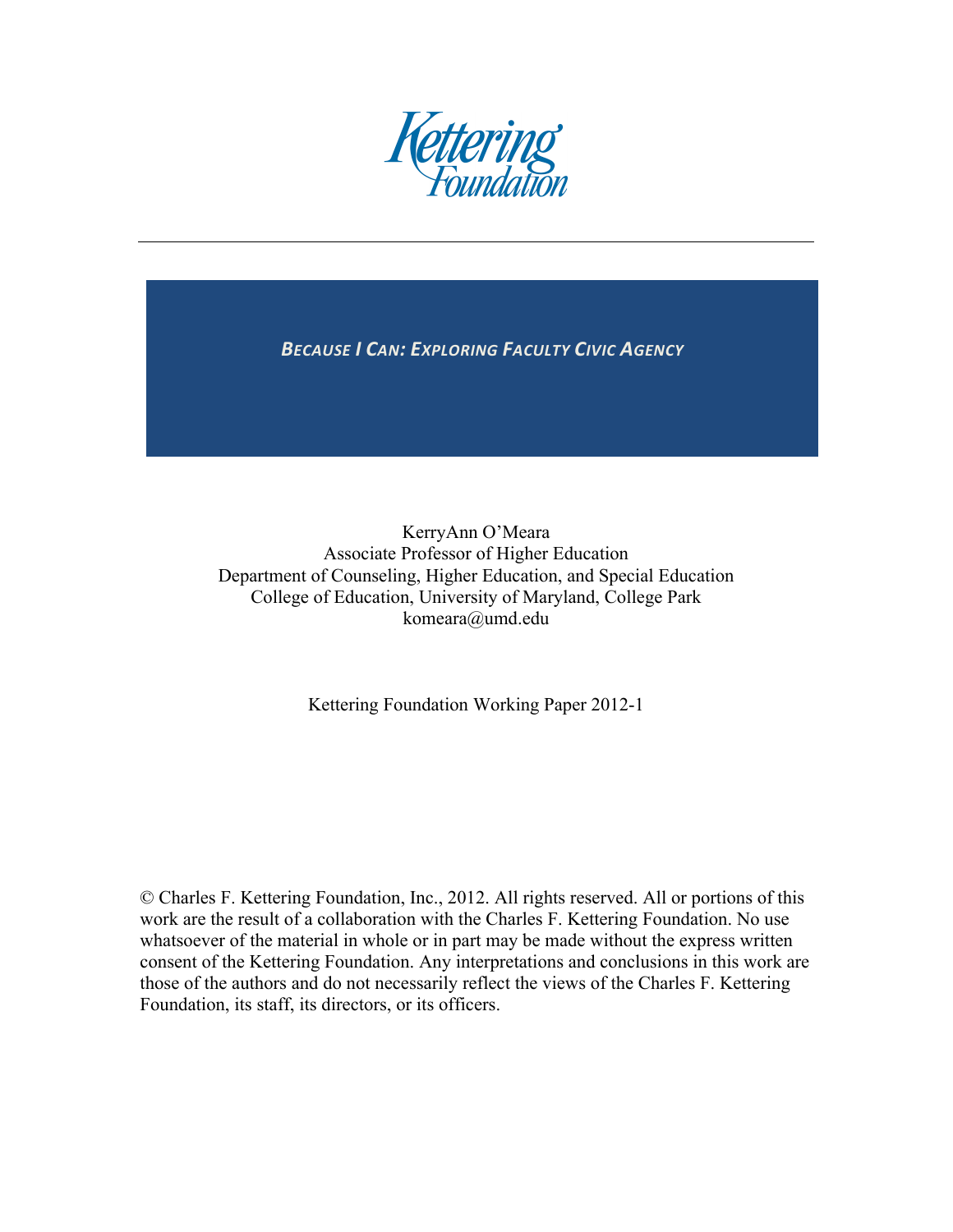## Preface

This working paper reflects a series of conversations that have been taking place within the Kettering Foundation's research on the democratic mission of higher education. In our research, we have noticed that many of the most innovative efforts have come from faculty who are deeply frustrated with narrow conceptions of what counts as scholarship and seek to connect their professional work with deeply held civic aspirations. This led us to focus on the faculty as a key strategic agent of change in efforts to strengthen the democratic mission of higher education. In 2008, drawing upon earlier work by Harry Boyte and Scott Peters, we began a series of workshops to gain insight into the motivations and experiences of engaged scholars. In this report, KerryAnn O'Meara captures the common themes and narratives of these conversations. In each of the cases, engaged faculty overcame seemingly insurmountable obstacles and persevered in meaningful public work. While O'Meara takes these obstacles seriously, her work provides a rebuttal to the view that faculty are powerless to change institutional systems. As higher education struggles to define its democratic mission, the future may depend upon whether others are able to relate to the civic aspirations of these exemplary scholars.

*Derek Barker*

*Kettering Foundation*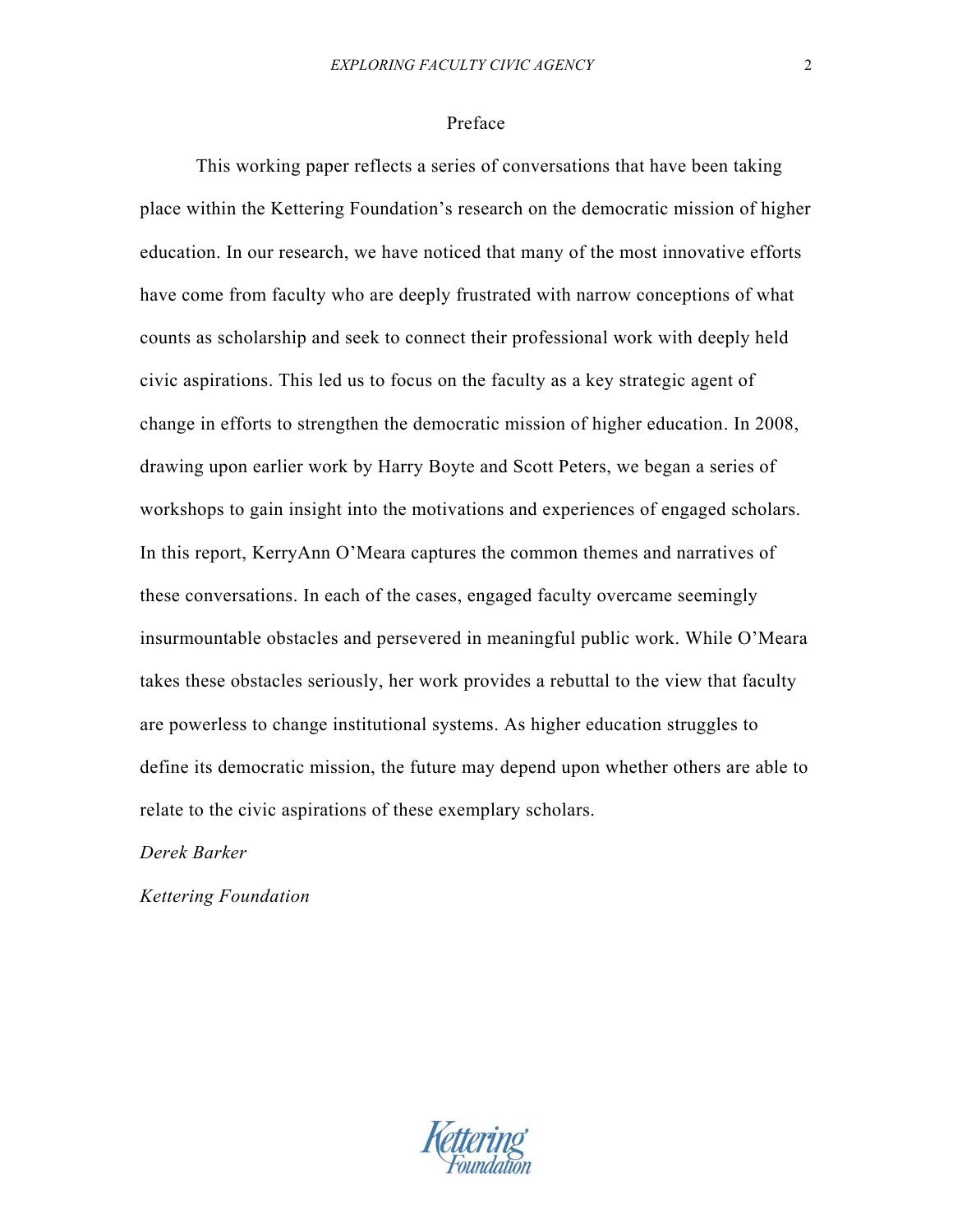## Introduction

Recent studies describe postsecondary faculty in the United States and abroad as "divided, disillusioned, distressed" individuals whose ability to carry out the work they love is constrained and subverted by forces of neoliberalism, managerialism, careerism, and academic siloing (Davies and Peterson 2005). Cultures of constraint are described everywhere in interviews and surveys of faculty. Beck and Young (2005, 184) note that their own study of faculty "evokes a sense of crisis and loss, alienation and anomie entailed by the new times." The sense that one gets from most scholarship and stories on the professoriate is that this group of professionals has been hit hard by the restructuring of academic positions and additional pressures for accountability and performance. Consequently, it is a struggle for faculty today to find and pursue meaningful work.

This report offers a counterpoint. In collaboration with the Kettering Foundation, and with the assistance of University of Maryland doctoral student, Andy Lounder, I interviewed 25 faculty exemplars in higher education civic engagement to understand the origins of their sense of civic agency, the enabling and disabling conditions they encounter, and how they respond to barriers. Here 25 highly agentic, civically engaged scholars were asked for their stories. Rather than divided and disillusioned, these engaged scholars are strategic and focused. They describe deep commitments to work that they love, integrating their teaching and research with public problems. None of these faculty described work lives filled with crisis and loss. Rather they were networked and deeply connected to community partners, students, and other faculty. This unusual sample of exemplar engaged faculty, all of whom have been nominated for or won national awards for their work, were chosen intentionally for us to understand the potential of civic

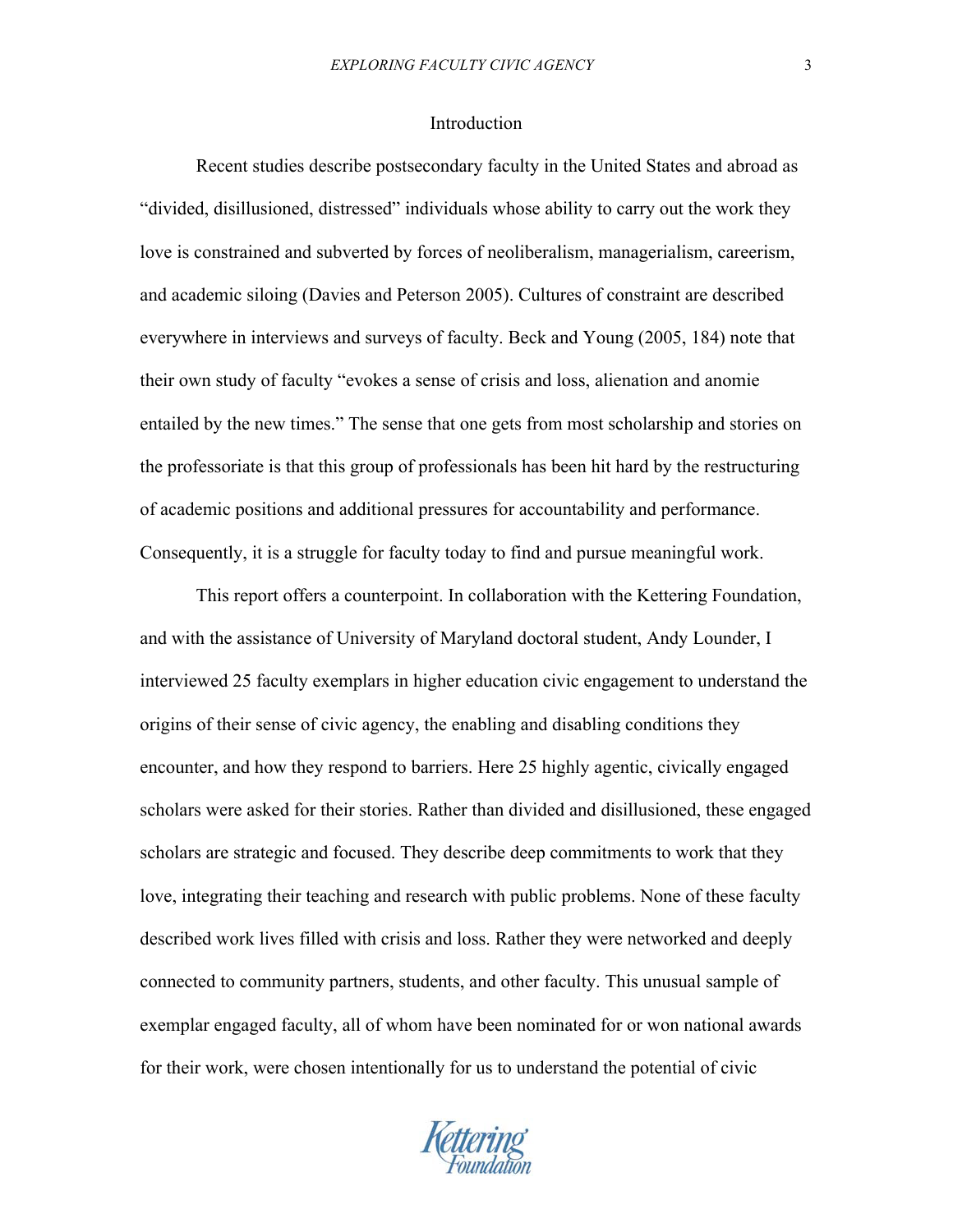agency and its impact in higher education. Finally, I consider what these scholars are creating in terms of a "new normal" for higher education and its relationship to public work. These 25 cases provide a window into what civic agency looks like in action and what higher education might look like if it continues to embrace public work.

This report should be read as a companion, and in conversation with those of many Kettering colleagues, such as Harry Boyte, Scott Peters, Al Dzur, and Peggy Shaffer, who have all examined the strategies and experiences of engaged scholars in contemporary times. If anything, it may perhaps be more optimistic than some other accounts of this work. The study focuses more on what is being accomplished, and is possible, than past work of my own and others that examined barriers. On balance, this seems important. Ganz (2010) observed:

> A structural bias in social movement studies seems to have made it more productive for scholars to identify the constraining conditions that make certain outcomes more probably than to focus on enabling conditions that make many outcomes possible. Agency, however, is more about grasping at possibility, than conforming to probability (Ganz, 511).

Throughout this study, engaged scholars tell you what has been possible for them, and what they think will be possible as they move forward. Their stories make it clear that this public work is not just grasping at possibility, but orchestrating it. These professional lives are full of agency, and the public good, and all of us are better for it.

Many scholars have explored what human agency is and what influences it. I was influenced in this study by the following definitions and observations. Amartya Sen's (1985) simple definition of *agency* is "the ability to act on behalf of goals that matter to [oneself]." Boyte (2008) built on Emibayer and Mische's (1998) work to define *civic agency* as "navigational capacities" to negotiate and transform the world toward greater

Kettering<br>Foundation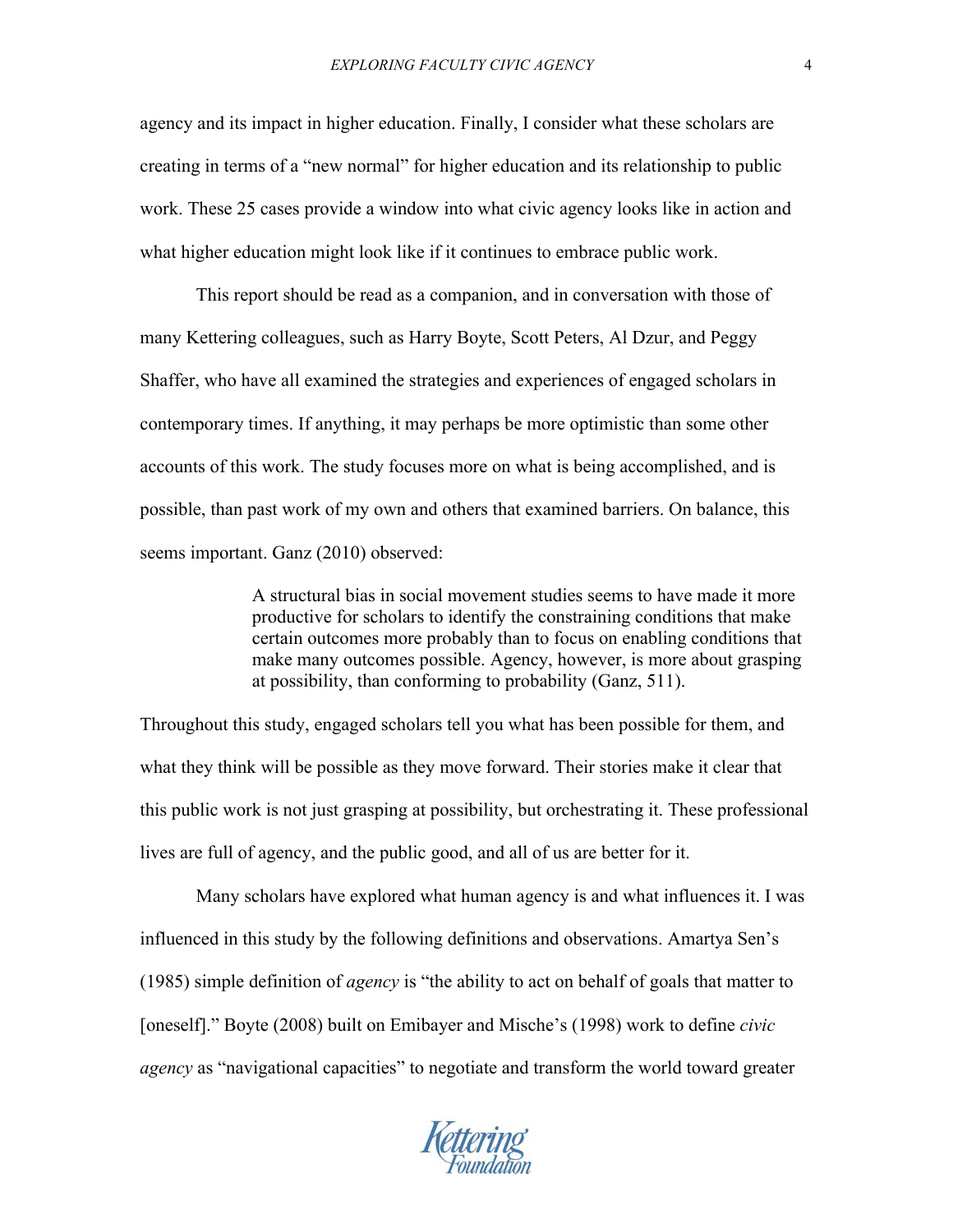democracy. These definitions combined reflect an emphasis on how civic agency allows one to pursue goals that matter to them via intentional strategies and capacities, both learned and innate. I also kept my attention cued to the idea that agency is a core ingredient of social change and a key component of well-being (Alkire 2005), as well as a key aspect of faculty professional growth (O'Meara, Terosky, and Neumann 2008).

#### Methodology and Sample

The participants for this study are distinct and were chosen for a very specific purpose. Since this study is focused on faculty civic agency, we needed to select participants we believed would be most likely to have a sense of agency in this work. That is, we needed faculty who were exemplars and well seasoned and acknowledged in civic engagement. As such, the individuals in this study were faculty who were (for the most part) successfully navigating barriers and reshaping their fields, classrooms, and civic spaces. A secondary benefit of focusing on exemplars is that previous research has rarely distinguished between what institutional supports and conditions matter to civically engaged faculty involved at different levels: (beginner, somewhat involved, exemplar). By focusing on exemplars we get insight into the aspects of institutional environments that best support civic engagement for the most involved faculty.

The majority of the individuals profiled were tenured or tenure-track faculty. Each was chosen by virtue of their having been engaged in substantial, in-depth community and civic engagement, for which they had been nominated or won awards and other recognition. The interviews lasted about an hour each and were transcribed and analyzed. I also collected vitae and other career materials describing participants' engagement.

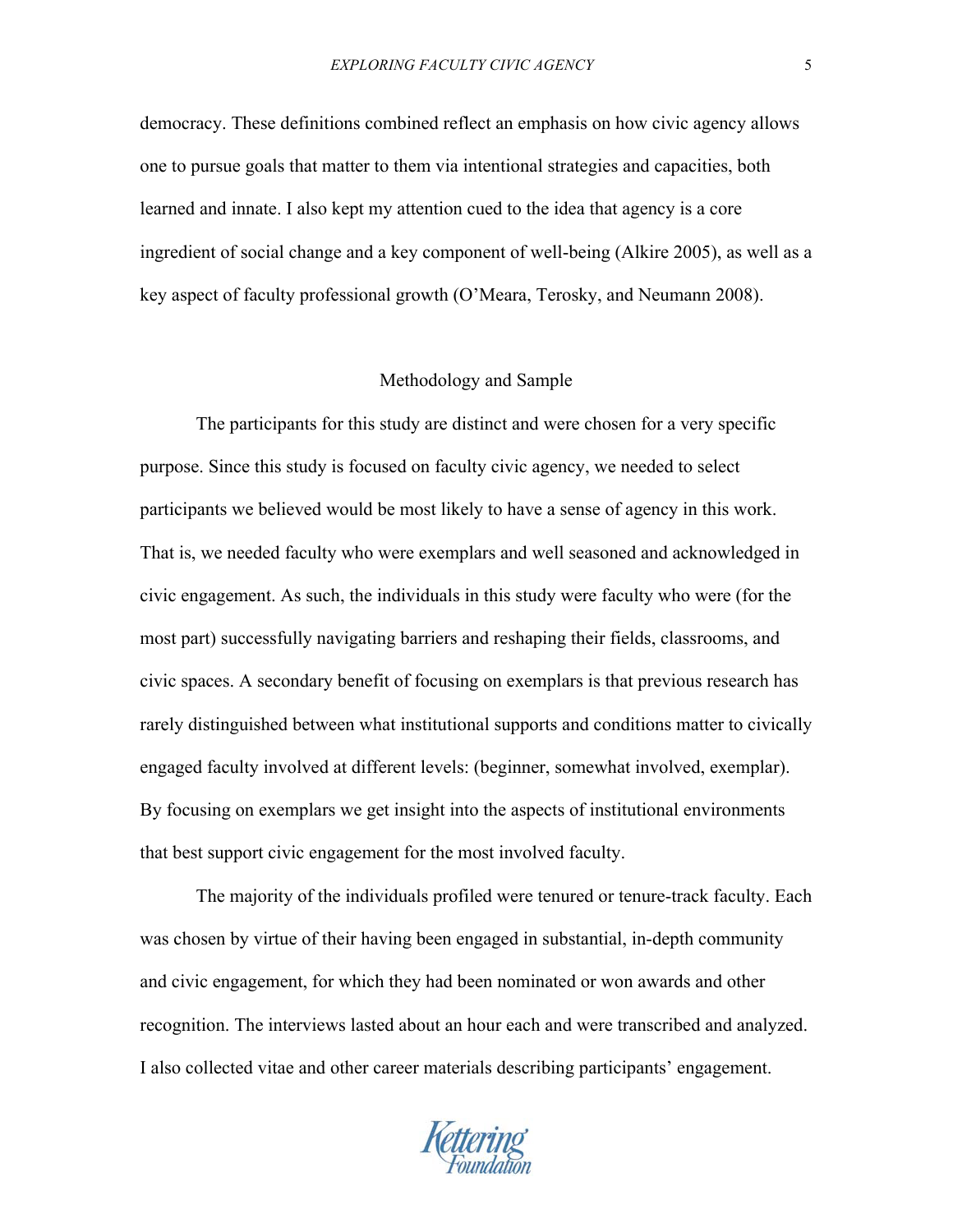In terms of background the faculty were: 21 White, 3 Latino, 1 Asian American; 10 men and 15 women; 10 from lower or lower-middle-class backgrounds, and 15 from middle- and upper-class backgrounds; 1 lecturer, 8 assistant professors, 3 associate professors, 11 full professors, and 2 emeritus. They came from mostly four-year institutional types. Using Carnegie classifications: 44 percent RU/VH, 24 percent RU/H, 12 percent Masters, 8 percent DRU, 4 percent Bac/Diverse, 4 percent Bac/A&S, 4 percent Assoc/Pub-U-MC. They were diverse in terms of disciplines and fields: 28 percent Arts and Humanities, 48 percent Social Sciences, 12 percent Physical Sciences, 4 percent Life Sciences, and 8 percent Professions.

In order to foster a connection to individual cases I will rely primarily on stories from 5 of the 25 participants. Because I promised anonymity to the participants in the study, I am renaming them here and often omit specific names of cities and centers they mention. The five stories that will be used to illustrate broad themes are from the following participants:

- Jonah, a faculty member/administrator at a Southern research university who studies ethics and is early career. His public work engages students and community members in projects that address key problems of poverty in his state (e.g. heath care, taxes, preparation for college).
- Laura, an engineering professor from a Southern comprehensive university who is mid-career. She works with students and community partners on the construction of playgrounds and park equipment for schools and recreational areas.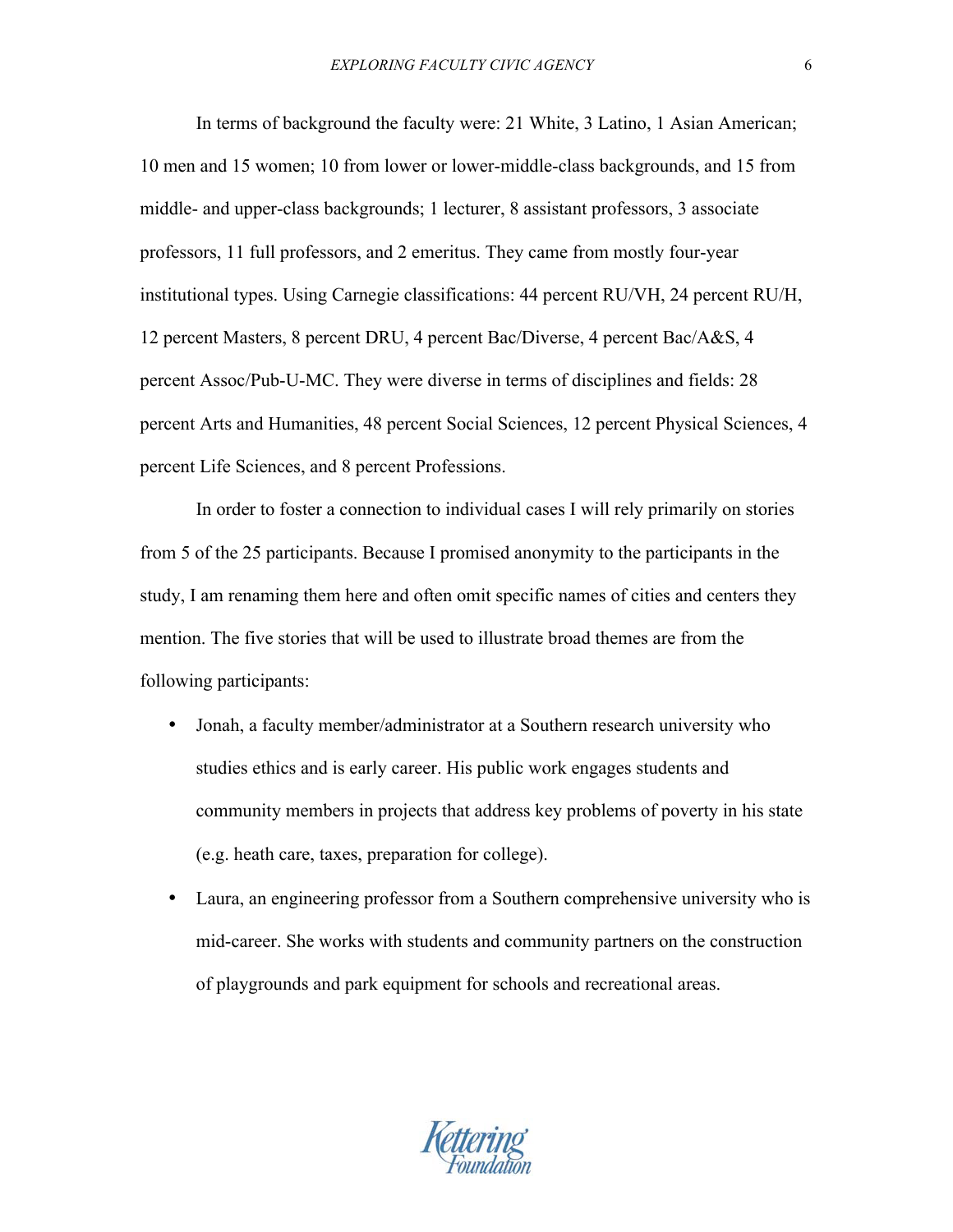- Kaela, an art professor from a Midwest research university who is early career. Her public work engages students and community members in art projects that pull female students closer to technology and a pipeline toward school success.
- Jennifer, an urban planning professor from a Northeast research university who is early career. Her public work is situated in a nearby city where she works with community partners and students in community economic development and urban planning for affordable housing and open space.
- Mike, a political science professor from a Mid-Atlantic baccalaureate college who is late career. His public work engages students and community partners in research and evaluation partnerships to assess public opinion and support for various public options being considered for improvement of urban and rural areas.

# Starting Places

There were two kinds of "starting places" for these engaged scholars. Similar to the findings of Daloz, et al. (1997), who studied the backgrounds of individuals committed to the "common fire," or public good, each of these 25 actors attributed their work to early family, religious, community, and professional experiences before entering academia.

*"The best of what my family stood for."* One of the strongest family connections was from Jonah who talked about his family's deep connections to public life in his state. Jonah recalled growing up in the light of his family's work in public life and involvement

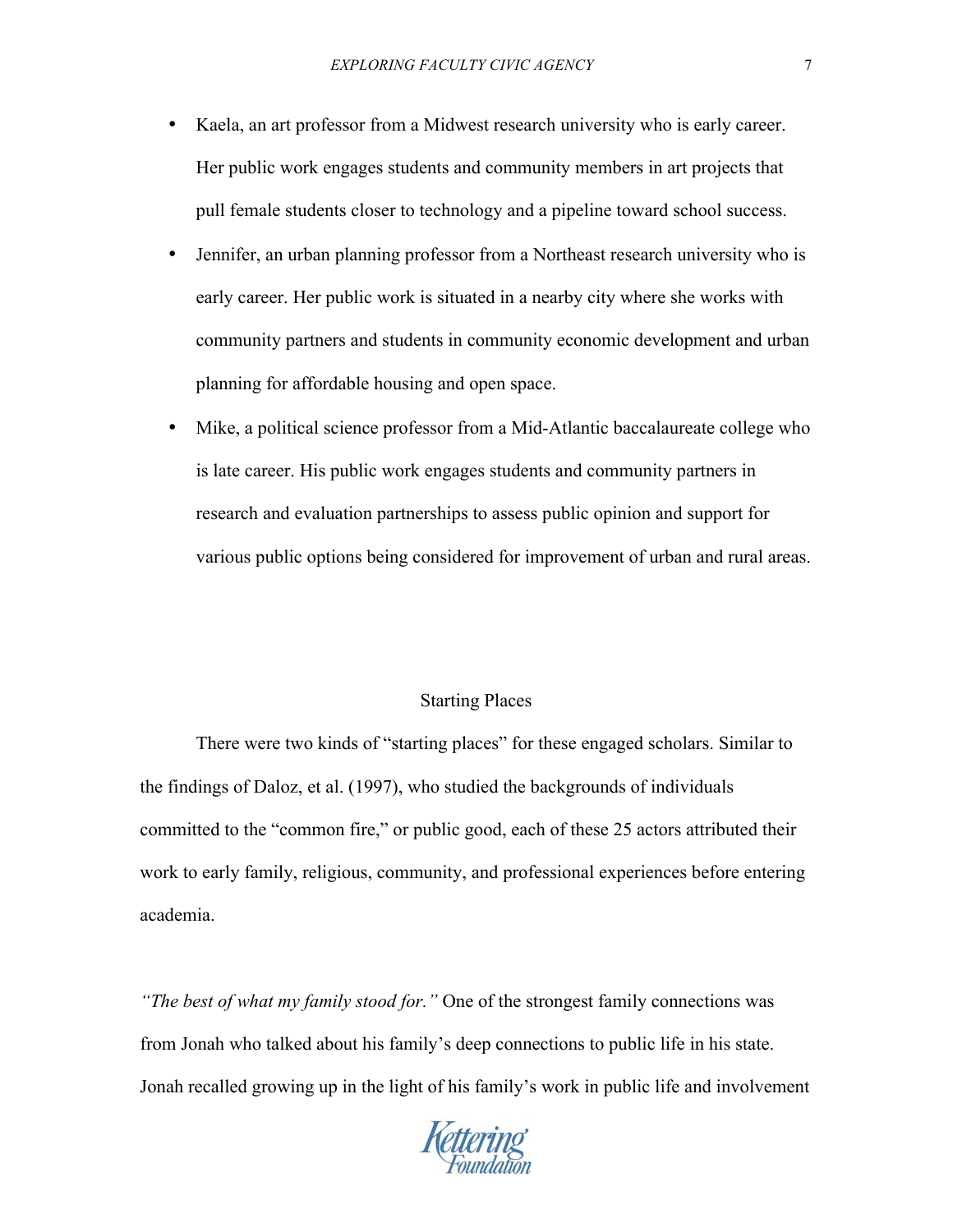in politics and community; he talked about always knowing he wanted to be a part of that

family legacy and that legacy of service to his state.

Jonah said:

I mean, my family identity and my family's place in history—I don't think there's glory to it. Sometimes I'm not sure there's any more to it than, you know, the fact that most firemen, their fathers were firemen. Most policemen in New York, their fathers were policemen. If my father were a doctor—I was so in love with my father. He was such an incredible hero to me, I would have followed him into medicine. This was just sort of the language of my childhood—the best of what my family stood for, to me, and it just becomes very addicting.

Kaela recalled a family history of service influenced by religious tradition:

As a child, I think I was loosely raised in the Catholic tradition, with an emphasis on service and missionary type of service, I would say. Not heavily, but that's always been a part of my family, my grandmother in particular. So, as a child I felt like I was interested in doing service type of work. I didn't know what that meant. I liked to volunteer, and I always found myself doing those things through high school, sort of searching for meaningful ways to volunteer. But it wasn't—it was from sort of a savior mentality, I would say. And then, through college, I would participate in some service types of experiences.

*"This is where my family is from": Connection to Place.* In addition to reflecting on his

family, Jonah described his love of place, of his home state and his civic work growing

out of a long-grown commitment to that state. He said:

The origins—maybe this is too simple a way to put it, but I came back to [name of state]—I don't really say this in speeches, because it sounds too corny, but this is where my family is from. I grew up very very attached to sort of the memory and the story of my family's involvement in the area. It just seemed very exciting to me and very stimulating. From the time I was young, when I started visiting (I grew up in a different state), I just loved it here. It just seemed sort of mythological to me. It's very human and green and beautiful, and there's this incredible racial history, and my family had a big role in different aspects of it, and I was just craving coming home to get involved in it. I got here, and the evolution of this is just thinking through, what's the biggest way I can make an impact in [the state]?

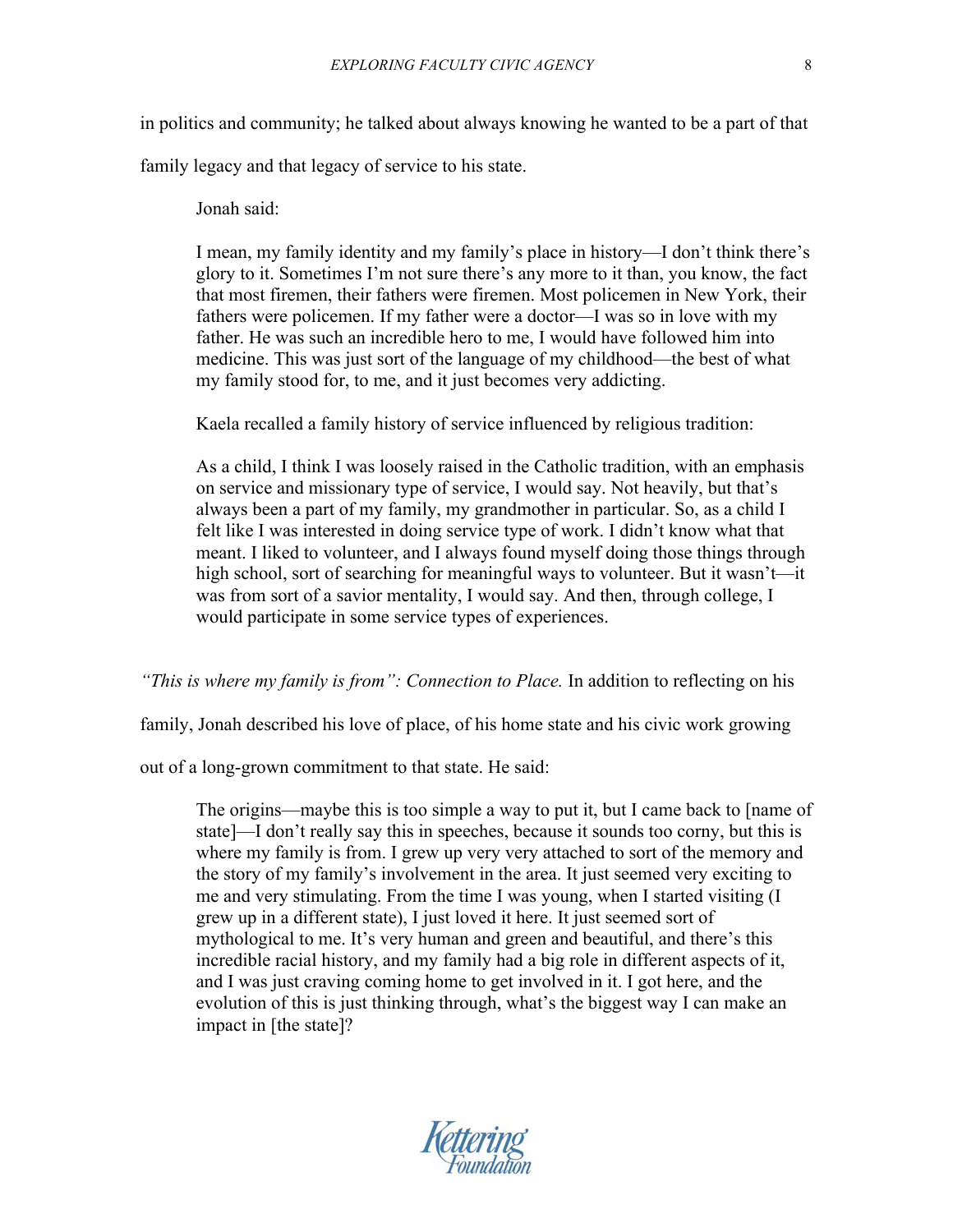This case was illustrative of many others where faculty noted, "this is where I grew up," or observed that they had grown up in a city or connected to a place and had wanted to re-create that connection to place in the place of their faculty appointment.

*Identity*. The faculty in this study also mentioned other key aspects of their identity as influencing both their interest in this work, why they stayed involved and, in a few cases, how they went about their work. For example, faculty members from working-class backgrounds who were first-generation college students reflected on a commitment to make their work relevant to the communities where they grew up and to working-class community members. Others, like Laura reflected on how being a minority in her field made her both more aware of creating better academic environments and somewhat of a fighter. Laura said:

I can tell you that I was the only woman in my undergraduate engineering class, and it was very difficult, and I was really not part of the crowd, and I struggled to fit in and to kind of make it through professors telling you, you know, "It's been scientifically proven that men have superior spatial abilities" and "Are you really sure you can do this?" and all that, or "I don't think you should do this." I would say for the first two years of my college career it made me doubt it. I would say, after that I got mad. I had to prove people wrong, and I think I had that attitude probably all the way to maybe real early in becoming an assistant professor. And I do feel, I guess, a strong duty, to make sure that the environment is equitable, welcoming, fair, etc. But I'm not sure how much of a direct connection that has to service learning. That's just a base value. It's a strong value.

All of the women faculty felt their identity as women influenced both why they were interested in public work and how they went about it. All of the women who were parents talked quite a bit about the world their children would inherit and mentioned that part of their identity as a central explanation for their sense of civic agency. (White male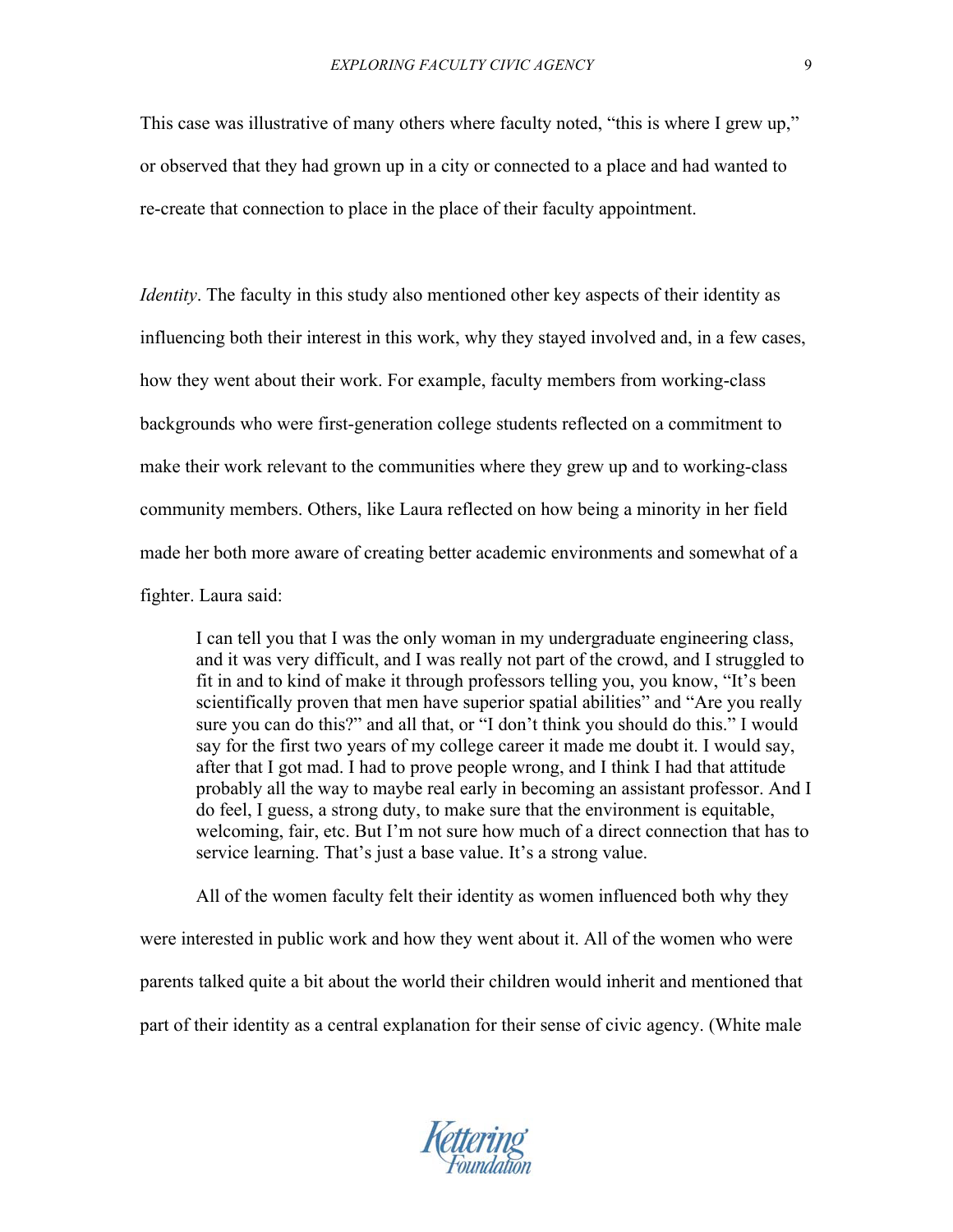faculty recognized the privilege that they experienced in terms of identity but never mentioned their approach as connected to gender).

Additionally, more than half of the participants talked about growing up in a specific religious tradition and the effect of growing up Catholic, Episcopalian, Jewish, or as one participant observed, "a preacher's kid," on their current sense of obligation to the world, and a sense of the need to be involved in work that was contributing to a community, public, or the world. This was true whether or not they were currently practicing those religions.

*Professional Experiences*. In addition to family, place, and the overall conception of citizenship, many participants observed that their professional experiences before entering academe were important starting places for their later civic work. For example, Mike said: "Well, I was a community organizer for eight years before going to graduate school, in between undergraduate and graduate school, so that was my main source of income for those eight years. And you know, I've been very active politically, and community development efforts for a long time." He went on to observe later that because of this earlier work being involved in civic work now: "It's very, very easy and comfortable for me, in fact, more so to go out and work in the community than it is to work on campus."

The second part of the story of the origins of civic agency for these 25 participants was how the work emerged once they came into contact with higher education. For a few participants (five), this meant some key experiences in graduate school with mentors involved in civic work. For more of the participants it had to do with

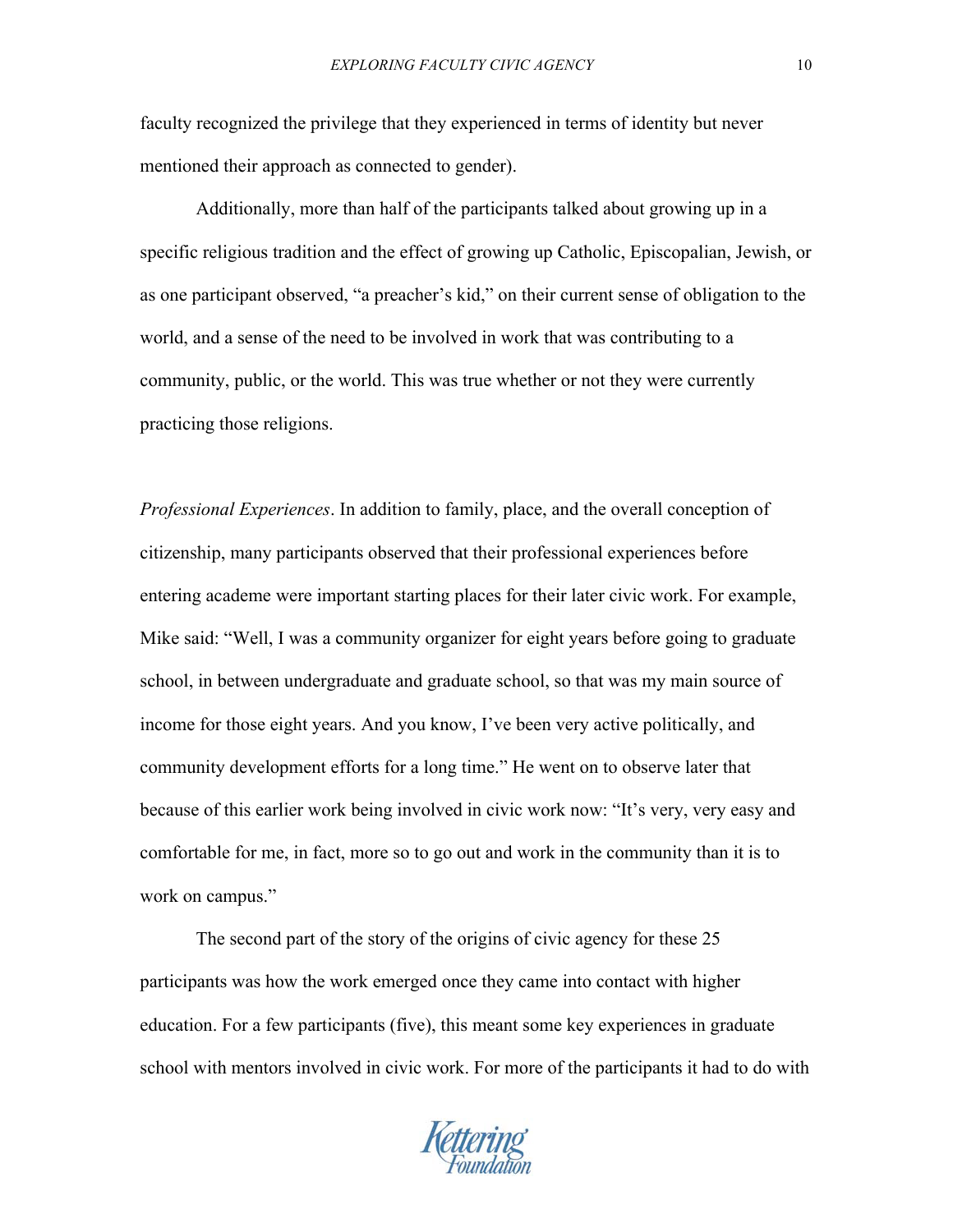their discipline and field, and for others it was critical incidents where they met community partners and became intrigued by *their* work in the public sphere. Finally, many of the participants came to engagement with communities out of a desire to produce better teaching and learning conditions and then found themselves pulled into commitments to specific community partners, issues, and projects.

*Discipline and Field*. On one hand, Boyte (2004; 2008) has observed that disciplines, and our socialization into them, are responsible for much of the damaging technocratic approach that higher education institutions have taken to interactions with community. This approach holds that faculty, as experts in their disciplines and fields, should lend their expertise to community partners to solve problems and often ignores the local knowledge embedded in those communities. Indeed many of the same participants in this study who noted their training in and identification with a discipline as an origin of their civic work, also observed that their training could be a hindrance in that it sometimes caused them to assume too much about what they had to contribute going into the partnership. Yet identification with field and discipline and the professional role of that field in the world, consistent with Dzur's (2008) notion of academic professional, was a common starting place for many faculty in the study.

This notion of being involved in public work because it is part of who they are as a biologist, engineer, political scientist, and so on is also consistent with previous studies I have conducted on exemplars in community engagement (O'Meara 2008; O'Meara and Niehaus 2009). In other words, it made sense to them in terms of how they understood the role of someone trained as they were in this discipline/field. It was what they believed

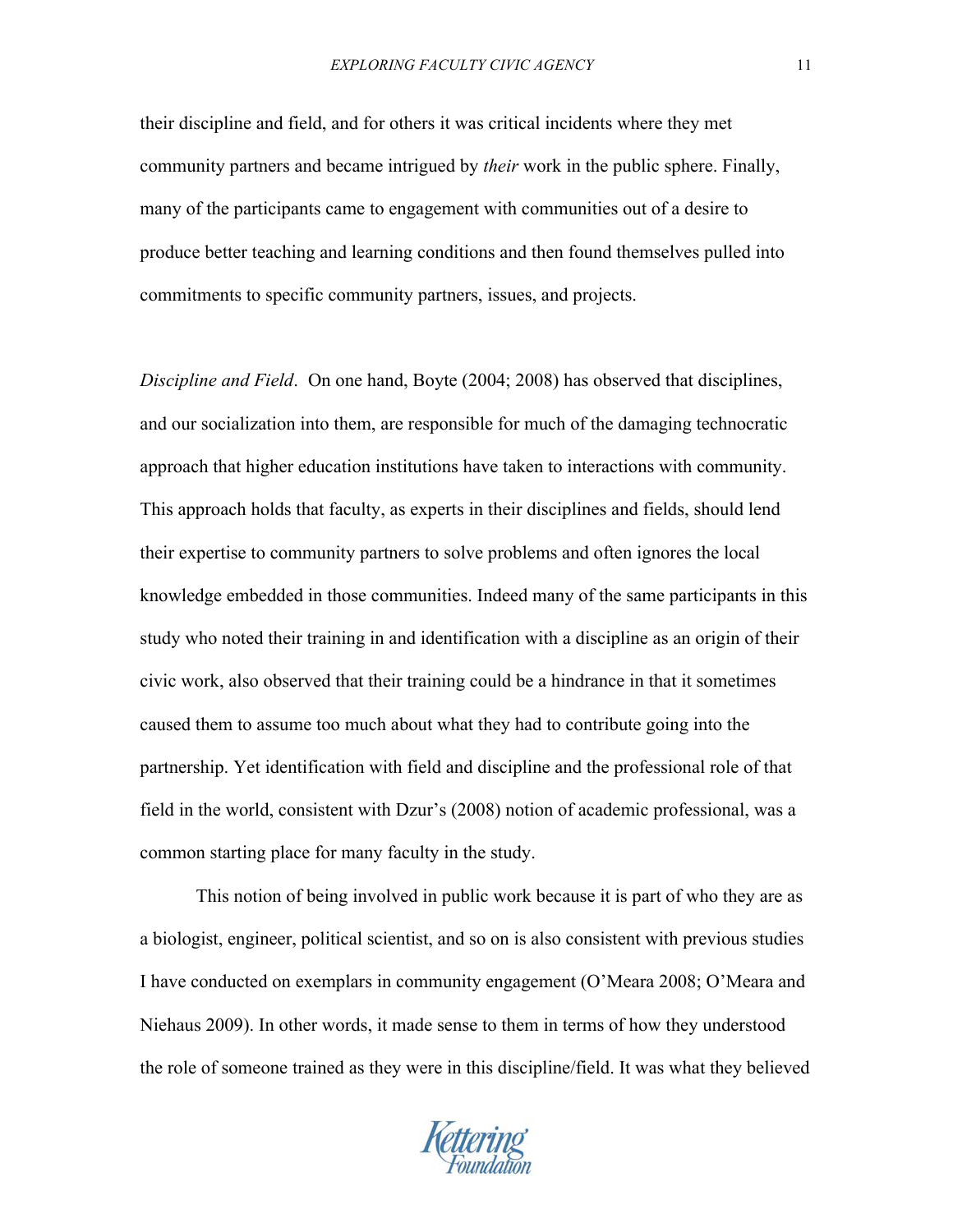they *were supposed to do*, and what they had been shown they *could do,* to make an impact on the world.

Mike explained:

Political science is more conducive to this. Being a citizen, and a citizenship is at the heart of what political science is all about, other than political theory. Citizenship is all about making the world a better place, so you know, that to me means going out, and doing practical work in the community.

Jennifer explained: "I think the first thing is my identity as a landscape architect. So, I went to [graduate school] and was trained as a landscape architect, where we learned that it's all about place. So, that explains the need to be deeply embedded in a place while studying or researching." This was a common theme across disciplines and fields and clearly an area to probe for future research. Do some fields and disciplines do a better job of socializing faculty to consider the public role of their discipline and field?

*Community Partners: Not so "Chance" Encounters*. Another strong thread in participant memories of why and how they became involved in public work relates to how they met their community partners. One interesting part of listening to these stories was that faculty described these first meetings vividly, similarly to how many married couples describe their first meeting. Most often they described them to us as "chance encounters" that started a really important relationship, project, or network for them. Yet in listening to each of these stories side by side it becomes clear that the meetings were not exactly by chance. In fact, the participants had placed themselves, "in the right place at the right time" for such encounters and, whether consciously or unconsciously, seemed to be looking for them.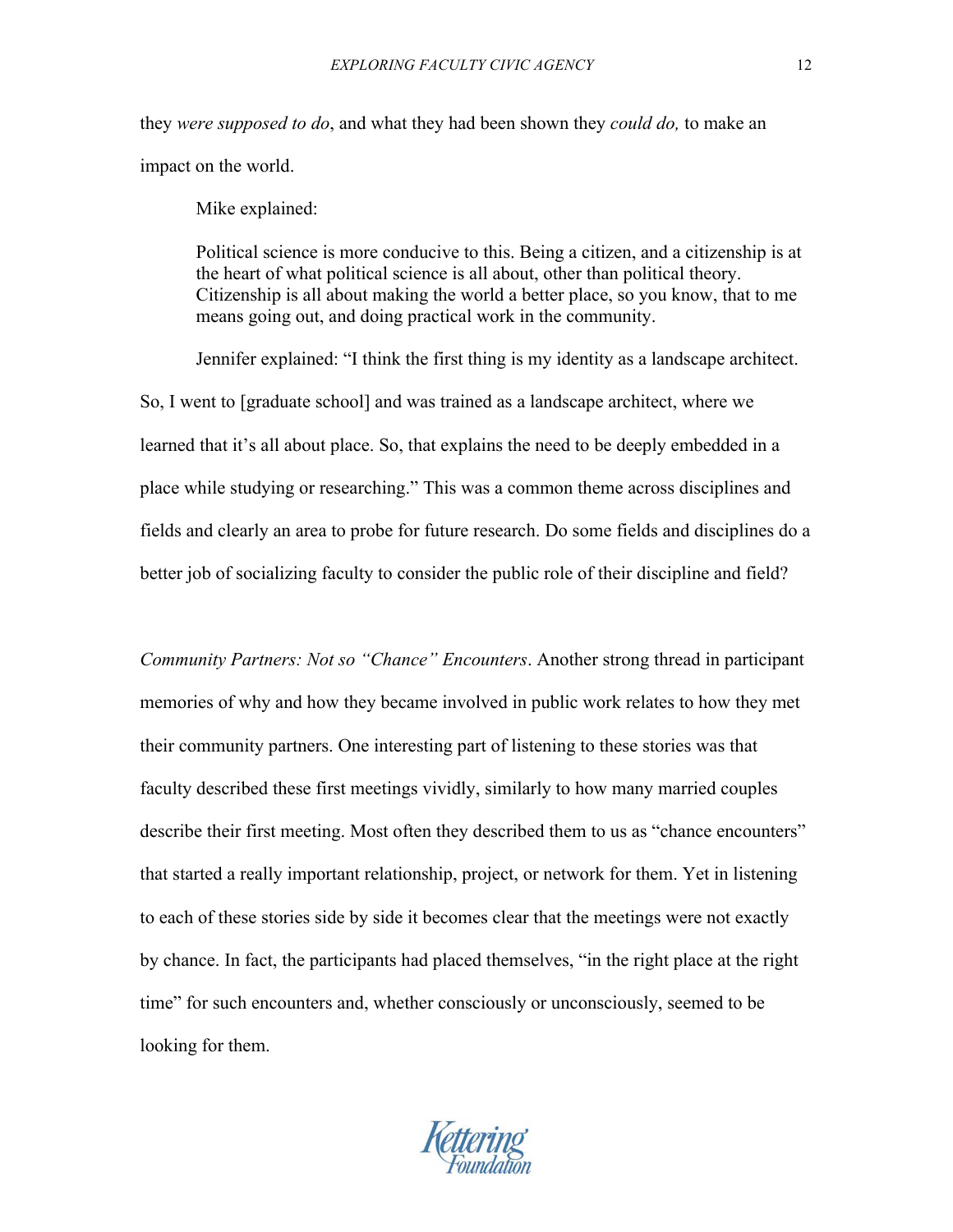Kaela observed that she began her engagement work as a faculty member after one such chance encounter at a conference. She said: "I met a woman who runs an organization in this neighborhood when I was new to [institution]. And she came to an outreach conference that was in [city] and came to my presentation and asked if I was looking for a partner in [city]." Despite her insinuation of serendipity, Kaela was at an outreach conference, presenting and making it known she was interested in this kind of work. She behaved in a way that made such an encounter very likely, if not probabilistic.

*Desire for Real-World Experiences for Students*. The desire to be a good teacher and to create real-world engagement for students has been found by many other studies as a starting place for public work (Abes, Jones, and Jackson 2002; O'Meara 2008; O'Meara and Niehaus 2009). Laura, among many other participants in this study, described the origins of her public work in this same way. She said:

Well, they're learning something called the engineering method, which is sort of like a road map for how all engineers try to solve problems and achieve goals. So, you have to identify your problem before you can solve it, and I really want my students to—that's a lot harder process than it probably sounds like, but I really wanted my students to learn how to work with community, learn how to work with people that all have different ways of communicating and different desires. And I really want my students to experience the struggle with trying to meet the needs and desires of disparate groups when they're doing a design for one thing. So, that's part of the issue. I want them to learn how to use safety standards and engineering standards in the execution of a design. Of course, students have to learn a whole lot around safety standards and how to put them into effect. When they do a design, I want them to be able to capture the soul of a community through their design, and I want them to be able to communicate it well.

These kinds of goals could only be achieved with engagement in public work, and this was true for at least three-quarters of the participants. However, it was a cycle wherein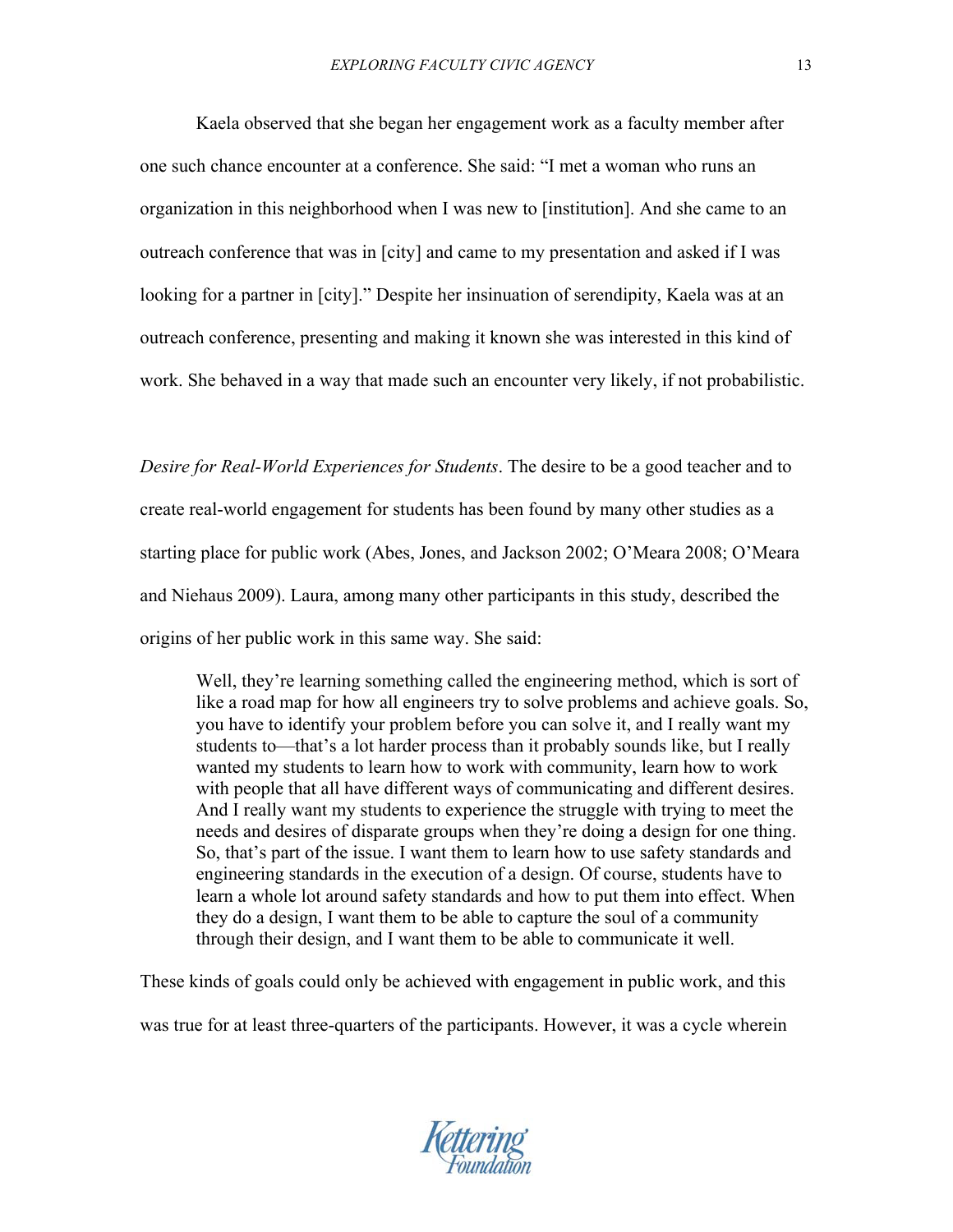the work in the community also caused them to amend their goals for students, to want more than academic learning. This was a key starting place for civic agency and action.

## The Public Work

The public work of these 25 engaged scholars was diverse in form and content. They were working in partnership with community organizations to rezone blighted areas of cities for affordable housing and local economic development and building playgrounds that were safe and designed with the children's help. In some cases they were working with teachers to transform K-12 classrooms to be more engaged with communities and to turn students on to STEM fields, and in others they were creating art with community members. There were several common elements to these diverse projects. These public work projects, described by participants, (a) were partnership and needs driven; (b) engaged students as co-producers; (c) had a systematic, thoughtful approach; and (d) were positioned for high impact.

*Partnership and Needs Driven*. Each of the participants was sewn into a network or a partnership wherein individuals were working for the betterment of a specific community, location, or issue. Within the contexts of these partnerships they became aware of different needs of community partners and then tried to connect different aspects of their research, teaching, and professional service lives to these projects. In doing so, they were light on their feet and flexible, often shifting how they engaged with these partnerships depending on what was going on "on the ground." For example, Jennifer explained:

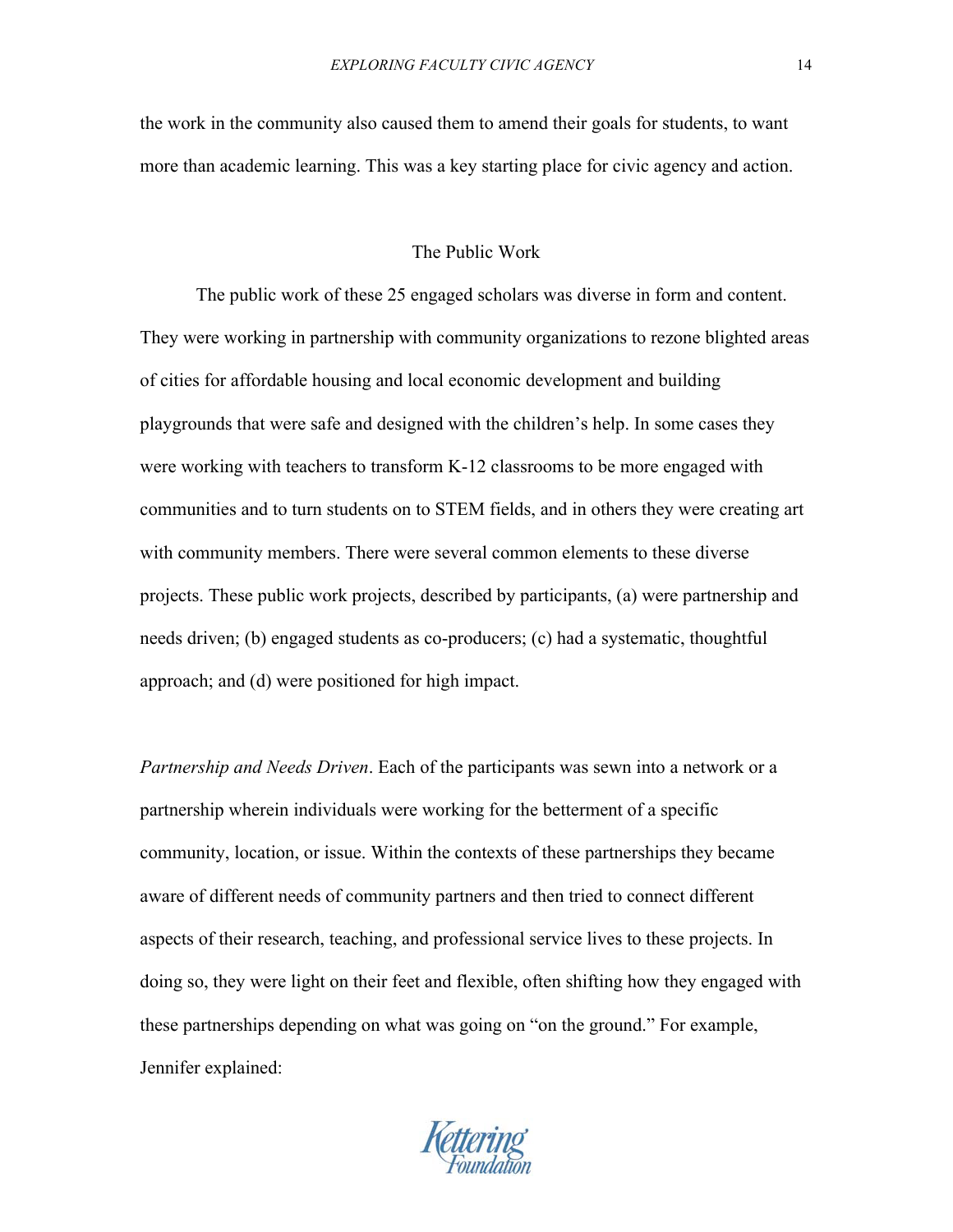We very much follow where the community is going and what they're up to, and what they've been up to for the past seven or eight years, has been improving the civic arena and getting citizens engaged in public discussions and public decisionmaking processes, from zoning campaigns to a whole wide range of things. It could be one affordable housing development site. And more recently, this nonprofit organization that we work with—a couple of our alumni brought in this organization, so we've got really strong ties there, and they're undergoing a redevelopment process there.

Embedded in perspectives here was the assumption that new teaching, research and

professional activities could be and would be intimately tied to partner goals and work.

*Students as Partners and Co-producers*. A second key characteristic of this public work

was that it engaged students in purposeful ways. Faculty seemed to have high

expectations for student involvement as partners and co-producers of the products of the

public work. For example, Jennifer said:

Students plug in for [partners] in ways that make sense for them and make sense for the community, so for some students that means providing technical support, so doing grant writing or just really adding capacity for these organizations, helping with the zoning regulations, doing architectural drawings, things that some other students find very mundane and wouldn't even dream of doing.

Another participant observed that it was the process of creating those

relationships that he found most exciting about his engagement work:

I think what really excites me is the idea of trading new ways of practicing, new ways of teaching, developing new partnerships. Especially for me it's involving students in that co-creative process. So, I think all the work I do involves students in everything from developing the partnerships to co-teaching classes to jointly offering things. So that, I think, is another piece of the . . . what excites me about this work is that it's a different way for faculty to interact with their students. It can actually put them in a process where they are teachers and they actually over time are developing a lot more local knowledge of the community than even me in a lot of pieces, and they're able to teach me and teach the other students. So, I think those are kind of, trading new things and partnering with students around co-creation are probably the core elements for me.

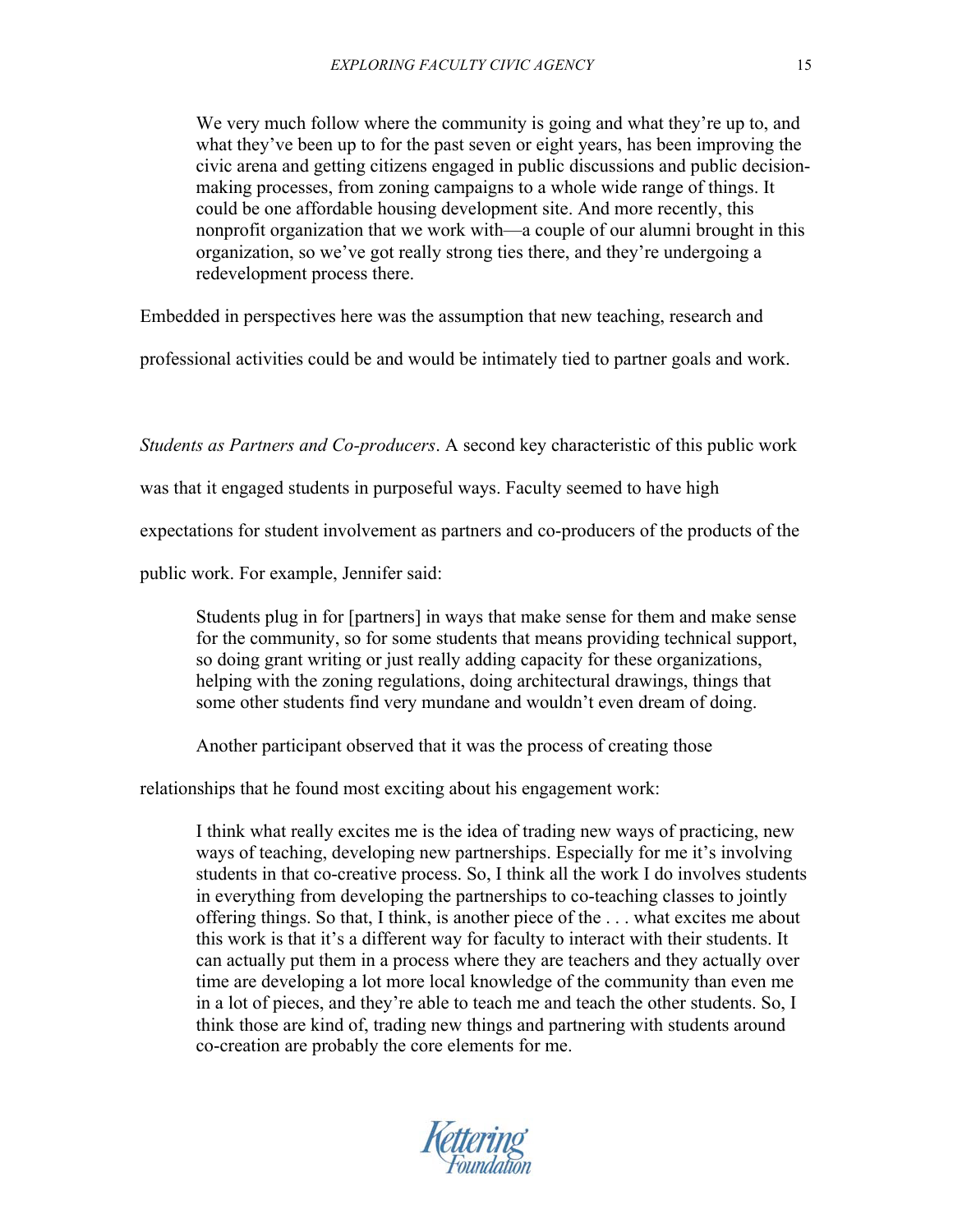Participants held the perspective that students could make major contributions in terms of scholarship, civic dialogues, and organizing if treated as real learning partners.

*Systematic and Thoughtful*. One of the major criteria outlined by Glassick, Huber, and Maeroff (1997) to assess all forms of scholarship is that the work uses appropriate methods and knowledge. One of the common elements of the public work of these engaged faculty was their attention to a thoughtful, systematic, and scholarly approach to the public problems their work addressed. Just as teaching and learning environments can be critiqued for a lack of thoughtful approach to engaging students in their learning, or research can be critiqued for being "light" on critical analysis and rigor, civic engagement can and should be critiqued for approach. In the case of public work, the criteria often applied relate to reciprocity and understanding of the issues on the ground, as well as impact. However, it is also important to consider how the most exemplary public work takes a systematic and well-considered approach to an issue. For example, in Jennifer's case this meant applying methods from her discipline to a problem in the city where she was working. She said:

The first work that I did was . . . I needed to teach a seven-week workshop on geographic information systems, so I needed to teach students how to do computerized mapping for seven weeks. They [her community partners] asked us to help them with this zoning campaign, where they needed to pass a zoning ordinance, for the first time in five decades, to allow redevelopment of the mills to allow housing in the mills. So, it was a zoning overlay. They sort of unpacked all of the different dynamics, politically, that were happening, and they asked us to help the campaign by infusing the process with some facts. Their concerns were that there was a lot of myth and a lot of hype and people arguing about things that weren't true. So, they wanted us to collect data and then visually present some facts about the history of the city and give people a tool for understanding how the zoning overlay would impact ordinary citizens, small business owners, artists, folks like that. So, that's what we did. We created this

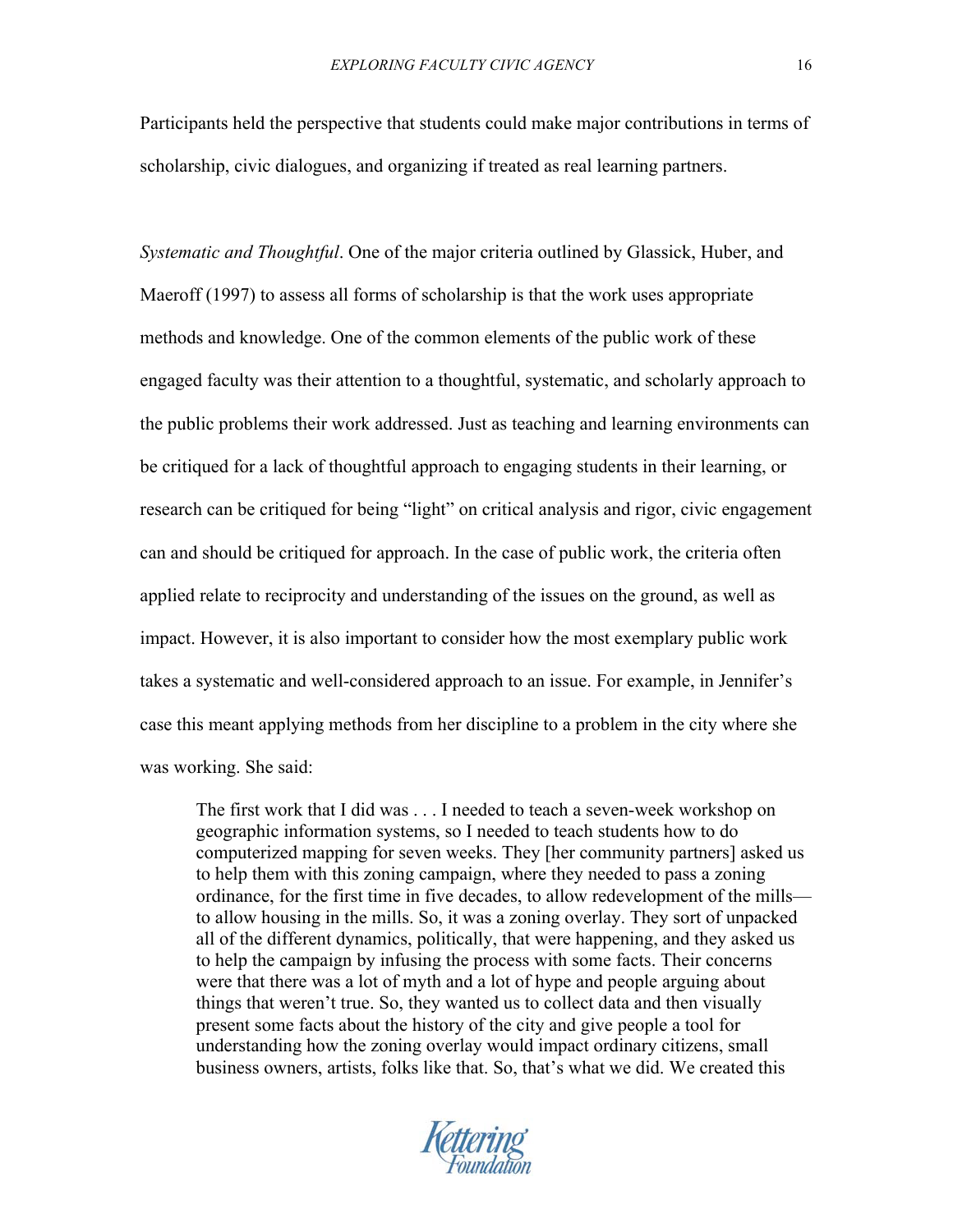online mapping tool that helped to support their campaign for the zoning overlay initiative.

In this example we see the careful use of computerized mapping systems to address a problem in conjunction with well-informed, on-the ground knowledge.

*Positioned for High Impact*. One of the most inspiring aspects of this project was reading and listening to stories of public work with major, measurable impact. The projects described by the 25 individuals resulted in changes to neighborhoods, policy, and opportunity structures for community members. In looking across the stories, one of the things that seemed very evident was how well designed they were for this impact. There are likely many reasons for this, but one of the major ones seemed to be their emphasis from the start on producing social change. Also, because faculty developed these projects with community partners, who were so close to the issues they were addressing, they were positioned to make a bigger difference.

Kaela described her projects emerging from a partnership with a community partner and previous work in the community:

That program is focused on connecting girls and young women to technology and emphasizing the female component as a way to encourage girls to utilize technology. So, my piece is sort of a small piece in their pipeline, beginning with elementary school, up through college. This is filling the middle school component of that pipeline, and also serves as a way to garner more interest in girls, because there's an art-making component, and what we've seen so far is that it's bringing more interest by the girls into this program and into exploring the computer.

The work seems to have impact in this case less because it is involving hundreds of individuals, as this project involved less than 100. Rather, it is well positioned because Kaela knows this community and has considered how art can pull young women toward

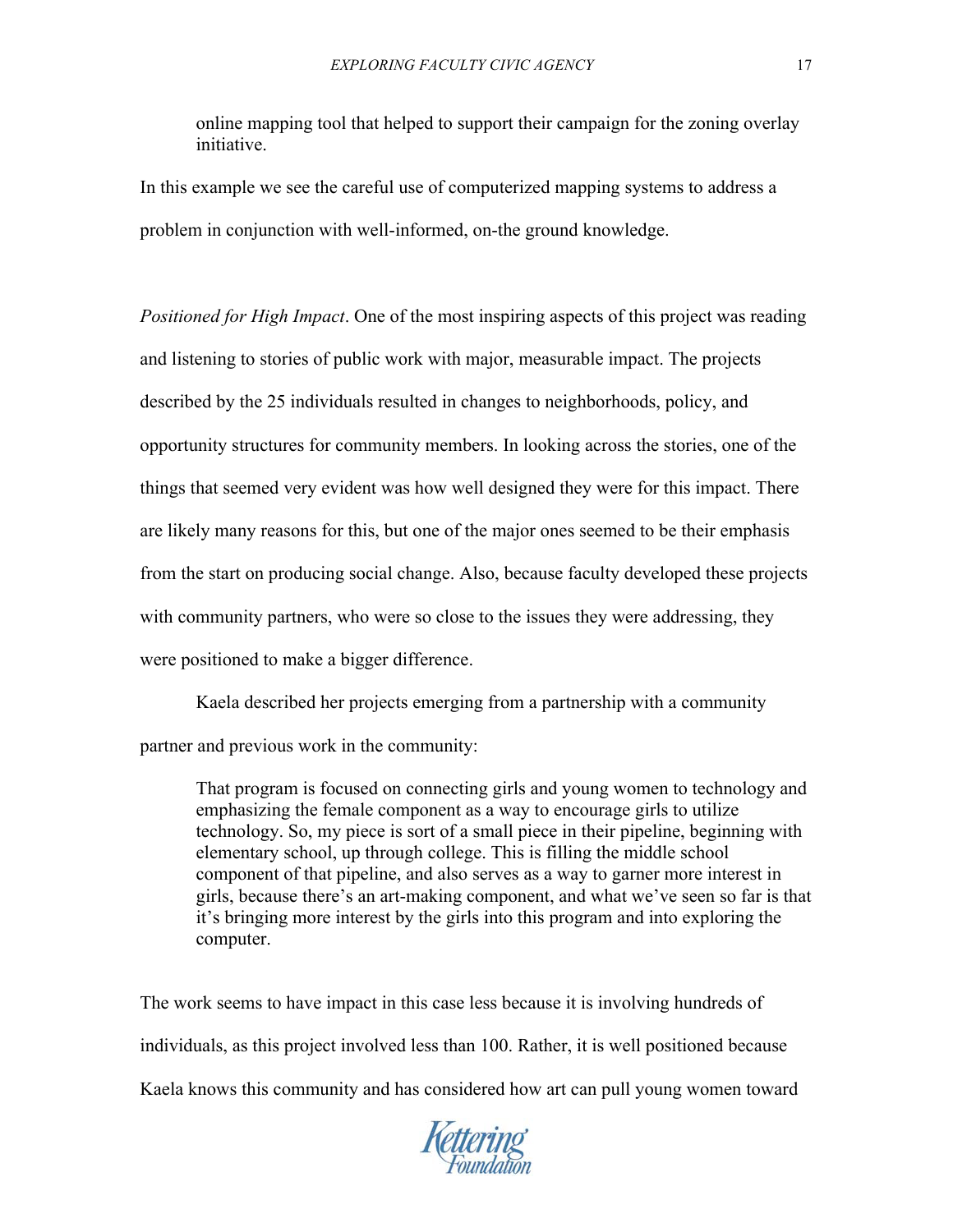technology. The story suggested that this project was well positioned not because it was a well-known problem in the state (though K-12 education, of course, is a major policy issue), but rather because it was an intimate approach, positioned close to community interests and the faculty member's talents and skills, in direct response to a wellestablished need.

#### Enabling Conditions: Scaffolding for Public Work

Many scholars have observed that engagement occurs despite, rather than because of, dominant norms and reward systems in higher education. One major reason for this relates to the sense of intrinsic satisfaction and professional growth that faculty access through public work. In a review of the literature on faculty and faculty work life conducted by O'Meara, Tersoky, and Neumann (2008), a new framework was developed to think about and study faculty professional growth. The framework considers four key aspects of professional growth and how they occur. These four aspects are learning, agency, relationships, and commitments. In the 25 faculty cases, I found many examples where faculty talked about being motivated by the opportunities their civic work provided for these aspects of faculty professional growth. In other words, whether or not their institution was supportive, the benefits of participation to these individuals were great and well recognized as a key form of professional growth.

*Learning*. Considerable research has shown that a major reason faculty want to be faculty is for intellectual engagement (Gappa et al. 2007; Hagedorn 2000; Neumann 2009). Indeed, a major reason the engaged faculty involved in public work were doing this work

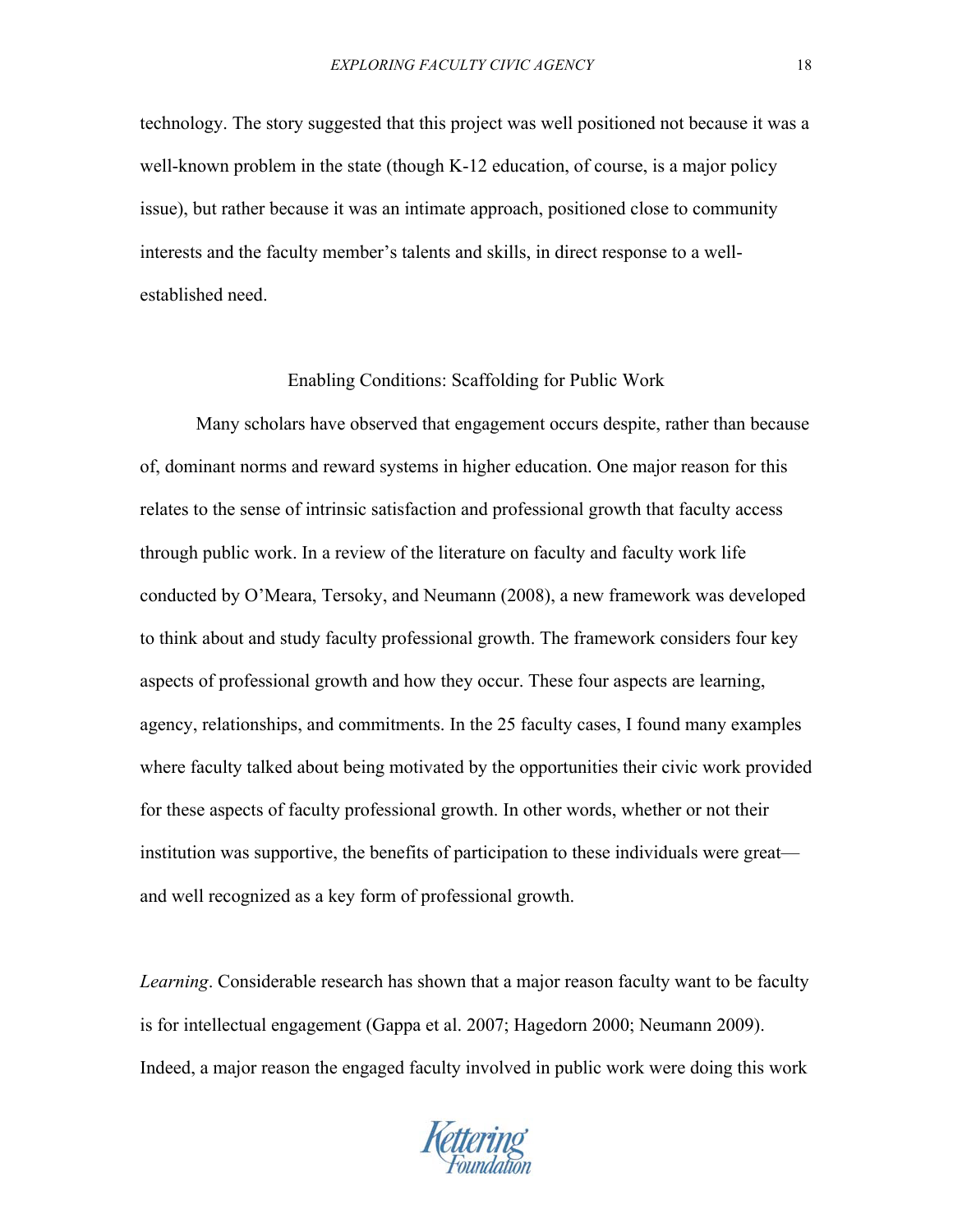was also intellectual engagement. Faculty described how their projects offered endless and irreplaceable opportunities for them to learn how things they studied worked in practice and to develop skills and understandings unavailable in academic discourse in their fields. As Jennifer observed:

The reason I got involved to begin with is that I saw something happening in [name of place] that I had never seen before, and it just seemed to me that I'd be missing out on something if I didn't get involved. And it's been—one of the reasons I've stayed involved so long, and the relationships have a lot to do with it, but I've just learned so much from the practitioners there, about how to cope with the kinds of problems that most industrial cities are facing. They're really onto something.

Jennifer observes that they were really onto something, and she wanted to be a part of

that—she did not want to miss out on this opportunity—to not only contribute to social

change but to learn and watch how it was working, an area of scholarly passion for her.

Mike reflected on the meaning, growth, and satisfaction he took from getting

feedback that his work was making a difference. He observed:

Well first of all, I don't get, we don't get paid a lot to do this. I mean, we don't get any additional pay, we don't get any relief time for the work we do in the community. So whatever it is that sustains me in that regard is not the money. We have a lot of evidence showing real outcomes, both in terms of the usefulness in the community, the value of the research we do for the organizations. We have some concrete evidence that it is actually making a difference. Also, on the educational side we do a very comprehensive evaluation at the end of the semester of student participants, and we have a lot of evidence, too. For them, it's a transformational experience, it's a growth process, just on a lot of indicators … and then, just learning research methods, a whole maturation process of them moving from thinking like students to thinking as citizens and professionals. Those kinds of concrete outcomes really motivate me. I'm very pleased to see them. Seeing these things happen to the students, and there is a real value to the community.

These findings are consistent with the work of Anna Neumann (2009) on how faculty

strategize new contexts and bring them into being in order to learn. In these cases the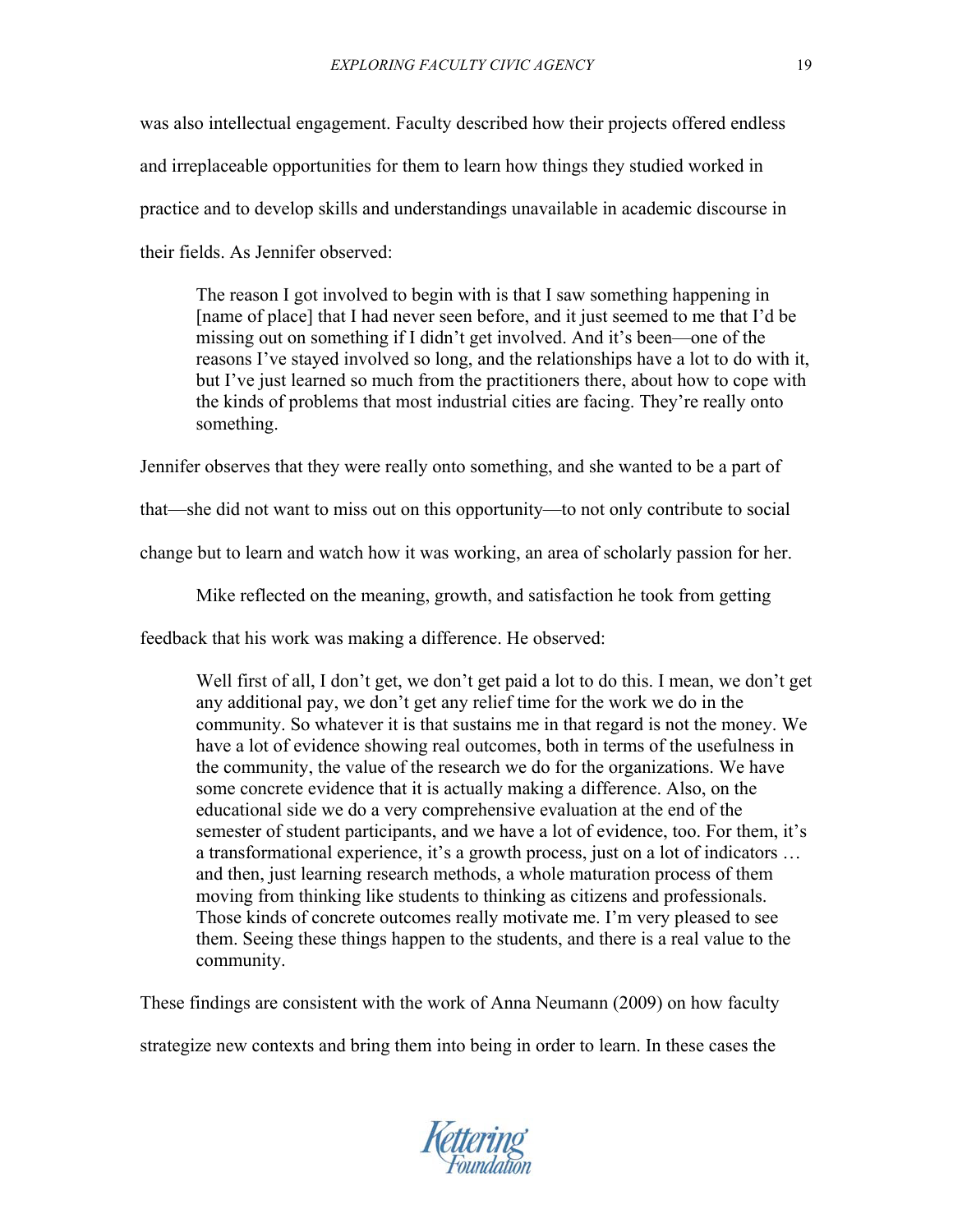process of creating projects of lasting public value is a major site of learning and professional growth for engaged scholars.

*Relationships and Networks: "I am part of a real network."* All of the civic agents in this study described important relationships they had developed as part of their engagement, which served as both starting places for civic work and ongoing motivation for continued work. Some of these relationships were with individual community partners, some with community members involved in the engagement, and some with their students and other faculty engaged in the same work.

Participants felt these relationships were deeper and more holistic than they might have been if they had formed under other circumstances. For example, Jennifer observed:

The first is about the relationships with the students in particular. I think in doing this kind of work I develop a different kind of relationship with students than I might if I taught more lecture-oriented classes, where they were writing papers, by having these open discussions, by having community partners come into the classroom.

Mike described the personal growth and satisfaction he took from being a part of

a larger group connected to something he strongly believes in:

I now feel part of a real network, being an activist. I mean, this in a way, was my entree into the community activism network in [region and state], was doing this work, especially in the area that my research has been, and how it relates to community and economic development. And so, it's been really, very valuable to me to become a part of that network. One of my best friends was the director, I was telling you, he was the director of the community development component of that, and he and I became very good friends. I've developed both professional and personal contacts out of it.

Engaged faculty observed that these relationships formed in contrast to their

experiences with traditional research in many cases. Jennifer observed: "Doing research

work is very isolating, and for me it was unsatisfying, and now, with the partnership and

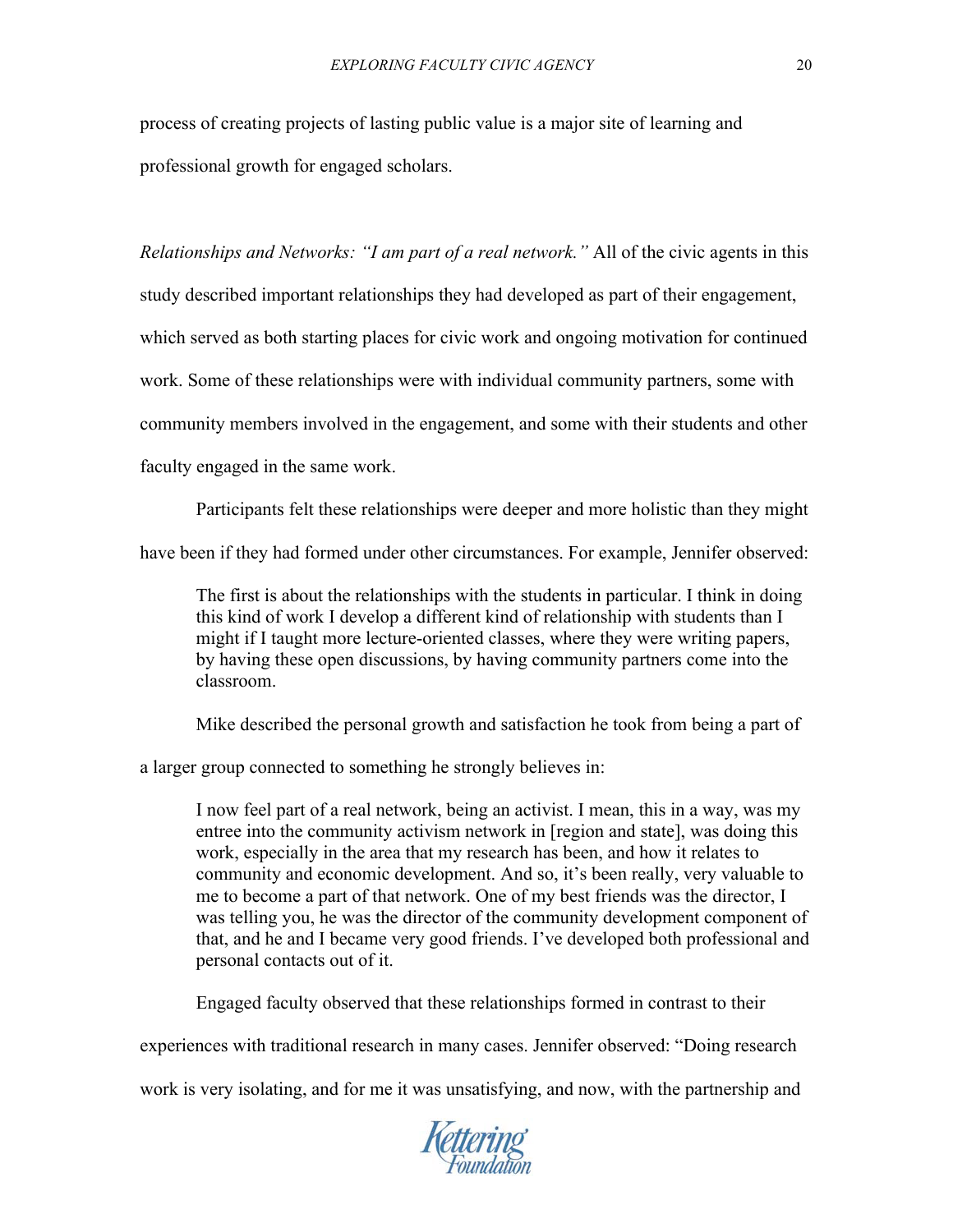this new kind of work I don't feel isolated in the work that I'm doing because I've got students that are so engaged with the work with their community partners." It is interesting to note that for these faculty members their sense of community and purpose was much stronger with partners off campus. In other words, they seemed to be finding something in the way of collegial support and relationships they were not getting primarily through their disciplines, departments, or campus.

Related to this point, a participant in this study observed that his approach as an engaged artist was very much influenced by his desire to be in community and not isolated. He said:

I remember making this sculpture that I described as a metaphor for the loneliness of solitary apartment dwellers. It looked like a tower with one window. That's how I was living at that point ... so I just decided to get rid of that distance and get rid of my studio and start working in public. I started building things on the street for people to use, so that I would be, in a sense, less lonely.

Indeed, faculty in this study were embedded in a public, often in many publics, and felt growth from that experience. Being in relationship in this way scaffolded and buoyed both their strategic actions and perspectives.

Enabling Conditions: Institutional—"They Really Set the Table for This"

Sociological research on human agency reminds us that individuals are embedded in social context. That is, they have identities and roles in specific settings that influence their sense of agency. For this study, I asked participants which factors operating in their work settings or work lives enabled their sense of agency and which were acting as barriers. The results were both consistent with previous studies, and surprising, bringing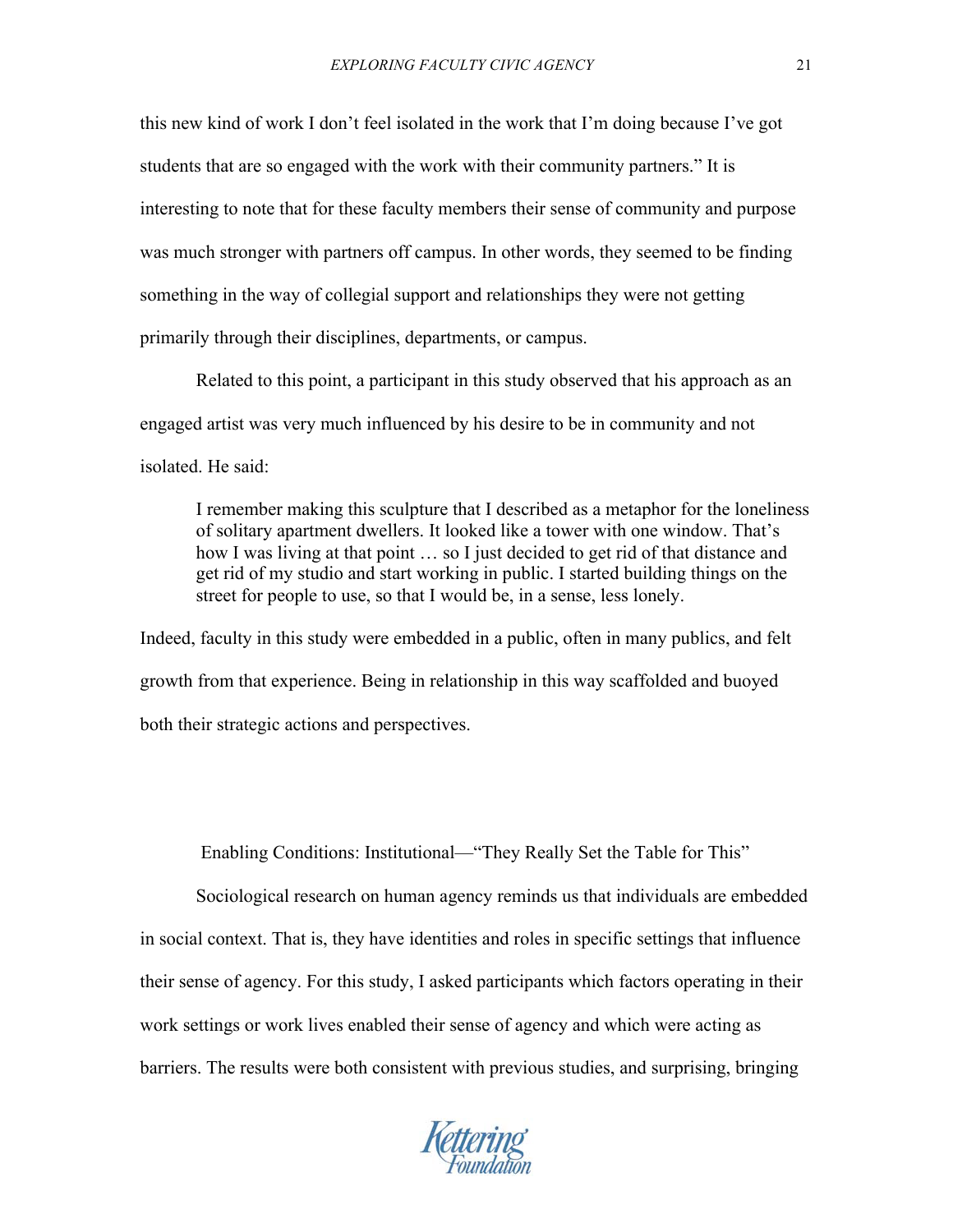light to some ways in which higher education organizations can and do facilitate agency in civic work that are rarely discussed.

*"They leave us alone," or Autonomy.* All of the participants in this study were faculty members, though one was also a director of a center for community engagement. In most cases, participants talked about the benefits of the autonomy they enjoyed in their work lives. This autonomy took the form of freedom to make pedagogical choices and to design the classes the way they wanted, which allowed them to reshape them into engaged teaching and learning experiences. It also included teaching loads that left time for research and professional service, which allowed them to do community-based research. Perhaps greatest of all though, it was a general sense of autonomy that they were granted, as Sullivan (2005) observes as professionals, in acknowledgement of their expertise and of their commitment to service in a profession. This general sense of autonomy was something that attracted these faculty members to academic life, and it was also something that allowed their civic work to flourish.

Many faculty began their discussion of autonomy with the classes that they were able to choose, design, and teach. For example, Jennifer observed: "I've had a lot of liberty, too … as far as choosing the classes that I teach and designing the classes that I teach." Participants were also enabled by the freedom in the research aspects of their lives. For example, Laura observed the freedom she had within her research appointment: "So, in order to align some of the work I was doing with my appointment, my appointment was actually switched at [institution]. So, now I am 50 percent teaching, about 25 percent research, and then about 25 percent teaching research. I'm very free to

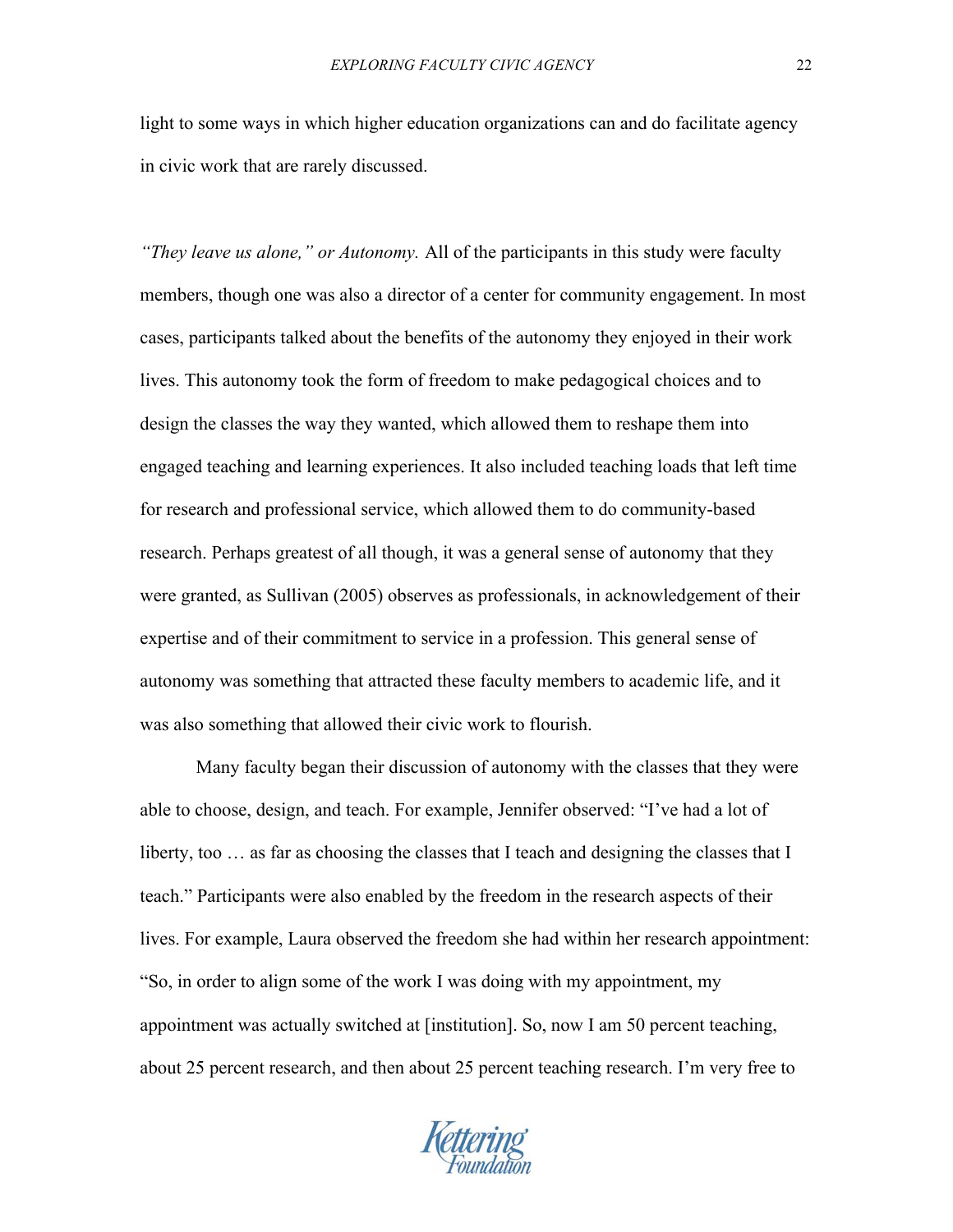do essentially whatever I would like to do in that 25 percent teaching research." She went on to note: "I spend a lot of effort writing proposals, which some people might consider research, but it is really, essentially, a practice piece that's not anywhere in my job description. But I still feel like I have enough latitude in my job to really focus on that."

Overall, though there was a clear sentiment that while most of these universities were not able to support engagement as the participants would have liked, either by reward systems or resources, faculty did enjoy autonomy to do the work they wanted to do. Mike reflected: "We don't get any release time, we don't get any sort of funding, basically they just leave us alone, and that's not so bad."

This finding about the benefits of autonomy for civic engagement are important for several reasons. First, more than 80 percent of faculty regularly report the autonomy that they are granted in their work as one of the main things that attracted them to academe and the area of greatest satisfaction (Gappa, Austin, and Trice 2007). It could be argued that in higher education, as well as many other professions there are efforts at work to make more individuals "managed professionals" (Rhoades 1998) as opposed to individuals with this professional autonomy. In fact, the reward system, which for most of the participants was the tenure and promotion process, will be discussed as a barrier in this study. However, that is not the whole story. The culture of relative autonomy for faculty enables public work. It acts as a fertilizer for some very creative and important starting points mentioned earlier.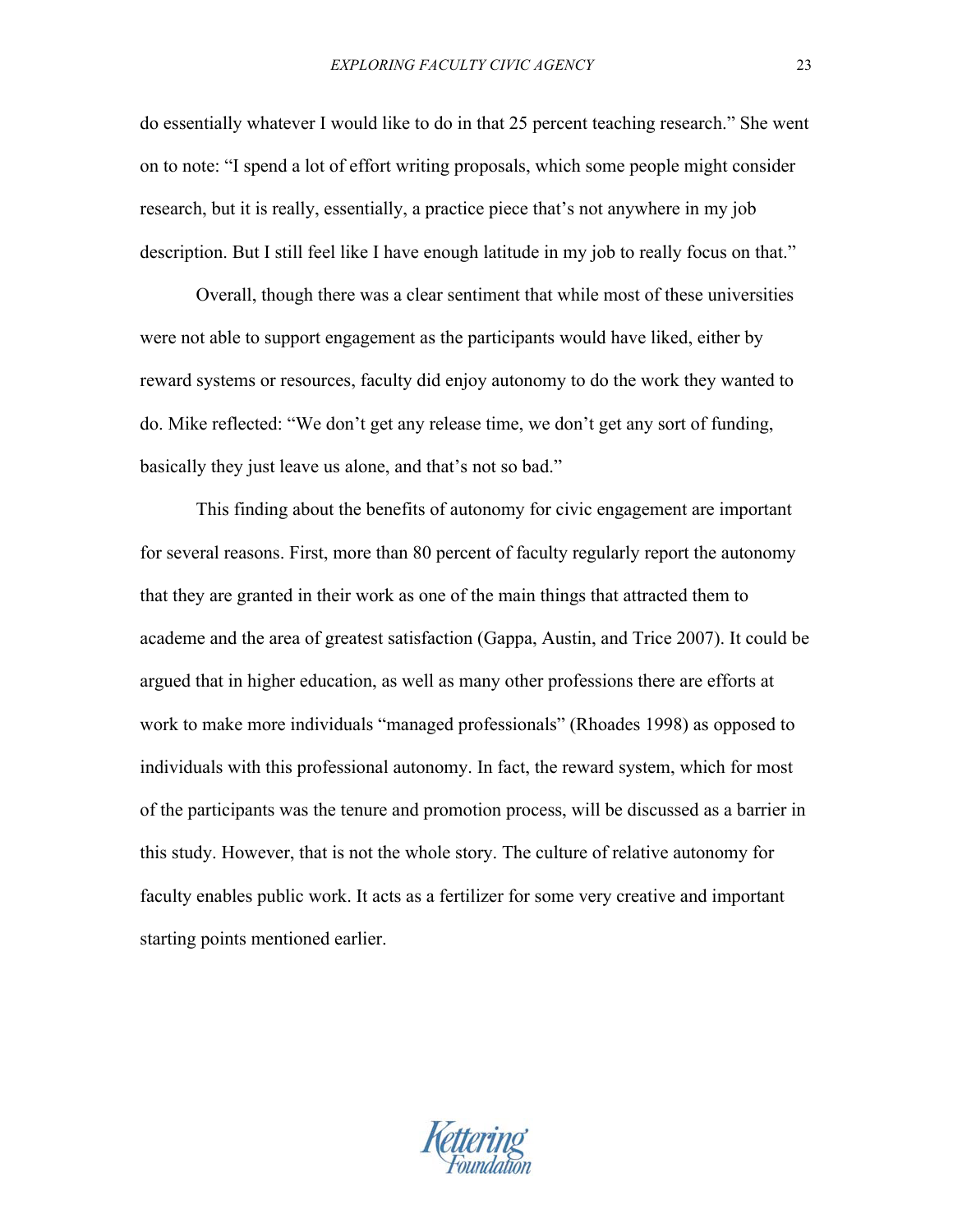*"Saying yes": Support from Key Academic Leaders and Department Chairs.* Being left alone by itself is not enabling to engagement. Engaged faculty need other kinds of structural and cultural supports from their higher education institutions and from a community. Jonah described having been supported wholesale by his executive leadership. He observed: "I'm able to deliver, but I can't tell you how important it was they really set the table for this." This meant specifically that they provided resources and office space, they created flexibility with the creation of new classes, and they provided cover in political situations. While Jonah described significant independent work done to set the table or pave the way for his engagement work, most other faculty described this enabling support as faculty asking for things and administrators finding ways to say yes.

Jennifer recalled:

When I applied for the grant, I met with the chair, and asked if I could use a portion of the funding to buy out my time, and he was fine with that, so for example there were a couple of semesters where I wasn't required to teach a class, but it was understood that I'd be doing lots of other things. Again, it's a really resource rich environment. When I arrived I was given a discretionary account that was very generous, and I've used that for lots of things but have needed to rely on that for transportation for students back and forth to [city], which becomes—I mean, it's only 30 miles away, but when you've got lots of students going back and forth it's tens of thousands of dollars through the year, and the department's been really supportive with that piece, with providing the transportation.

In this example, Jennifer's work is being enabled by the availability of resources, which are important but as we know not available in every institution. What is more important seems to be the willingness of the department chair to divert these resources toward her engaged work when she asked. In Kaela's case we likewise see this support from a department chair and how important it is to her, but we also see how the act of saying yes, gives her a sense of agency about asking for more the next time. She said:

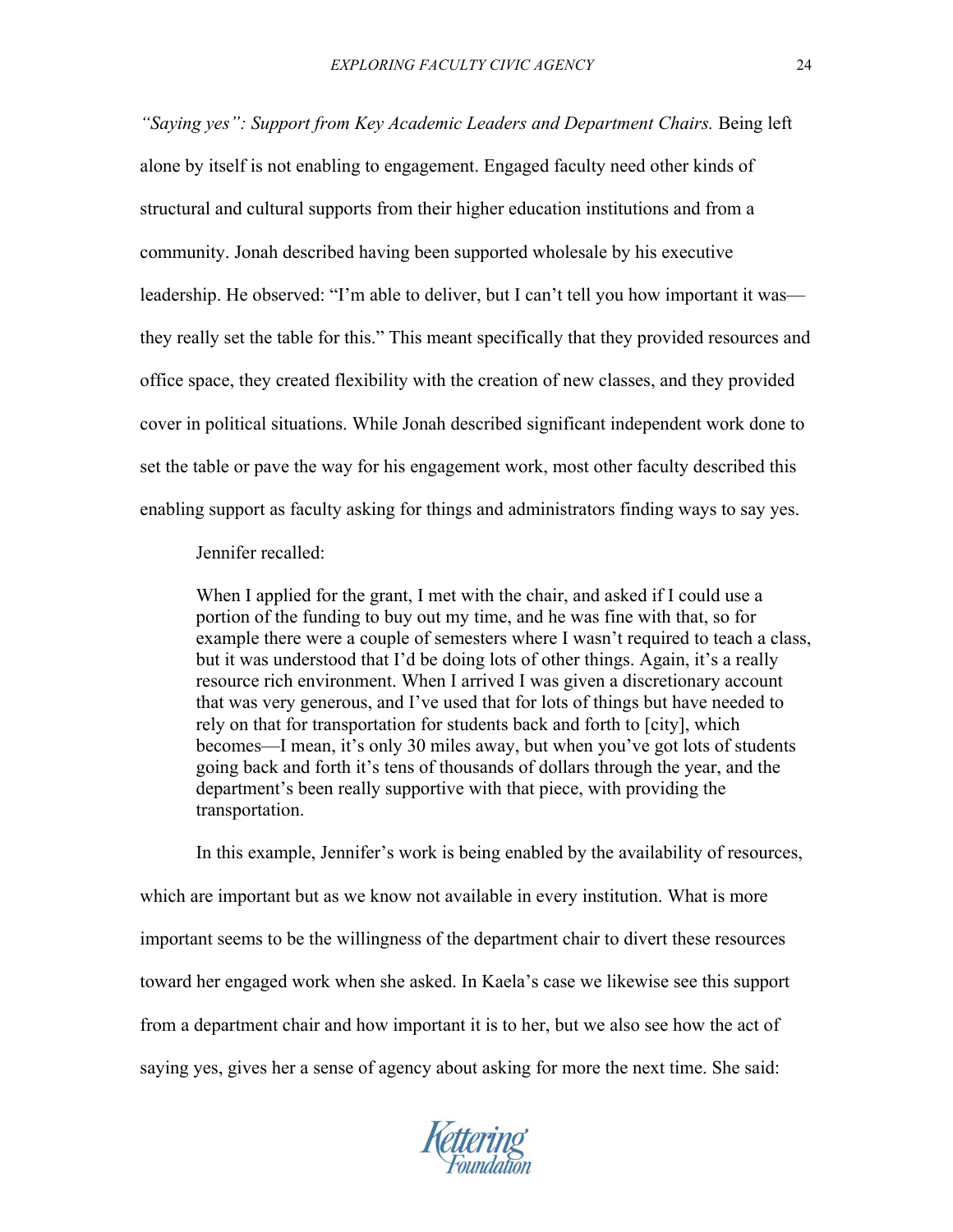The chair of my department has been 100 percent supportive of me and the things I ask permission to do, applying for grants and trying new classes, and like I told you, I piloted a course. It takes a chair who is willing to take that risk, and she's been more than willing. I started small in the beginning, and I proved successful in some of the things I did, so each time I sort of ask for a little bit more. But my chair has been supportive.

*Resources, Flexibility, Reward System Policies*. The faculty in this study told many

stories about the kinds of tangible support provided to support their work. Most involved

funding for transportation, funding to support personnel to assist with projects, or release

time for specific projects. However, there were also some unusual and creative

arrangements made that are important to highlight because they were very important to

the engaged faculty in this study.

One such example of stepping outside the box of how universities support engagement was the creation of a separate nonprofit to support the work. In Jonah's case, with the help of executive leadership, he was able to create a separate nonprofit structure adjacent to, but not part of his university. He said:

If I didn't have this separate  $501(c)3$ , I think it would be much harder for me to raise money for these efforts, because everything would have to go through the advancement office. You know, I'm not allowed to go to [corporation] and ask for \$20,000 for the center, because the [institution] is in the process of asking them for \$1,000,000. I'm just an annoyance to their university fundraising efforts. But because I have that separate nonprofit, I can raise money from whoever I want for that. It's just housed at the university.

He also noted that while many college and university presidents and provosts might not want a faculty member or center to collaborate with other institutions on big projects, so as not to share the credit or resources, his executive leadership were "thoughtful enough to let me reach out to other universities, so we can be a statewide, concerted effort and the results can be bigger."

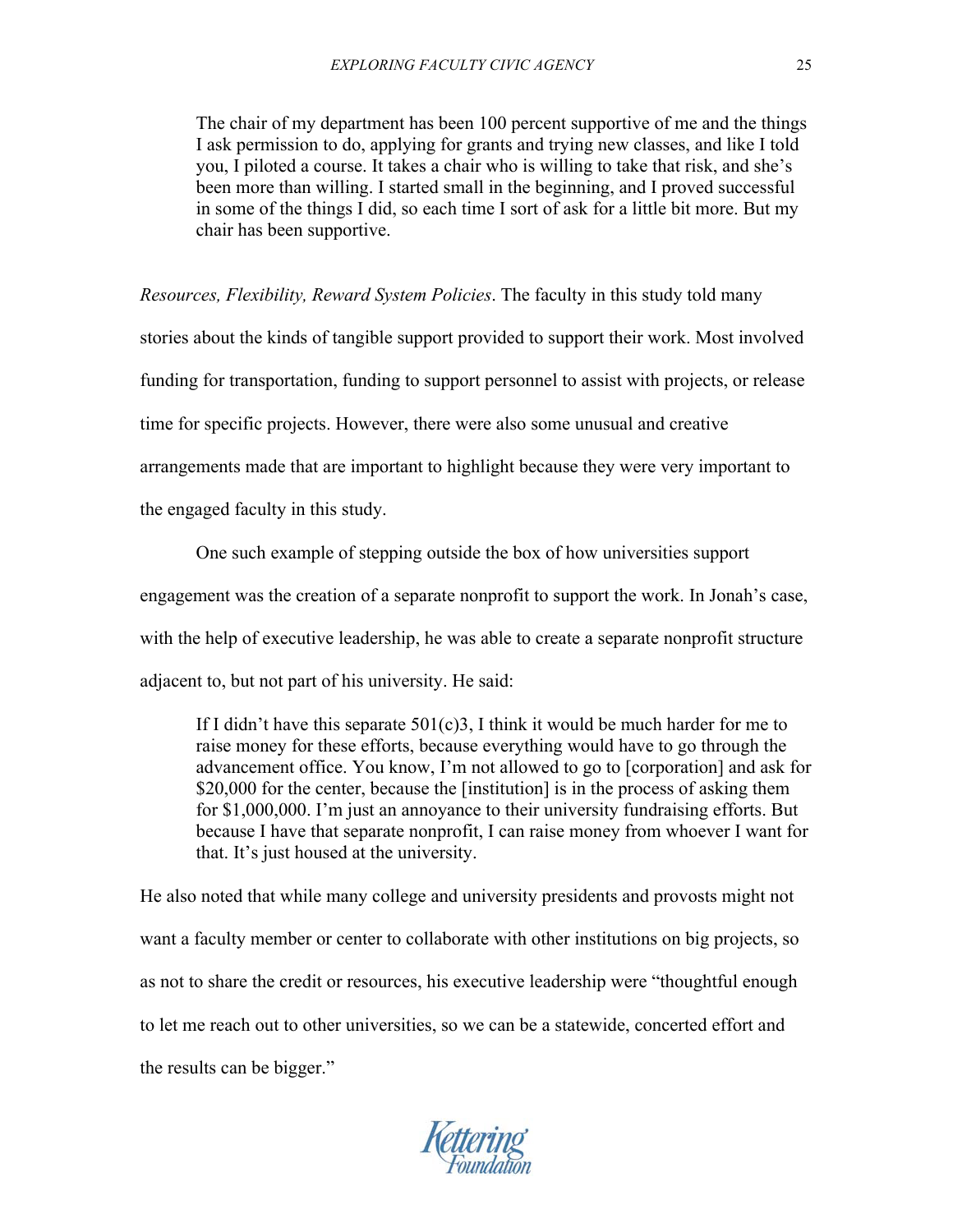Additionally, some innovative attempts to change workload policy to integrate engagement into appointments better were scattered throughout the participants' stories. Some faculty were on joint appointments, and others had created centers that enabled their public work. Also, one campus had put a new process in place, by which faculty presented a work plan of all of their goals for the year (related to teaching, research, and engagement) and received feedback on it by colleagues. Some campuses had worked engagement into core areas of promotion and tenure policies or ways for faculty to develop and submit public scholarship portfolios. One campus had instituted a \$5,000 base-salary raise for faculty who excelled in engagement and teaching. While these initiatives may seem mostly symbolic, they were incredibly appreciated by engaged scholars who observed that they sent powerful messages across campus that the institution valued public work.

#### *Bridge Personnel: Directors of Service Learning and Community Engagement.*

Almost all of the participants in this study mentioned the support that they received from directors of service learning and engagement on their campuses. It is interesting to observe that in no case were these individuals the reason that participants became involved to begin with. However, they did seem very closely tied into a network or web of continual support. These individuals assisted with practical issues, such as transportation for students, funding opportunities, and connecting to national servicelearning and engagement networks. There were differences in the kinds of support that faculty observed were most helpful, which seemed to be related to career stage.

Kaela, who is pre-tenure, observed:

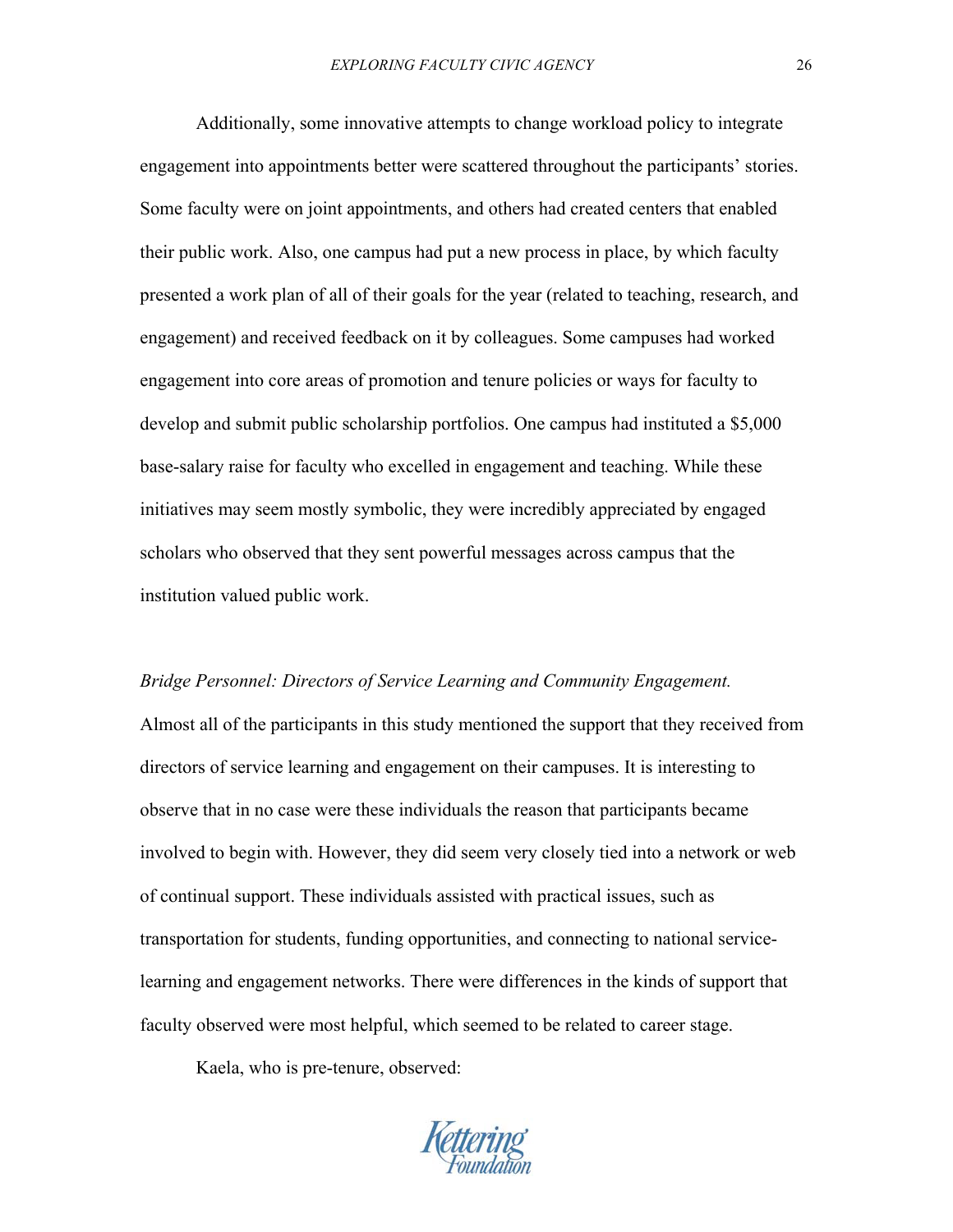The service-learning initiative at our university has provided me with funding, as well as with guidance. The woman who runs the service-learning initiative has been very useful to me in guiding me and offering me advice on doing the work I wanted to do. The funding was necessary, I'd say, too, so little bits of funding that they were able to offer me was important. We also have—the college of arts and sciences has a community engagement person. She comes out of the [name of discipline] department, and she's offered me a lot of advice and direction, as well. There's no funding there, but there's a support person who knows the university and knows the structure and knows what it takes to make these things happen at our university. So, she's been very useful.

For Laura, who is mid-career, the director was helpful in other ways. The director

was helpful in telling others about the work and generally being supportive rather than

providing advice.

I would say what has been supporting it tremendously at [institution] has been our center. [Name of SL director] runs that shop and has for years, and I always say I need to start paying her publicity fees. She is absolutely a tremendous supporter of me, of many people around the campus. I feel like service learning has really taken hold at the university, in large part because of her efforts over the past dozen years or so. So, in terms of facilitation, that's very helpful.

Interestingly, the success of many of the engaged scholars and many of their

career stages being mid and late career meant that they had themselves become the

support for other faculty on their campus. Jonah also played this role as the director of a

center:

Since we've been there, the ones that are interested in it are really grateful for our help and for the acknowledgement, and we help facilitate letters from the president and the provost to all the faculty that are doing this cool stuff and help them personalize letters. It sounds sort of cheesy and small, but it makes a big damn difference.

*Support from Networks Inside and Outside Higher Education*. Most of the faculty in this

study had also experienced learning communities and faculty fellows programs on

campus that connected them to other engaged scholars and made them feel that the

campus supported their work. There were important supports, both financially and

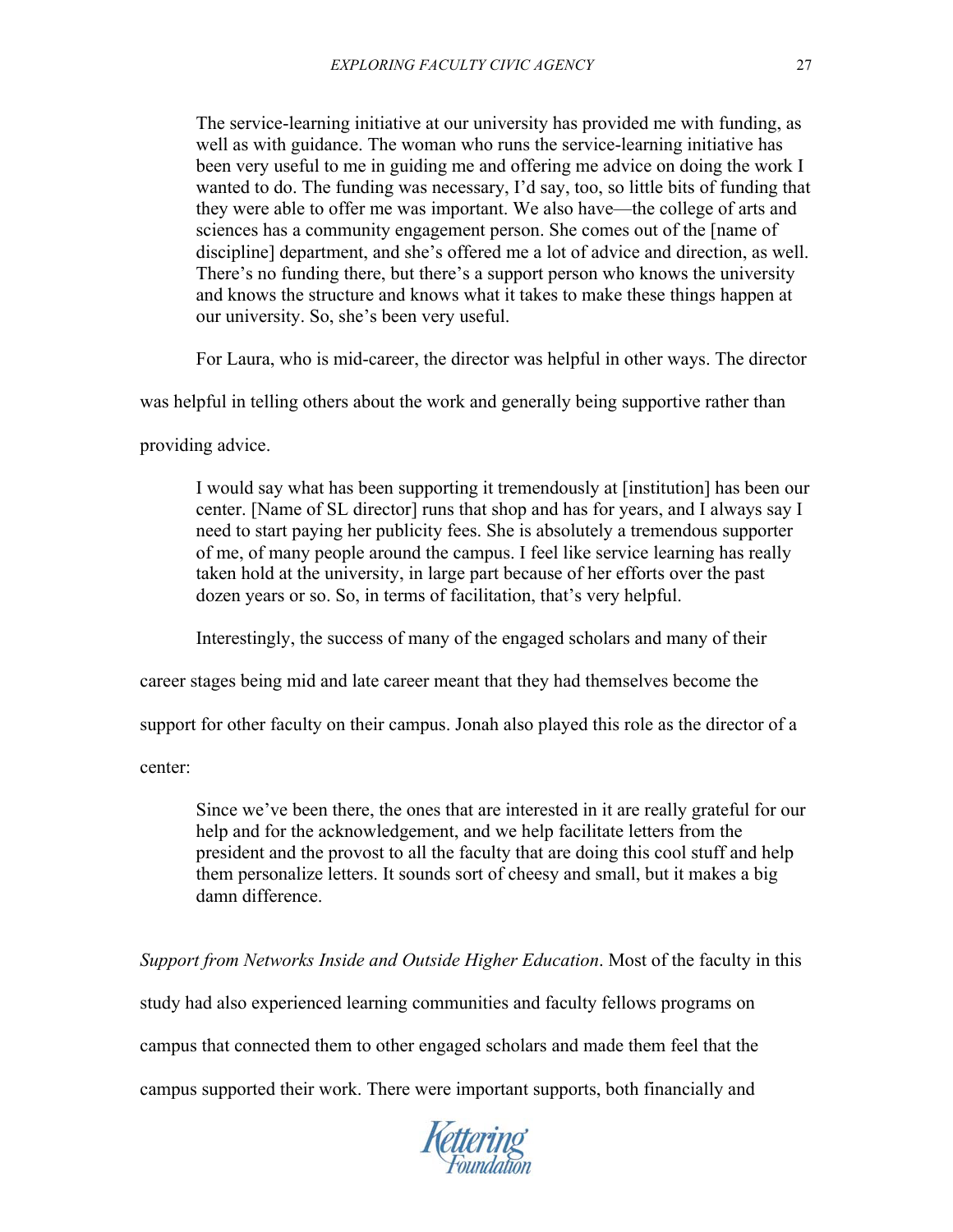interpersonally, from outside university walls, as well. Laura's story was particularly

illustrative of both strong interpersonal and strong structural support:

I feel like I've had a lot of help outside of [institution]. The school system, the school board, we all have to essentially work together. There's a company that the school system subcontracts with, and they do all the maintenance of grounds for all the schools. The guy in charge of that had a daughter who broke her arm on a monkey bar that wasn't surfaced—in other words didn't have that material under and around it to break falls. Well, he made it his personal mission to make sure that all of the equipment at all of the schools was surfaced properly. I did not know him when we built our first playground in the school system, but we met right after that, and he essentially said, "If you can get the money together for equipment, I will find the money in my budget to surface your stuff for free," which is about 25 percent of your budget. And he has come through every time. He and his workers have donated, come out, paid for probably \$100,000 worth of stuff over the past 10 years. I always call him my angel. That essentially facilitates what we do.

*The Profile of Engagement on Campus and Mission*. Laura described a very difficult

tenure process but observed that when she went up for full professor the profile of

engagement work on the campus had grown considerably and this itself helped her case

move through. She said:

And I went with service learning as a focus. I went with both service learning/community engagement and with research, and I had no problem, and I mean none. Not a single issue—I sailed. I actually think that service learning had a much higher profile when I went up for full professor than when it did even when I was going from assistant to associate. The knowledge base and the interest in service learning at [institution] was a different picture between 2001 and 2006.

In addition to profile on campus, about half of the participants in the study

mentioned some specific aspect of institutional mission as a facilitator of their work. For example, Mike observed: "Of course, the mission of the college, or the two colleges I've worked for, to get students involved in the surrounding community, it includes that component, anyway. So it is fully consistent with the college."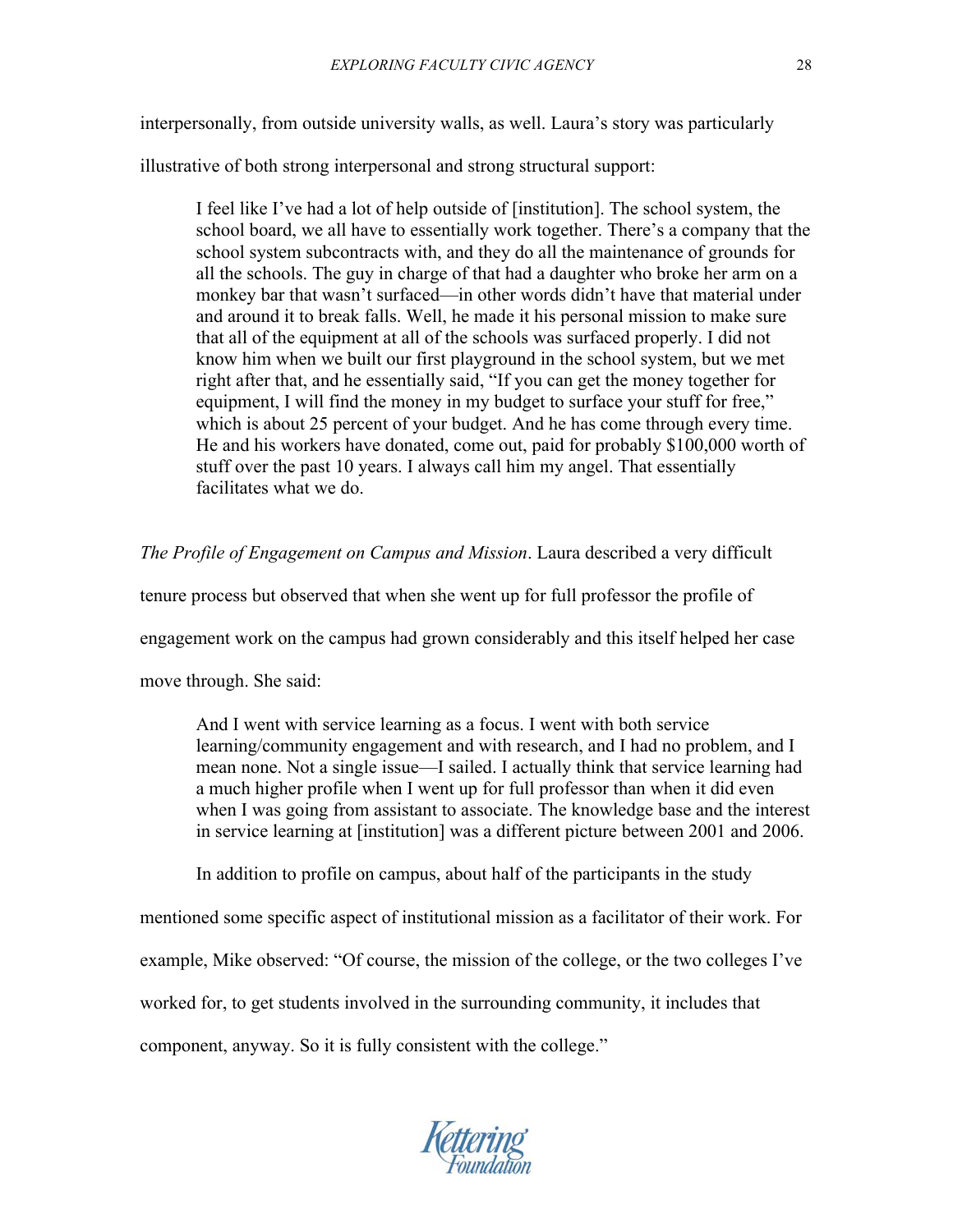## *Being Involved in National Associations and Disciplinary Networks Committed to*

*Engagement*. Finally, engaged faculty noted that there were disciplinary networks that enabled their public work in important ways. For example, Mike observed:

The larger discipline of political science … I have participated in several round tables and panels and stuff at the American Political Science Association Annual convention, but other than that . . .well, I guess I shouldn't say. There is a lot of information out there, lots of publications now available for this kind of work through the discipline.

Other participants mentioned participating in enabling networks facilitated by Kettering Foundation, Imagining America, Campus Compact, and the American Democracy Project of the American Association of State Colleges and Universities.

## Frustrations and Challenges

Many scholars, including me, have discussed the problems of college and university reward systems with regard to faculty community engagement (O'Meara 2002; O'Meara 2011). Boyte (2008) has described the norms of academe that require engaged faculty to have to "swim upstream," or against the current. to do the work they want to do, often at risk of not being tenured or promoted. I have explored the values and beliefs about the nature of scholarship, one's role as a professional, peer review, collaboration, and impact that permeate reward systems, even in teaching-focused colleges (O'Meara 2002; 2011). These themes were often repeated in the stories told by engaged faculty about their work. At the end of the section some of these barriers are described. However, I lead with the disabling conditions that civically engaged faculty experienced more personally first. Despite such conditions, engaged faculty were resilient, defiant, and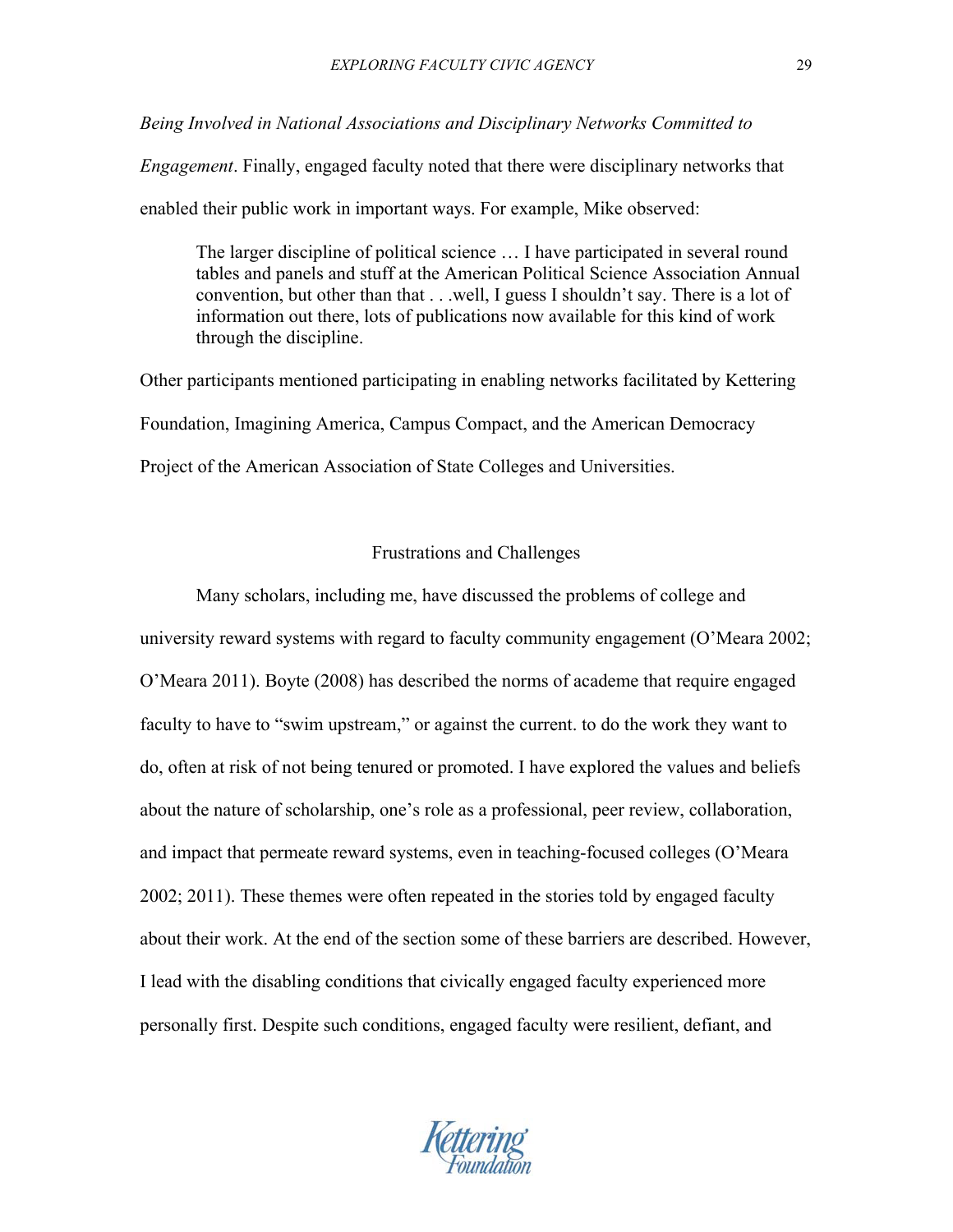clearly in this work for more than university accolades. They engaged in strategic actions

and held strategic perspectives toward public work regardless.

*"Having to disappear for awhile… to the backroom."* Many early-career participants

talked about the fact the dominant reward system they lived under meant they had to pull

themselves away from the work they thought was most important in order to write. For

example, Jennifer said:

The tension around the reward system is a big one. I mean, it's just kind of looming, and there's no easy way around it. One of my close friends and mentors who worked turned to me two or three years into this partnership and said, "You need to make research out of the [name of city] work." So, for two or three years—the early years, I was very much following the research course that I had laid out that involved massive data sets, multiple regression analysis, sort of paralleling the doctoral work I had done. It didn't have anything to do with civic engagement. In fact, it was quite the opposite—what can I figure out in the back room and come out and say to the world? And at the same time, I was really intentionally keeping my involvement with [city] to a minimum for the first two or three years, not trying to scale it up, not trying to make it larger or write grants to bring it to life. But I was getting nudged by—more than nudged—I was getting pushed by community partners, who were saying, "Look, you can't come in once a year with a practicum class for 14 weeks and then disappear. That doesn't work for us. Semesters are not the way the real world works. And either you're going to make a commitment to continuity (that's what we call it now), to have a relationship with us in the summer and during spring break and be involved in real time, or it's just not going to work."

*The "Mine" Culture of Academe*. Another barrier described by faculty was the tendency in the general culture against collaboration. While engaged faculty observed that this was a general operating norm, it was even true among many of their colleagues involved in engagement. Jennifer observed:

But still, this barrier of isolation is there, in a way. Even the faculty who are engaged are not engaged with me. They're engaged with institutions in [city] and students at [institution], and they're running their own program that's connected to [institution]. But as far as collaborating with faculty, that's still not happening.

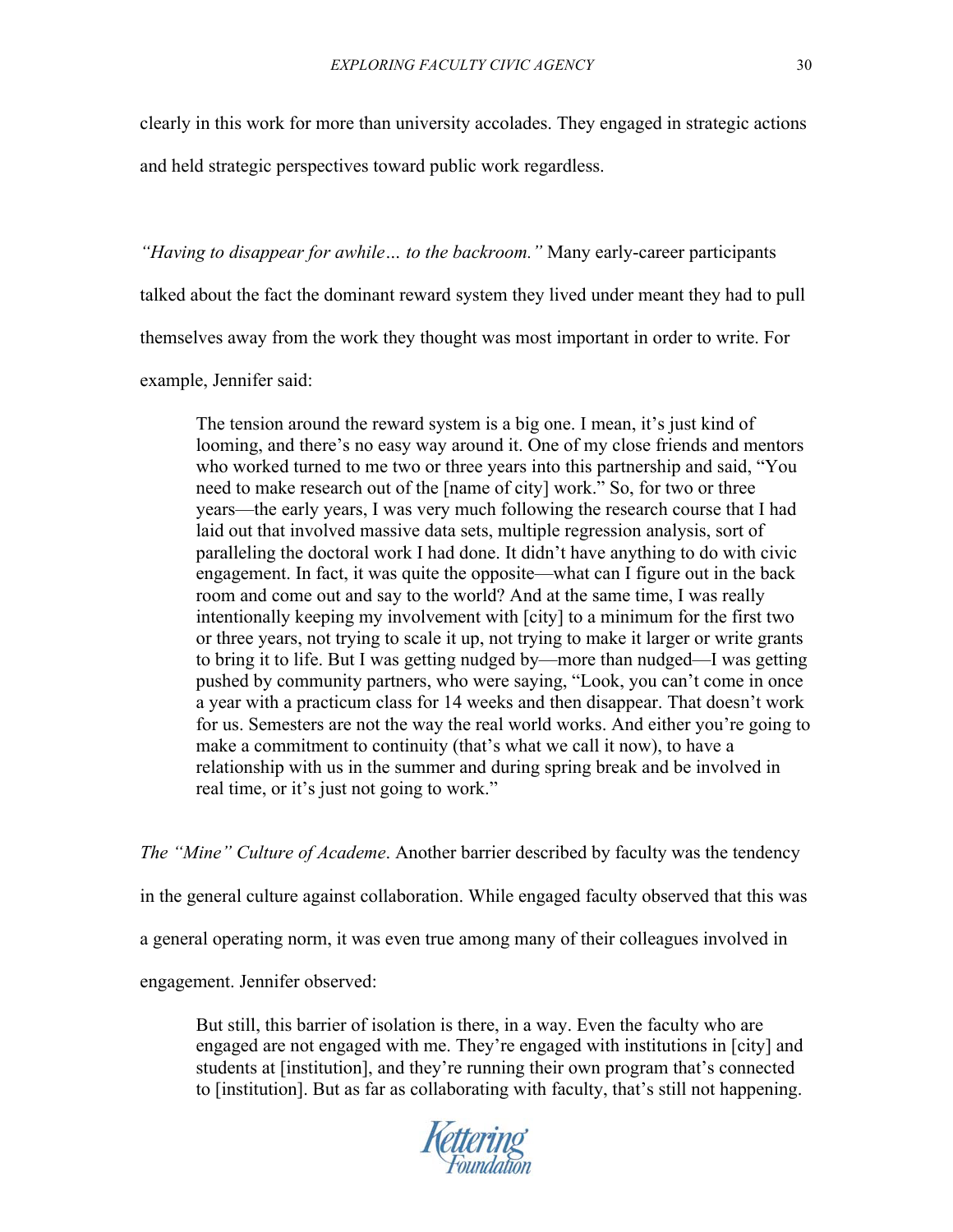So, I don't know if it's a barrier, but it's certainly a problem for me. It's something I keep working to change. But the paradigm of, "I've got to be able to point to something that's mine," is what persists.

*Envy*. As is common across many organizations, as engaged faculty became more successful and received positive press and accolades for their work, whether through awards or grants or on-campus press, they also attracted some envy from colleagues. This envy was tied to administrators supporting their projects and work with grants, release time, and office space. Mostly, such envy simply made for bad colleague relationships with those who felt it, though in some extreme cases it resulted in opposition to tenure or colleagues blocking new courses from being approved. For example, Jonah observed:

I feel like we've engendered, just from day one, we've engendered a little bit of resentment. Some faculty think I'm treated much too well. It's sort of unfair, that office space we have. Different departments were submitting applications for that office space. Then they offered it to me in the interview, so I came into the campus having some people just resent me.

*Business-as-Usual Administrative Blockades*. The selection process for this study meant that those interviewed were among the most successful and productive of those involved in public work. That is, these were people trying to do "big things." Their partnerships were trying to attract major donors and often complete projects in short time periods. Their work was reactionary as well as long-term, meaning that they often wanted to respond to a particular problem that arose in the community fast, as well as address longterm issues. As a result, one of the barriers these engaged faculty faced was red tape in the way of university and college rules and procedures that either completely blockaded a project or slowed it down considerably. Laura's story of trying to navigate both funding and liability issues was especially descriptive of such challenges: "I think there are

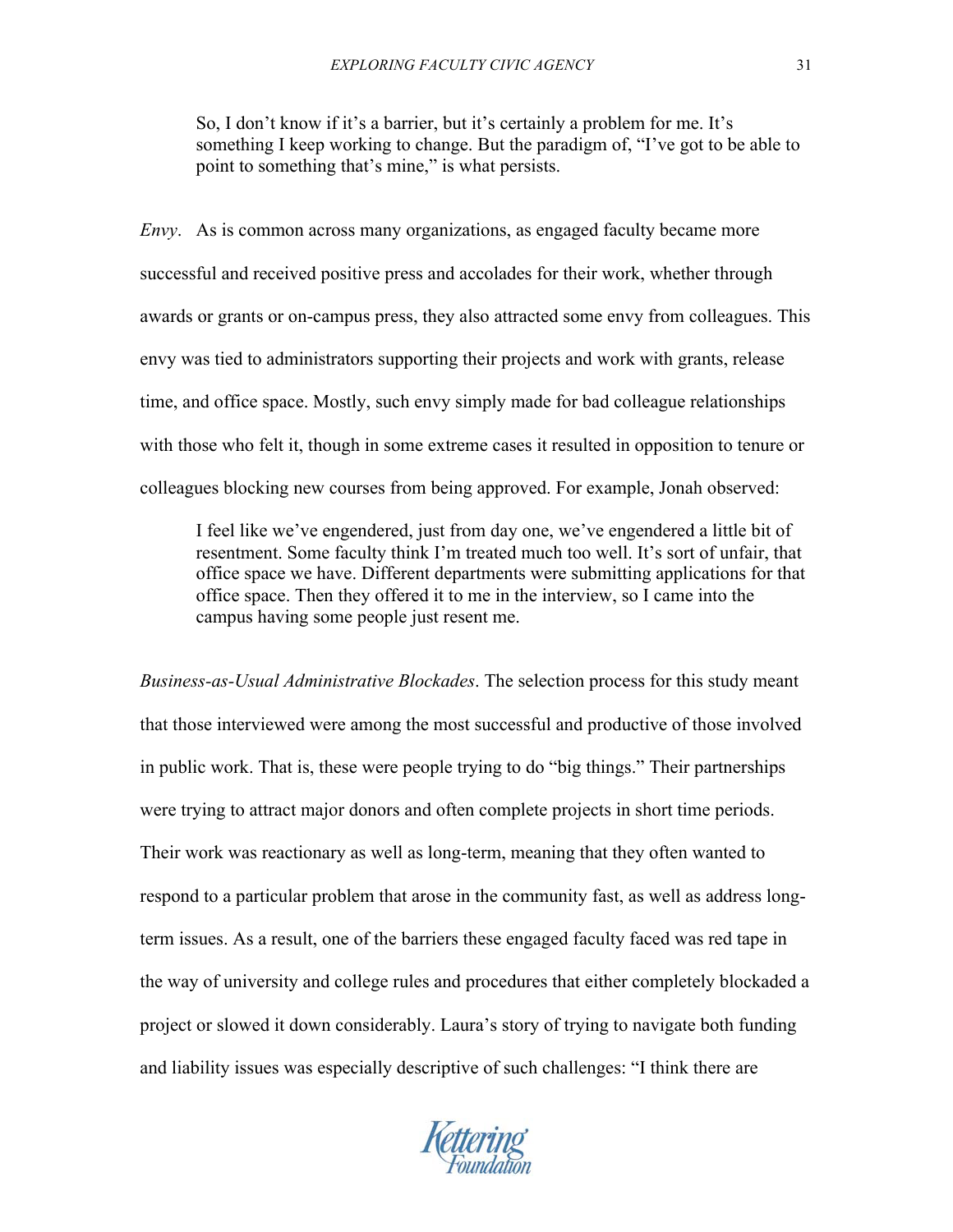mechanisms inside the university and outside the university that really facilitate the work, but I can tell you, and I get really frustrated about this, the thwarting piece—I struggle mightily with liability issues and with proposal funding issues, and I think it's because the university is set up for 'normal,' 'typical' teaching and research work."

She went on to explain that she spends a lot of time working around her university's rules and tendency to say no. She said:

So, I spend a lot of time being told no and figuring out how to address the no. Usually, I can, because most people at [institution] are very willing to serve, and the staff are very willing to work with you, and I've had to work long and hard with the Office of Risk Management to get a liability policy put in place, and I have a million dollar liability policy for myself, just in case. So, there's all these things I've had to do, and I don't mind doing them, but when you fight and fight and work and work and you still can't get your stuff through it's frustrating.

Participants also made the point that the academic year and semester system was not convenient for working with community partners and this was often disabling as their projects were often curtailed when students left at the end of a semester. In addition, participants mentioned artificial barriers put up between Student Affairs and Academic Affairs that limited their work.

*What Counts as Legitimate Scholarship*. As has been found in many cases, engaged scholars noted that the dominant assumptions, values, and beliefs about scholarship and scholarly work in their departments worked against engagement and their public work. For example, Laura said: "I think that there's a tendency for a lot of people to see service learning as touchy-feely stuff that's not scholarly, that's not rigorous, etc., so I think there's just a blanket assumption, not by everyone, but many, that service learning is not scholarly. And essentially, people are going to hold that view until you can prove to them

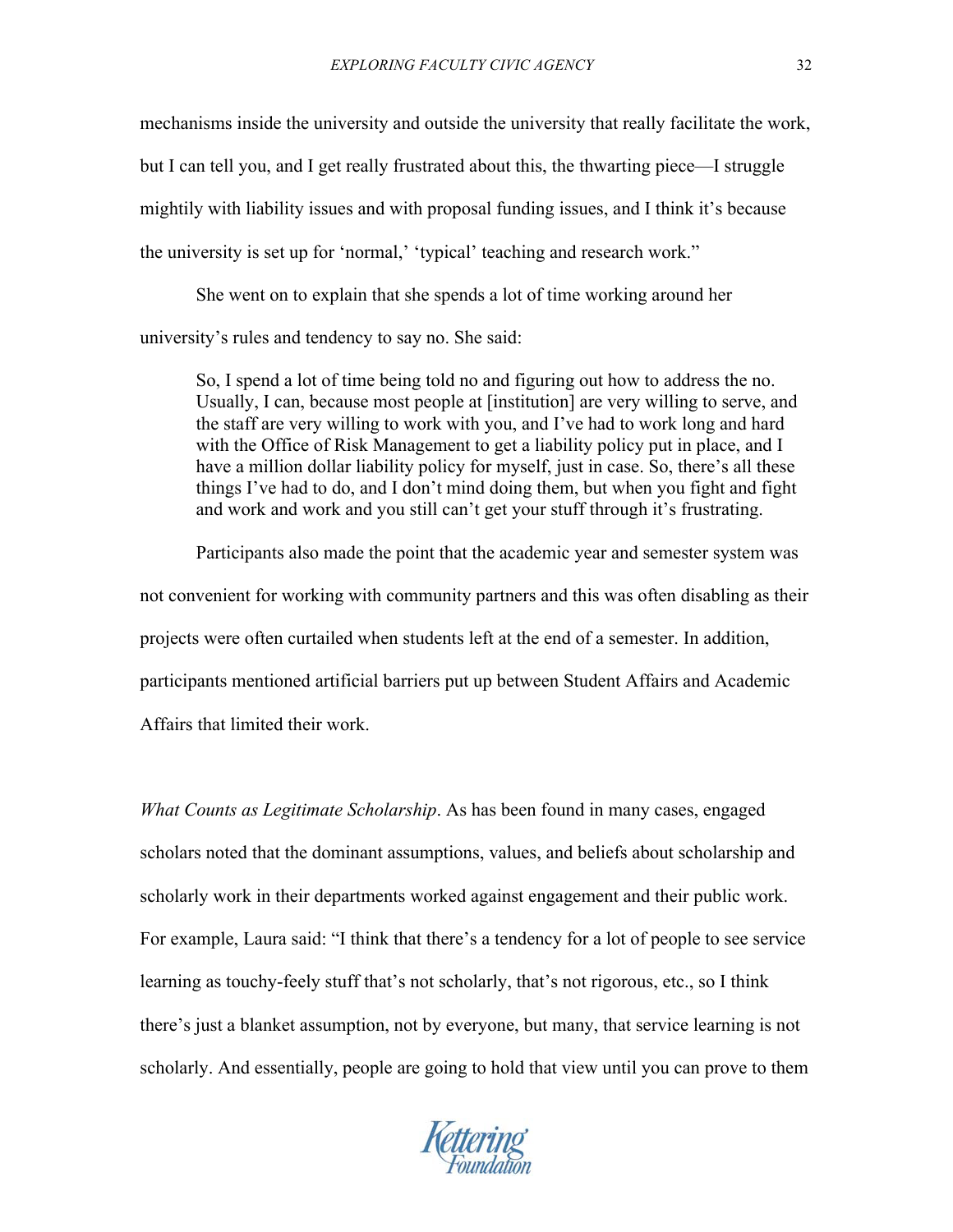that it is scholarly." Other participants mentioned that the fact public work often involved public policy scholarship, interdisciplinary and qualitative work also hurt its chances in reward systems. Still others mentioned that in the context of engaged scholarship expected numbers of publications were difficult to manage.

*Previous Relationships with Community Gone Bad*. Some participants observed that prior relationships between their university and their community partners could get in the way of genuine trust and a positive working relationship. Kaela said:

The community's perspective—that perspective of being attacked by the university, if we're couching it in a process of doing good for them. They're sort of attacked by the university in multiple ways. And there have been a lot of failed projects, and so when I step in and want to do a project, those failures that have come before me are going to color that initial relationship, so it's bigger than my relationship with the community. I'm representing [the institution] in a way and trying to change that perception of us doing bad for them.

*Striving*. Several participants also mentioned the striving nature of their university cultures as a barrier, especially those at public institutions, who felt that the teaching and engagement mission were being thrown overboard for research aspirations.

Response to Institutional Barriers: Accommodate, Negotiate, Ignore, Play

The 25 engaged scholars in this study had several different kinds of reactions to the barriers they faced in their public work. Depending on the kind of barrier they faced, they would either find a way to accommodate it, negotiate with it, ignore it, or play with it. Both Bloomgarden (2008) and Ward (2010) have found similar results in their studies of exemplar engaged faculty. In all cases, these faculty seemed to be most conscious of

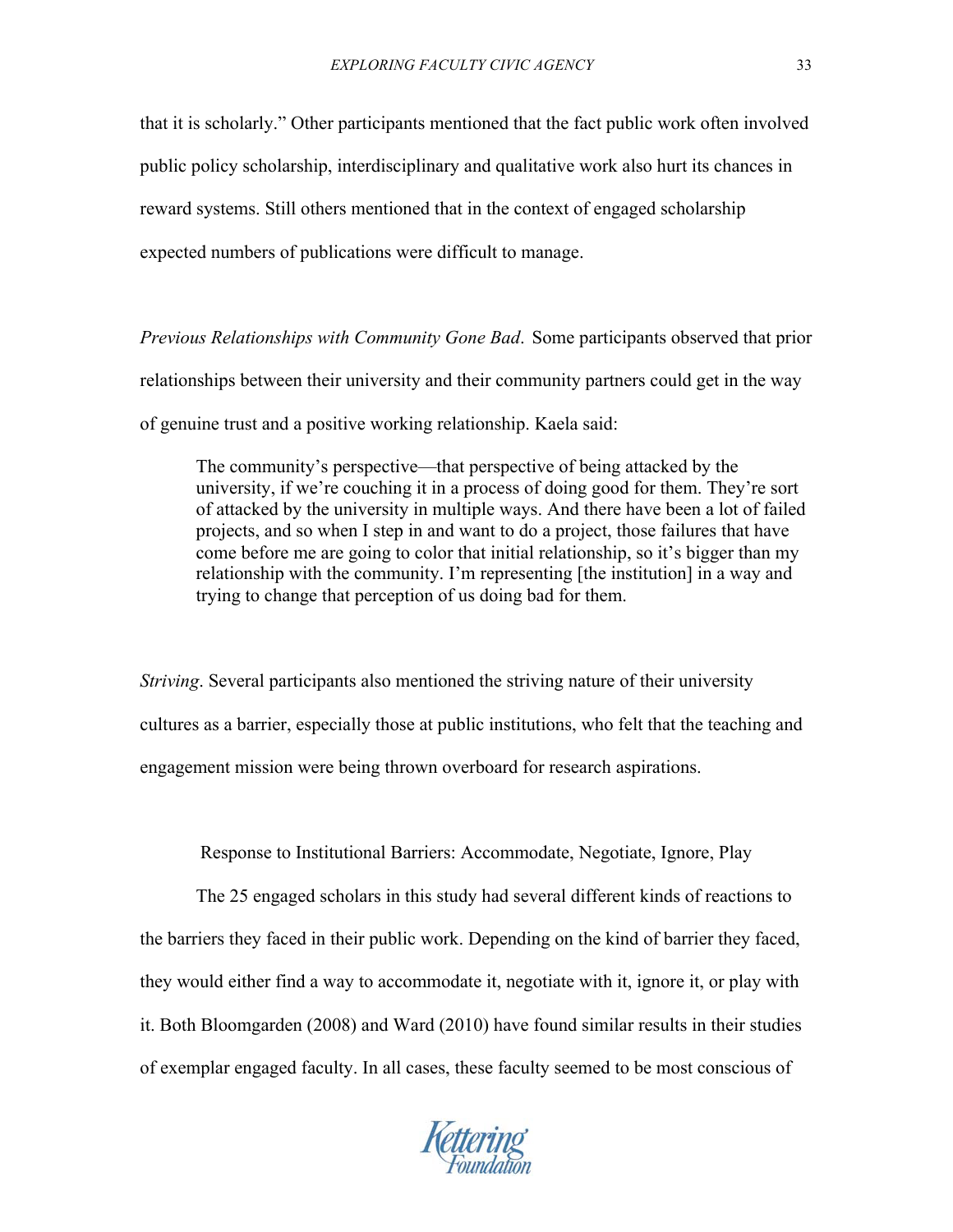the choices they were making and why. Each of these strategies was part of an agentic set of actions and perspectives.

Negotiation was a common tactic. The faculty in this study were very good negotiators, often successful in negotiating for resources and needed supports. It also became evident that many of them have become adept with multiple responses to barriers, even using them in contingency or succession. In considering his response to barriers Mike said:

Well, I think the thing is you just have to ignore them, frankly, and we always find ourselves trying to fly below the radar. We say that to each other all the time, we want to fly below the radar so the administration doesn't even know what we are doing. That happens all too often, I'm sorry to say. Now, occasionally you can't fall below the radar, so we have to negotiate. As a matter of fact, we negotiated a budget, a budgeting process that allowed us to continue what we are doing with potential administration here at [institution]. We have our own budget, on a budget line where they fund us, whatever money we can raise … we have our, I forget the terminology for it, but it's a budget category that doesn't get emptied every year. It's an ongoing budget category, that whatever we put into there, nobody touches it. So, most budgets in the college they empty every year back into the general fund, and then you start over again, but that doesn't happen to us. That was one way that we were able to negotiate with the administration to make it possible for us to do this.

In this response we hear both strategic actions and perspectives at play. There are some

barriers strategically ignored (perspective) and some budgets strategically negotiated

(actions).

In the following excerpt Jennifer describes how she has a philosophy of "playing"

with the barriers that she comes across, which as interviewer I reflected on, as well in

asking her to expand on how she does this. When asked about barriers Jennifer replied:

I like to play with them and confront them, but I see it more as a little bit like playing with them. Confrontation, for me, sort of means that someone wins or someone loses, or that it's more of an argument, or people take sides. And playing with them, for me, feels like we might come together, and we might learn something. So, it's confrontation in sort of a playful way, I guess. I think about

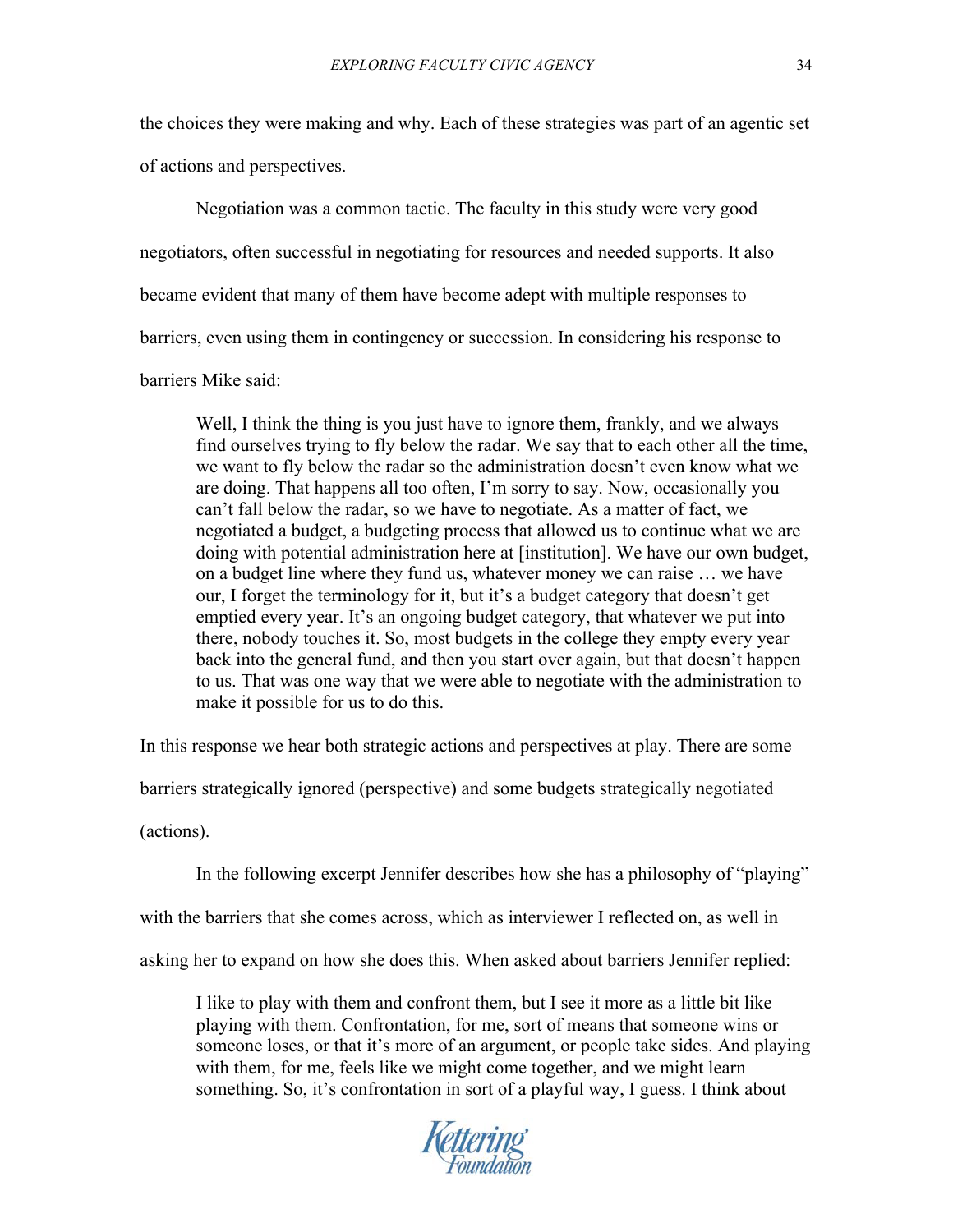my case as an instrument for action as much as I do the practicum or the thesis. I see it as there are all of these obsolete artifacts lying around the place, and if I can pick them up and turn them around and look at them a different way and maybe convince someone else to play that game with me, that a new type of conversation will occur and that that conversation might instigate a small step in a different direction.

As interviewer I then said: "This idea of playfulness gives you some distance

from the barrier in a way that the dichotomous win/lose paradigm doesn't. It allows you

to take yourself a little less seriously. I like that image. It's got a bunch of different sides

to it. Have you won, ever?"

Jennifer replied:

Yes. I found "friends" to play with. Around the thesis—you know, I've played with the practicum a lot, and it started to not feel fun for me, because it was just like, "Play with this. This is an instrument that is powerful and works, and we all have to do it anyway. I've learned so much. Let me share this. Let me teach you some of these things." And folks were like, "That's not a toy. I'm not interested. I'm just going to kind of play with my own toys, over here." But the thesis has really started to draw some attention in the sandbox. Folks are coming over and asking, "I see you're doing really interesting things with that thesis instrument. Can you tell us a little bit about that?" and "I want to do that, too." So, I've made a lot of headway around that particular instrument.

As interviewer I observed: "It also seems to me, then, that 'playing' is leadership.

You role model something." She agreed with some modesty, "perhaps."

Each of these strategies seemed to operate flexibly depending on how big and what kind of barrier it was (e.g. they usually ignored envy). Yet "little pushes" as Kaela referred to them, or even larger struggles described previously took their toll on the engaged scholars.

Laura observed that the toll it took was in part because it meant she had to work

to change the campus at the same time that she wanted to be spending time working with the community and they could be competing interests. She said: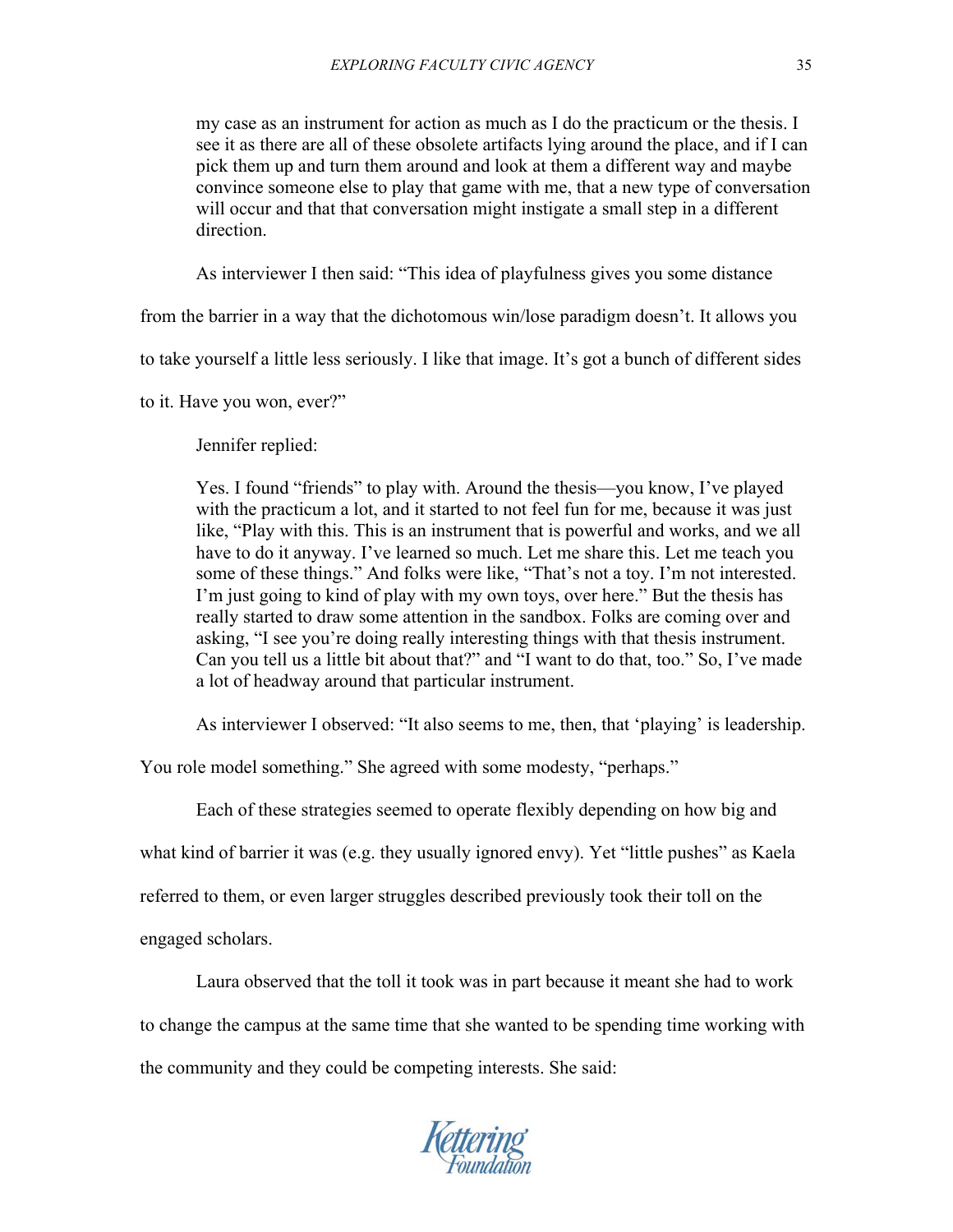We are trying to change that. We do have a meeting with the provost in a couple of weeks, but it just takes time, and it's a slow process, and all the time I spend on that stops me from moving forward with what's really important to me, which is working with the community, teaching the students, getting the [projects] designed, and getting them put out there.

Also, accommodation to norms often meant scholars working twice as hard to do double the number of publications, exhibits, and projects to meet the expectations of different constituencies. In fact, several engaged scholars pointed out that they did not "take on" the reward system, they just did the expected amount of traditional scholarship and the engaged work and were "left alone" because of it. Some engaged scholars also found that having external funding for their projects gave them additional social and political capital in their negotiations that other engaged faculty did not have. In this way, social and political capital fueled their sense of agency.

## Looking Ahead: The New Normal

An ongoing question throughout this project was the degree to which faculty civic work today, especially in the younger generation of scholars, represents a sea change or movement of sorts to change higher education and its relationship with public work. To what degree are the individuals doing this work with such passion changing higher education so there might be a "new normal"? As such, participants were asked whether they thought something was happening here that was bigger than just themselves and a few close colleagues. The results were mixed.

*"I don't know… there is a real divide."* On one hand, the faculty involved in this study noted that they had a limited perspective. From their perch they knew many faculty on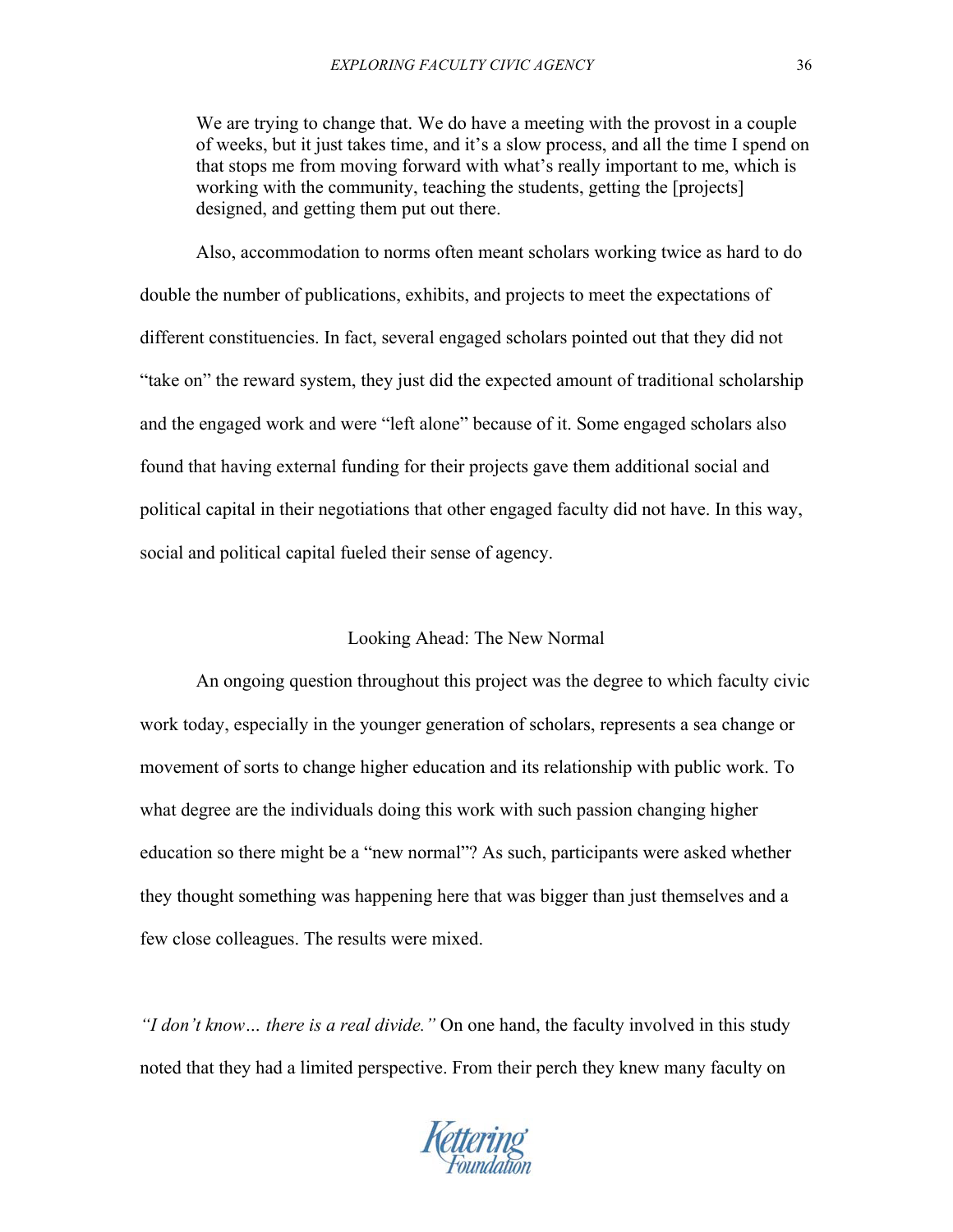their campus doing such work and feeling restless and unsatisfied with the status quo. They also had a national network of folks in their disciplines doing public work. But several noted that they felt unqualified, or unable to tell whether this represented a movement per se, especially because they also knew faculty who were doing more traditional kinds of work and were quite satisfied. They also saw countervailing forces, such as institutional striving, doctoral training still emphasizing traditional disciplinary scholarship, and retrenchment of innovative thinking in the face of budget cuts.

The following reflection by Laura notes this mixed review of the movement. She

said:

I can speak for myself to say I am extremely dissatisfied with the norms that stop me from doing what I would like to do with the work that I'm doing with community engagement. You know, I have my students write grant proposals, and they're funded, and according to the university, they're not allowed to be PIs. It's me, and if I didn't write a word, that's stupid. It's essentially the same thing if we have a community partner. You know, if we write a proposal together, academe everyone's concerned about, "Well, what part did you write, and how much is coming to us? How much money is coming to us?" So, personally, yes, I feel pretty dissatisfied with those norms. If I look around the campus, I'm not sure if I really see that so much, and I feel like I have a pretty good feeling for service learning, and I'm going to hypothesize that maybe the reason is that even now, a lot of the faculty that are doing service learning are assistant professors and are so focused on making sure that they can make tenure and make it over that hump that maybe they're not focused so much on the broader issues yet, if that makes sense. So, I think that there is dissatisfaction there, but I would not personally, at least not down here, call it a revolution on this campus.

As such, this question perplexed about 10 of the 25 scholars, who wondered aloud whether the perspectives and actions they and their colleagues are taking could be considered a movement, pushing higher education collectively toward greater public purposes. However, more of the faculty did see the movement growing, and more of the general facts about higher education pushing toward greater public work. This is described in the next section.

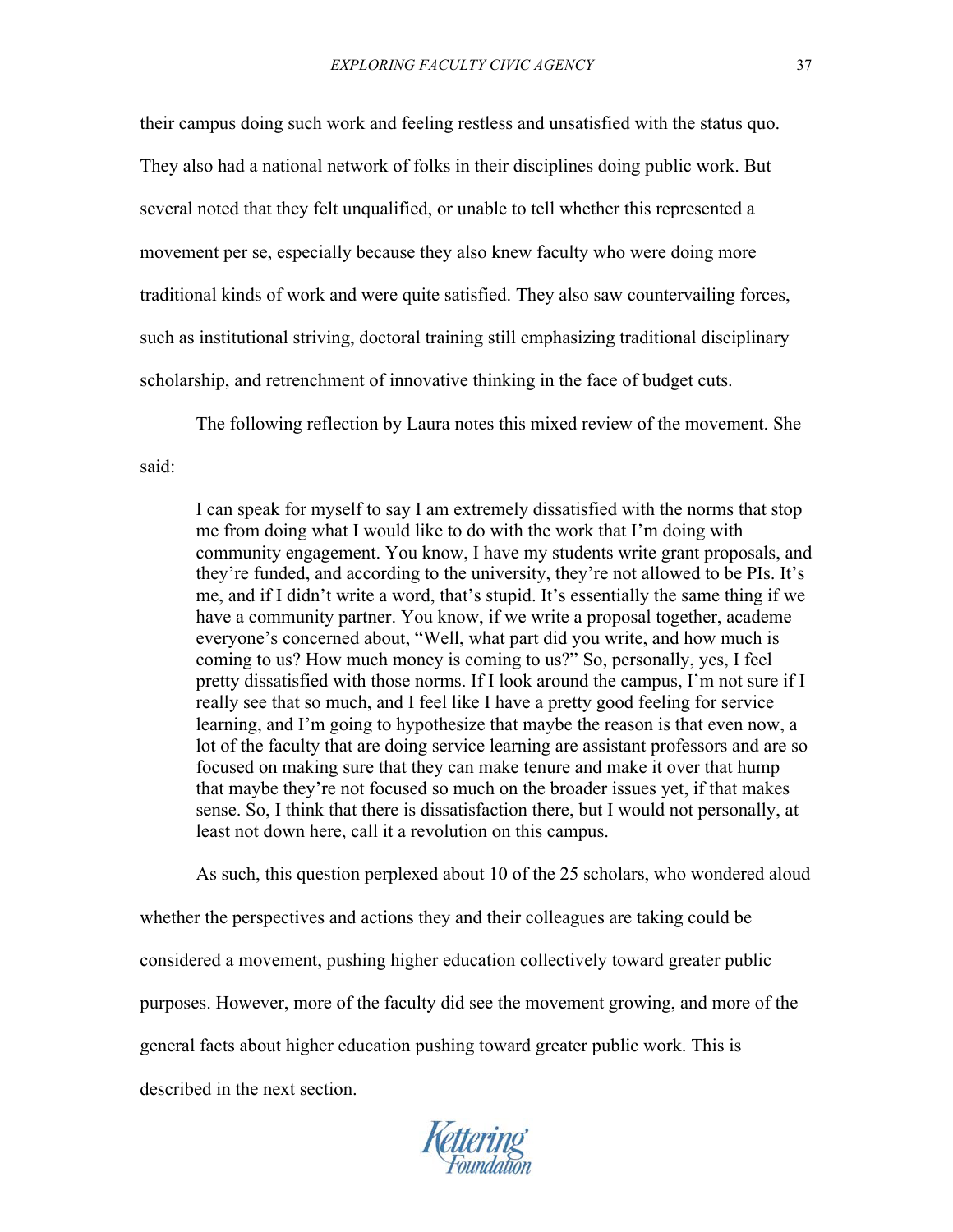*"There's something happening where people are willing to take the risk."* A majority of the engaged faculty saw something happening and saw themselves as part of a collective movement, whether on their campuses, in their generation of scholars, or in their disciplines. They noted ways in which disciplines and research are changing to include more collaborative participatory methods, general education is embracing new goals for engaged teaching and learning, and institutions are building partnerships into strategic plans. They also saw the newest entrants to academe pushing for this type of change from the inside; a group of individuals with different priorities and thirst for connection of their civic and professional lives than earlier generations.

One positive sign that a movement of faculty more interested in public work is happening was the observation by engaged scholars that their disciplines are beginning to change. They are being invaded by individuals willing to take the risk to do the work and are trying to change their discipline's acceptance of it. For example, Jennifer said:

I think that's true in my discipline, I think I can say with confidence. And anecdotally, I've got a little story that provides some evidence, I suppose. So, we have our academic conference every year, and for the first time in seven or eight years, [name of engaged scholar in her discipline] and others who have been doing some engagement work had a round table. They organized a round table, and they hadn't done that at this particular conference in the past, because it was somewhat frowned upon as a way of doing work. And the turnout was phenomenal, and the turnout was primarily tenure-track, untenured faculty, who were doing this work knowing that it wasn't the road to tenure. And these are folks that are really interested in tenure, but we had assigned tasks—there were dozens of us, and there was something going on there. There's something happening where people are willing to take the risk. They know that it may not bring them where they think they want to go, but they can't resist the civic impulse, I suppose.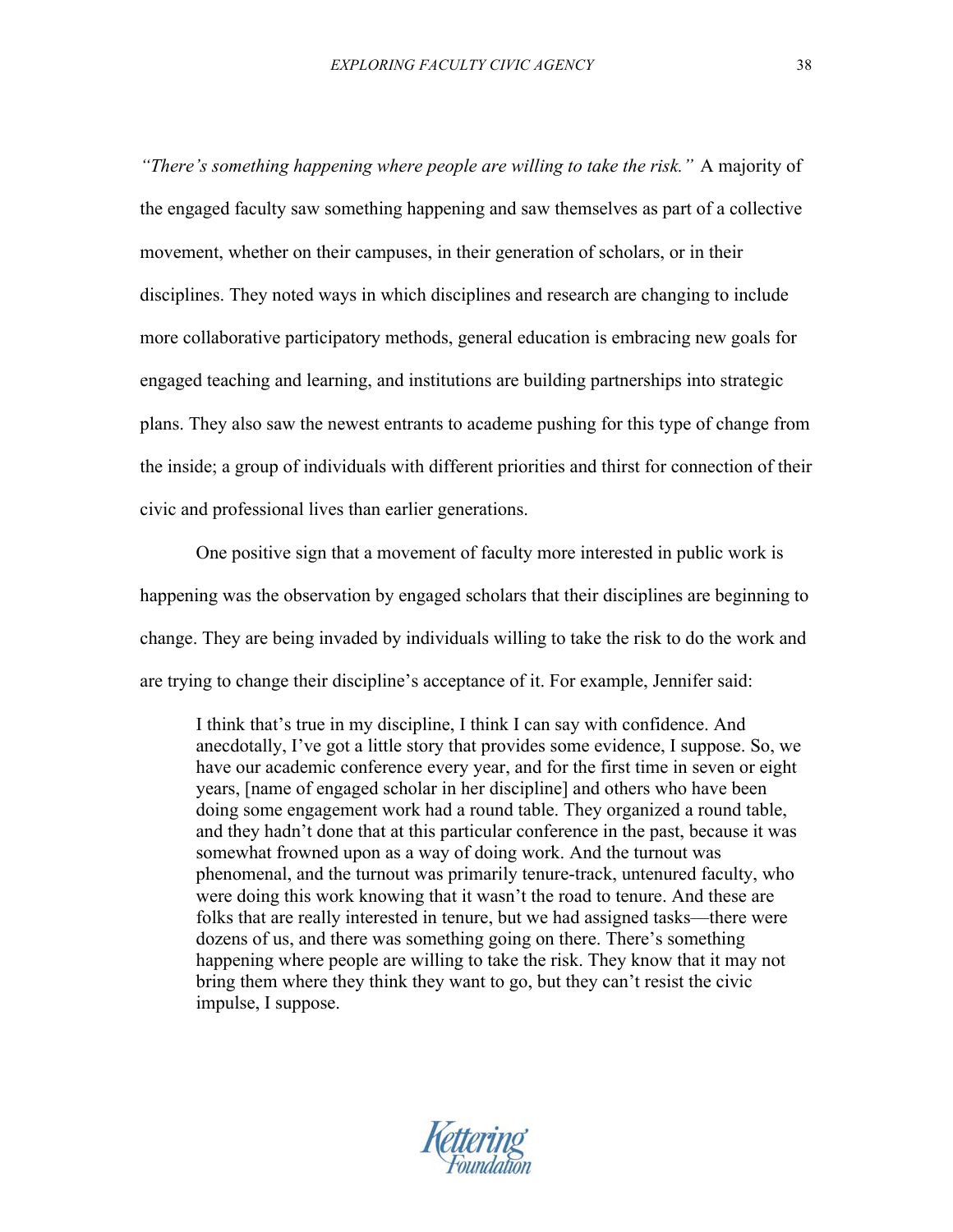*Defiant, not Malleable.* Throughout the interviews with engaged scholars I also became very aware of the resilience and determination of this group. They were going to be involved in public work, no matter what higher education did. One example of this was when Kaela explained that she has never been "malleable," either during her doctoral training or in her work at the university. Rather, she sought out a field, a doctoral advisor, and a position where she could do this work. She said: "I looked for a doctoral advisor who I knew would support what I wanted to do. I went in knowing what I wanted to do. But I think there's a sense that grad students are very malleable, and I never realized that, because I wasn't. I was pretty set in what I wanted to do." Likewise, when responding to questions about barriers not one scholar considered turning back, rather they found different ways to overcome them. Most were extremely successful at creating those pathways.

*Creating New Ways of Being… a Scholar, a Teacher, a Colleague, a Partner, an Institution*. The ways in which these engaged scholars strategically and intentionally created new ways of being in higher education and in the world were perhaps the most encouraging points of analysis for those who view engaged scholarship as a movement. In one example a faculty member described how he was pushing the top journals in his fields to see and acknowledge the rigor of participatory scholarship. In another example a participant noted that as she went along she was "creating the structure the university needs to do this." Another noted she was pushing the university to think differently and another discussed at length how she was trying to help her colleagues see her work differently for promotion and tenure. All of the participants reveled in creating new

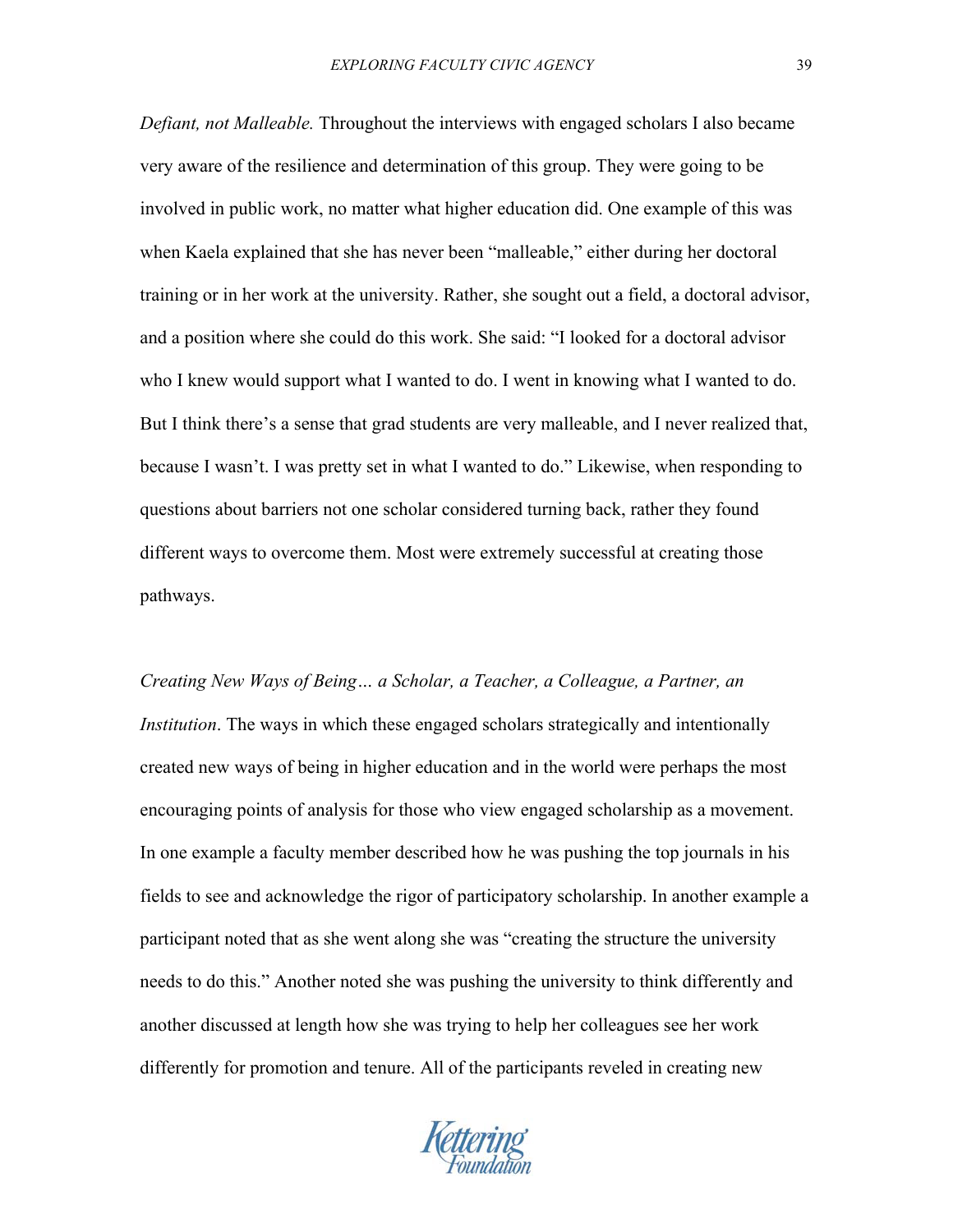relationships with students as colleagues and pushing their thinking and who they might become. While Kaela called such work "little pushes," they were having a major impact.

## Areas for Future Research and Conclusion

This study revealed the starting points and turning points for engaged scholars, the influences that were formative in shaping a sense of civic agency and public purpose. I also think the study was effective in drawing out key enabling and disabling conditions for faculty doing public work. The concept of agency as strategic action and perspective taking (O'Meara, Campbell, and Terosky 2011) was an effective lens with which to view these cases. This distinct sample of civically engaged faculty all possessed a sort of strategic optimism. I say optimism rather than idealism because while there were strong humanistic civic and moral values displayed, they were not naïve. Rather they had carved out spaces for real contributions and were making them tangibly.

I see three key areas for future research building from the analysis in this report. First, in this study I was able to begin to identify characteristics of faculty civic agency and the public work in which they were engaged. However, I think further research and thinking is needed to draw out the aspects of this civic agency in action that are most able to be passed on, socialized toward, role modeled, and built into cultures and structures. For example, how we can take what we know about faculty civic agency in action and create faculty development programs that strategically facilitate its growth? How can more faculty experience the sort of civic agency these faculty have? How can they be more strategic in the choices they are making?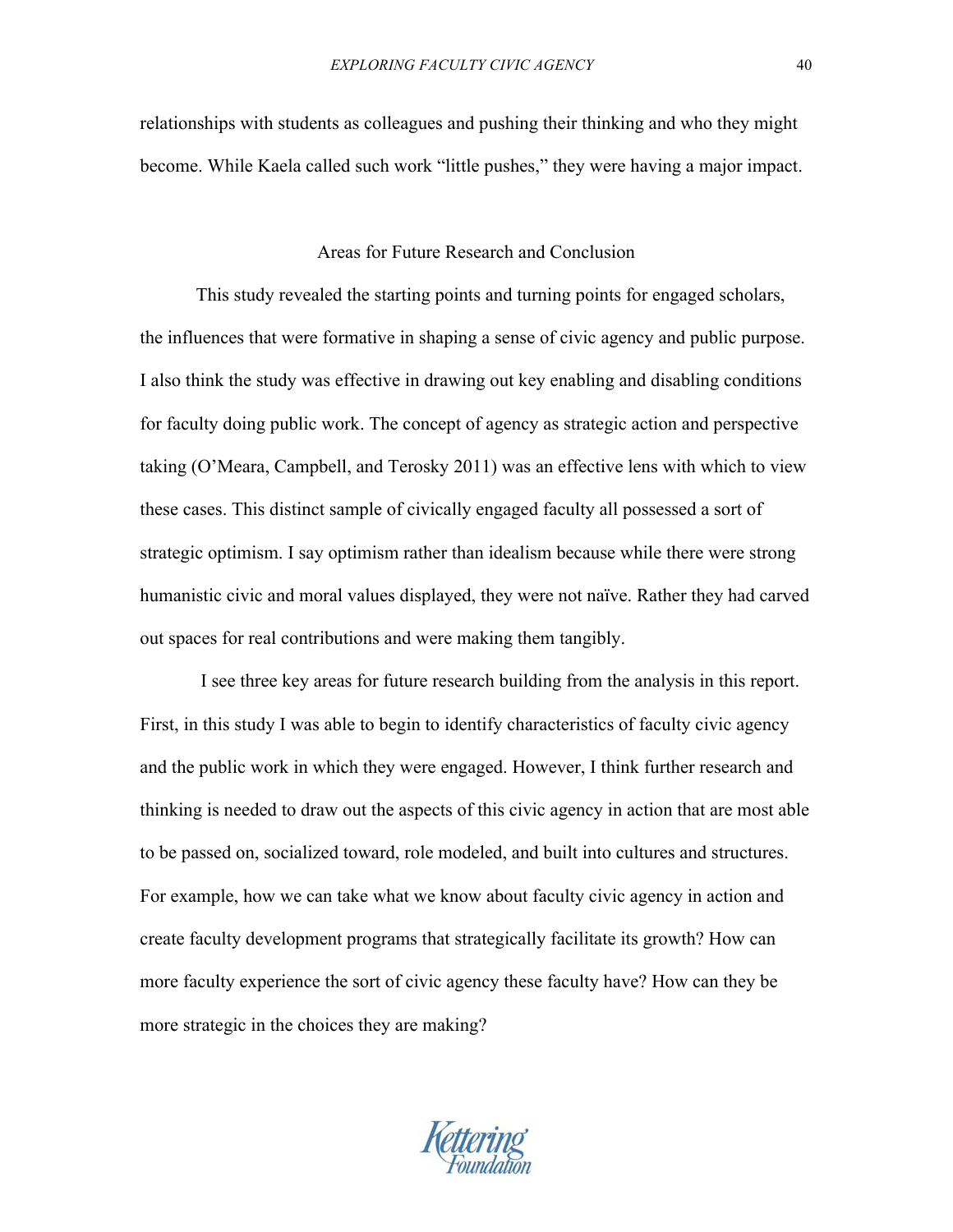Second, the dual ideas of belonging and loneliness embedded in faculty stories of their public work present new research opportunities. How do the norms of academic culture isolate and separate individuals from their civic identities and from relationships with students, colleagues, and community partners? What is being done, and can be done, in structures and cultures to change this and make relationship building part of all faculty roles? It was particularly poignant to hear junior faculty talk about having to "disappear for awhile" and "go to the back room" in order to remain employed at their universities. In both images they were leaving the place they thought they could be most useful and engaged to go back to a place they were not sure mattered. This back room physically separated them from individuals and issues they cared about. Alternatively those faculty heavily invested in public work through centers and partnerships were anything but isolated—they belonged somewhere and this feeling of belonging was a major source of civic agency. They had someplace to fall back on when mistakes were made. In addition, there was a strong epistemological component to the engaged approach that assumes learning in relationship. I would very much like to conduct further research that probes how public work is, in many ways, faculty "reaching for the world" and the influence of that for various stakeholders.

A third area for future research relates to the effects of strategies used by engaged scholars in navigating higher education to do their public work. Some used their autonomy to fly under the radar, essentially ignoring the rest of their institution and creating their own bridges to the public. Some faculty are doing both traditional and public work and publishing their scholarship in different places. Others are pushing those traditional places to publish their work. Some engaged scholars are quietly role modeling

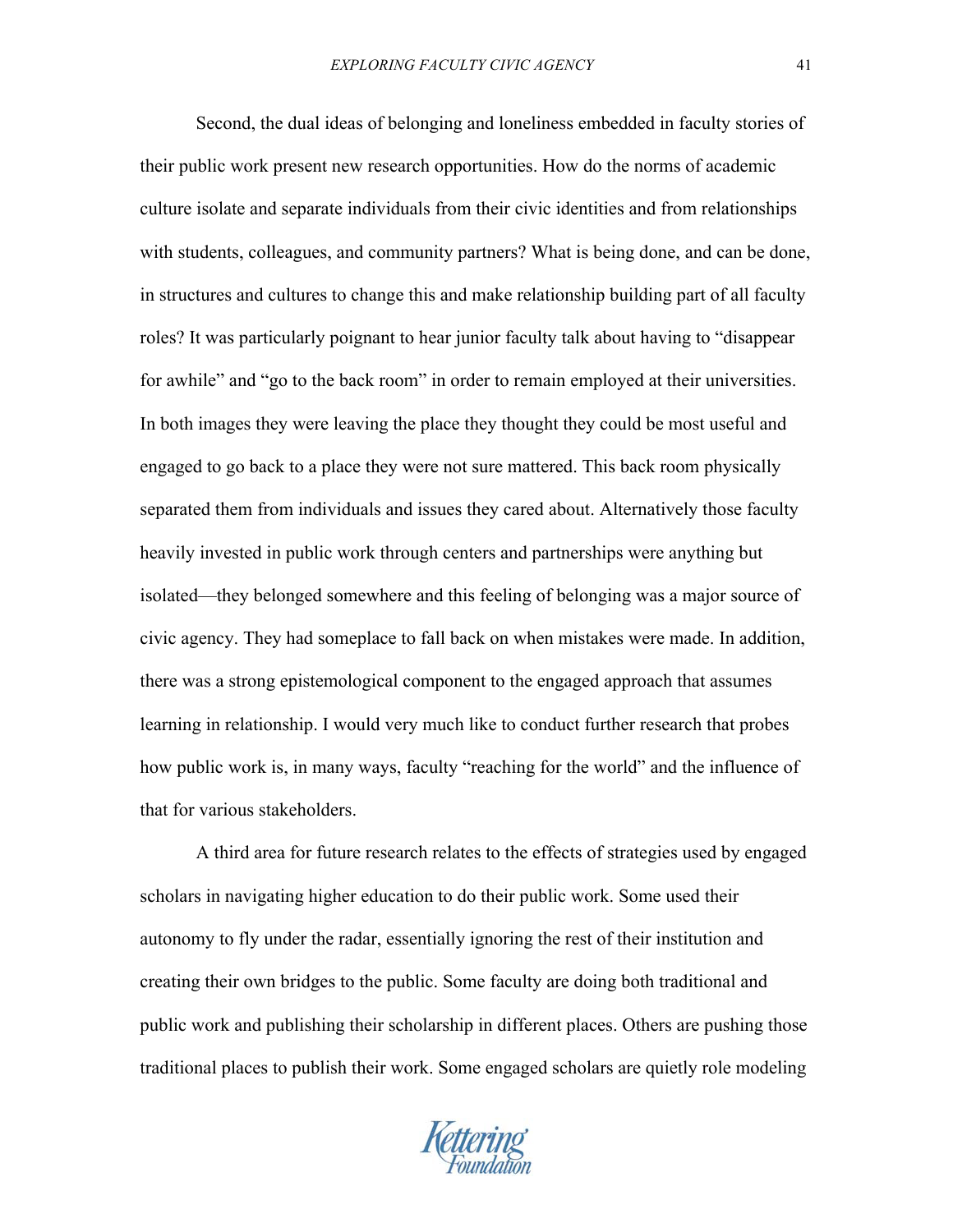in departments and enticing others to join; others are creating university centers and structures and new programs. What are the effects of these different strategies on overall culture change at these institutions? Also, what are the effects of these different strategies for living a well-integrated life, where faculty do not have to leave their civic identities at the entrance to their workplaces? How do some "navigational strategies" reinforce or strengthen dysfunctional norms, and how do others take them on? This line of inquiry is connected to Boyte's (2010) work on how norms in American life have left the workplace out of potential locations for citizenship. How do some of these strategies allow faculty to live their civic identities as part of their work and others maintain the separation between work and citizenship?

In conclusion, it was an intriguing and exciting process to collect the stories of these 25 engaged faculty and consider their meaning. As I did, I found myself reflecting on the work of many Kettering colleagues, such as Harry Boyte, Scott Peters, Al Dzur, and Peggy Shaffer. At the same time, I felt that this group had some new and fresh perspectives I had not heard that reinforced my sense of optimism that not only will this work continue but that gradually over time, it could become the new normal.

## References

- Abes, E. S., G. Jackson, and S. Jones. "Factors That Motivate and Deter Faculty Use of Service Learning." *Michigan Journal of Community Service Learning* 9(1) (2002): 5-17.
- Alkire, S. "Subjective Quantitative Studies of Human Agency." *Social Indicators Research* 74(1) (2005): 217-260.
- Beck, J., and M. Young. "The Assault on the Professions and the Restructuring of Academic and Professional Identities. A Bernsteinian Analysis." *British Journal of Sociology of Education* 26 (2) (2005): 183-197.

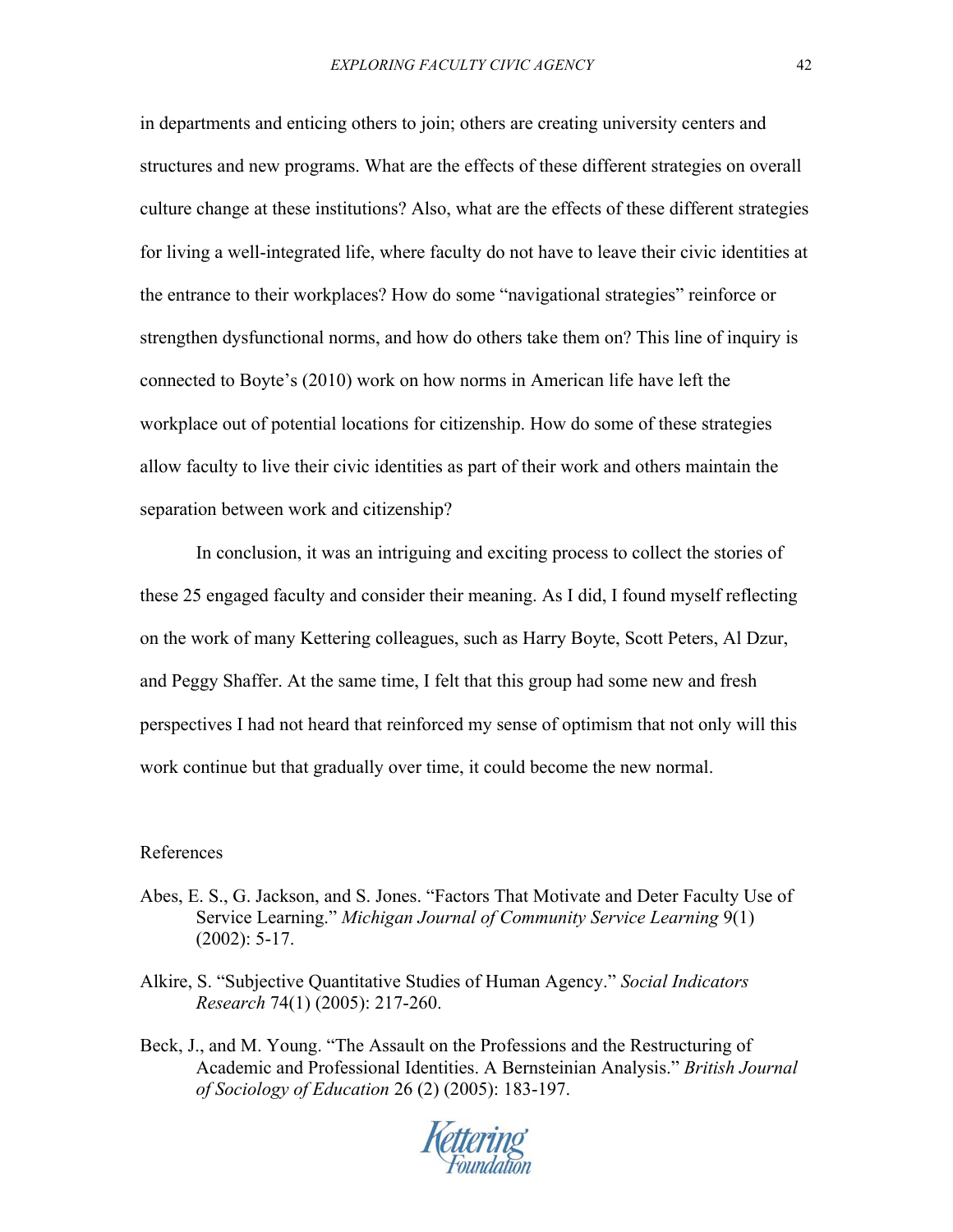- Bloomgarden, A. "Prestige Culture and Community-Based Faculty Work." Doctoral diss*.* University of Massachusetts, Amherst, 2008.
- Boyte, H. C. *Going Public: Academics and Public Life*. Dayton, OH: Kettering Foundation, 2004.
- Boyte, H. C. "Against the Current: Developing the Civic Agency of Students." *Change* 40(3) (2008): 8–15.
- Boyte, H. C. "Free Spaces and Civil Society." In *Oxford Handbook on Civil Society*, edited by Michael Edwards. Oxford, England, 2010.
- Burgan, M. *What Ever Happened to the Faculty?: Drift and Decision in Higher Education.* Johns Hopkins University Press, 2006.
- Carlin, J. F. "Restoring Sanity to an Academic World Gone Mad." *Chronicle of Higher Education* A76 (November 5, 1999).
- Daloz, L. A. P., C. H. Keen, J. P. Keen, and S. Parks Daloz. *Common Fire: Leading Lives of Commitment in a Complex World*. Boston, MA: Beacon Press, 1997.
- Davies, B., and E. B. Peterson. "Neoliberal Discourse in the Academy: The Forestalling of (Collective) Resistance." *Learning and Teaching in the Social Sciences* 2, no. 2 (2005): 77-98.
- Dzur, A. W. *Democratic Professionalism: Citizen Participation and the Reconstruction of Professional Ethics, Identity, and Practice*. University Park, PA: Pennsylvania State U. Press, 2008.
- Emirbayer, M. and Mische, A. "What Is Agency?" *American Journal of Sociology* 103 (1998): 962-1023.
- Ganz, M. "Leading Change: Leadership, Organization, and Social Movements." Chapter 19 in *The Handbook of Leadership and Practice*, 509-550. Danvers, MA: Harvard Business School Press, 2010.
- Gappa, J. M., A. E. Austin, and A. G. Trice. *Rethinking Faculty Work: Higher Education's Strategic Imperative.* San Francisco, CA: Jossey-Bass, 2007.
- Glassick, C. E., M. T. Huber, and G. I. Maeroff. *Scholarship Assessed: Evaluation of the Professoriate.* San Francisco: Jossey-Bass, 1997.
- Hagedorn, L. S. *What Contributes to Job Satisfaction among Faculty and Staff. New Directions for Institutional Research, 105.* San Francisco: Jossey-Bass, 2000.

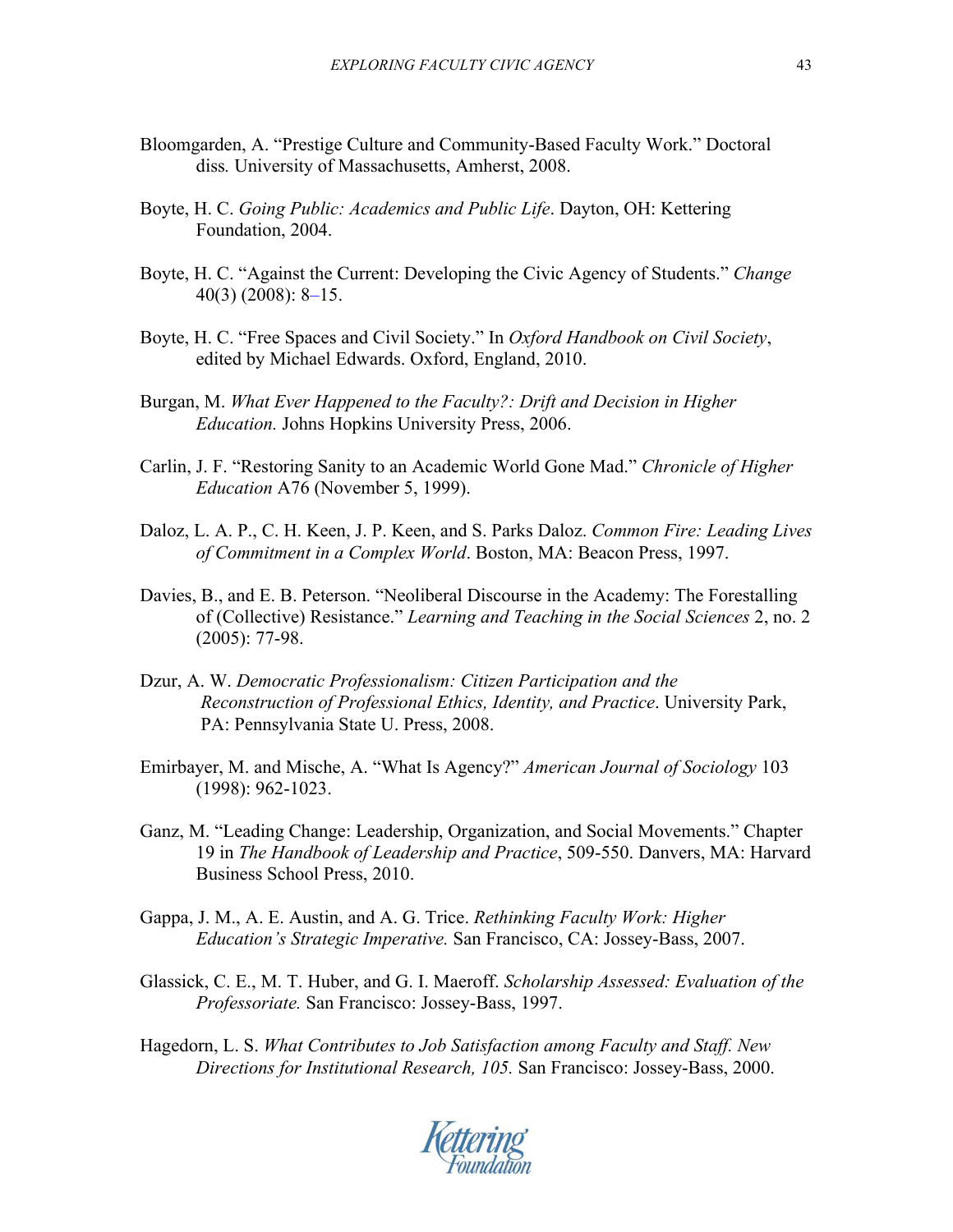- Neumann, A. *Professing to Learn: Creating Tenured Lives and Careers in the American Research University.* Baltimore, MD: The Johns Hopkins University Press, 2009.
- O'Meara, K. A. "Uncovering the Values in Faculty Evaluation of Service as Scholarship." *Review of Higher Education* 26 (2002): 57–80.
- O'Meara, K. "Motivation for Public Scholarship and Engagement: Listening to Exemplars." *Journal of Higher Education Outreach and Engagement* 12(1) (2008): 7-29.
- O'Meara, K. "Faculty Civic Engagement: New Training, Assumptions, and Markets Needed for the Engaged American Scholar." In *"To Serve a Larger Purpose": Engagement for Democracy and the Transformation of Higher Education*, edited by John Saltmarsh and Matt Hartley. Philadelphia, PA: Temple University Press, 2011.
- O'Meara, K., C. Campbell, and A. Terosky. *Living Agency in the Academy: A Conceptual Framework for Research and Action.* University of Maryland College Park, 2011.
- O'Meara, K. and E. Niehaus. "Service Learning Is . . . How Faculty Explain Their Practice." *Michigan Journal of Community Service Learning* 16(1) (2009): 1-16.
- O'Meara, K., A. L. Terosky, and A. Neumann. *Faculty Careers and Work Lives: A Professional Growth Perspective*. San Francisco, CA: Jossey-Bass, 2008.
- Rhoades, G. *Managed Professionals: Unionized Faculty and Restructuring Academic Labor.* Albany, NY: SUNY Press, 1998.
- Sen, A. K. (1985). "Well-Being Agency and Freedom: The Dewey Lectures 1984." *Journal of Philosophy* 82(4) (1985): 169-221.
- Sullivan, W. M. *Work and Integrity. The Crisis and Promise of Professionalism in America* (2d ed.) San Francisco, CA: Jossey-Bass Publishers, 2005.
- Ward, E. "Women's Ways of Engagement: An Exploration of Gender, the Scholarship of Engagement, and Institutional Rewards Policy and Practice." diss. Higher Educational Administration Program, University of Massachusetts, Boston, 2010.